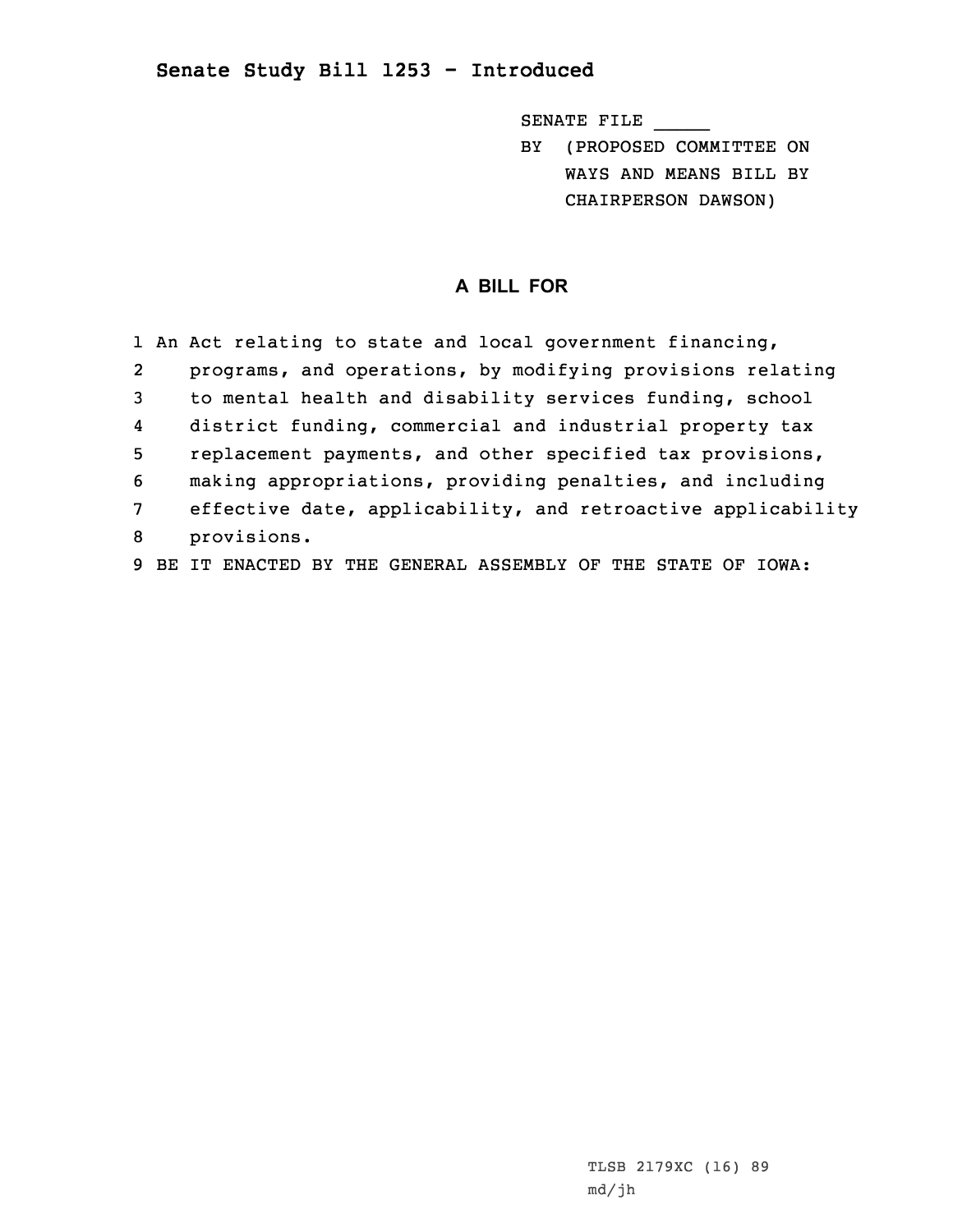1 DIVISION I 2 MENTAL HEALTH FUNDING Section 1. Section 123.38, subsection 2, paragraph b, Code 2021, is amended to read as follows: *b.* For purposes of this [subsection](https://www.legis.iowa.gov/docs/code/2021/123.38.pdf), any portion of license or permit fees used for the purposes authorized in section 331.424, subsection 1, paragraph *"a"*, subparagraphs (1) and 8 (2), and in section [331.424A](https://www.legis.iowa.gov/docs/code/2021/331.424A.pdf), shall not be deemed received either by the division or by <sup>a</sup> local authority. Sec. 2. Section 218.99, Code 2021, is amended to read as 11 follows: 12 **218.99 Counties to be notified of patients' personal accounts.** 14 The administrator in control of <sup>a</sup> state institution shall direct the business manager of each institution under the administrator's jurisdiction which is mentioned in section 331.424, subsection 1, paragraph *"a"*, subparagraphs (1) and 18 (2), and for which services are paid under section 331.424A by the county of residence or <sup>a</sup> mental health and disability services region, to quarterly inform the county of residence of any patient or resident who has an amount in excess of two hundred dollars on account in the patients' personal deposit fund and the amount on deposit. The administrators shall direct the business manager to further notify the county of residence at least fifteen days before the release of funds in excess of two hundred dollars or upon the death of the patient or resident. If the patient or resident has no residency in this state or the person's residency is unknown, notice shall be made to the director of human services and the administrator in control of the institution involved. Sec. 3. Section 225.24, Code 2021, is amended to read as 32 follows: **225.24 Collection of preliminary expense.** Unless <sup>a</sup> committed private patient or those legally

<sup>35</sup> responsible for the patient's support offer to settle the

-1-

LSB 2179XC (16) 89 md/jh 1/51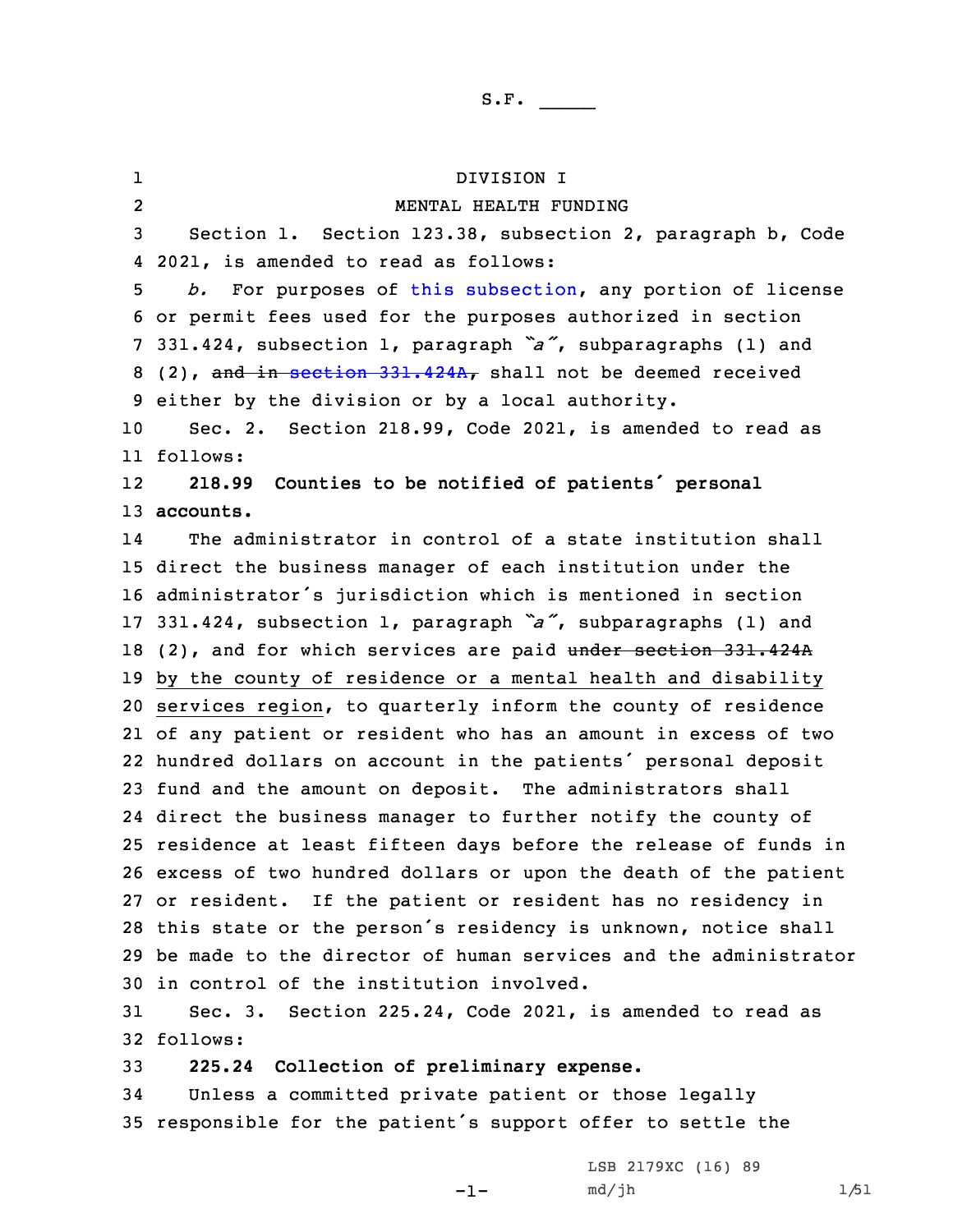amount of the claims, the regional administrator for the person's county of residence shall collect, by action if necessary, the amount of all claims for per diem and expenses that have been approved by the regional administrator for the county and paid by the regional administrator as provided under section 225.21. Any amount collected shall be credited to the 7 county mental health and disabilities disability services fund region combined account created in accordance with section 331.424A 331.391. Sec. 4. Section 249N.8, subsection 1, Code 2021, is amended to read as follows: 12 1. Biennially, <sup>a</sup> report of the results of <sup>a</sup> review, by county and region, of mental health services previously funded through taxes levied by counties pursuant to section [331.424A](https://www.legis.iowa.gov/docs/code/2021/331.424A.pdf), Code 2021, or funds administered by <sup>a</sup> mental health and disability services region that are funded during the reporting period under the Iowa health and wellness plan. Sec. 5. Section 331.389, subsection 1, paragraph b, Code 2021, is amended to read as follows: *b.* If <sup>a</sup> county has been exempted prior to July 1, 2014, from the requirement to enter into <sup>a</sup> regional service system, the county and the county's board of supervisors shall fulfill all requirements and be eligible as <sup>a</sup> region under this [chapter](https://www.legis.iowa.gov/docs/code/2021/331.pdf) and 24 <del>chapter</del> [chapters](https://www.legis.iowa.gov/docs/code/2021/225C.pdf) 222, 225, 225C, 226, 227, 229, and 230 for a regional service system, regional service system management plan, regional governing board, and regional administrator, and any other provisions applicable to <sup>a</sup> region of counties providing local mental health and disability services. Additionally, <sup>a</sup> county exempted under this subsection shall be considered <sup>a</sup> region for purposes of chapter 426B. Sec. 6. Section 331.389, subsection 5, paragraph a, subparagraph (2), Code 2021, is amended to read as follows: (2) Reduce the amount of the annual state funding provided for the regional service system or exempted county, including amounts received under section 426B.3 or from the risk pool

> LSB 2179XC (16) 89 md/jh 2/51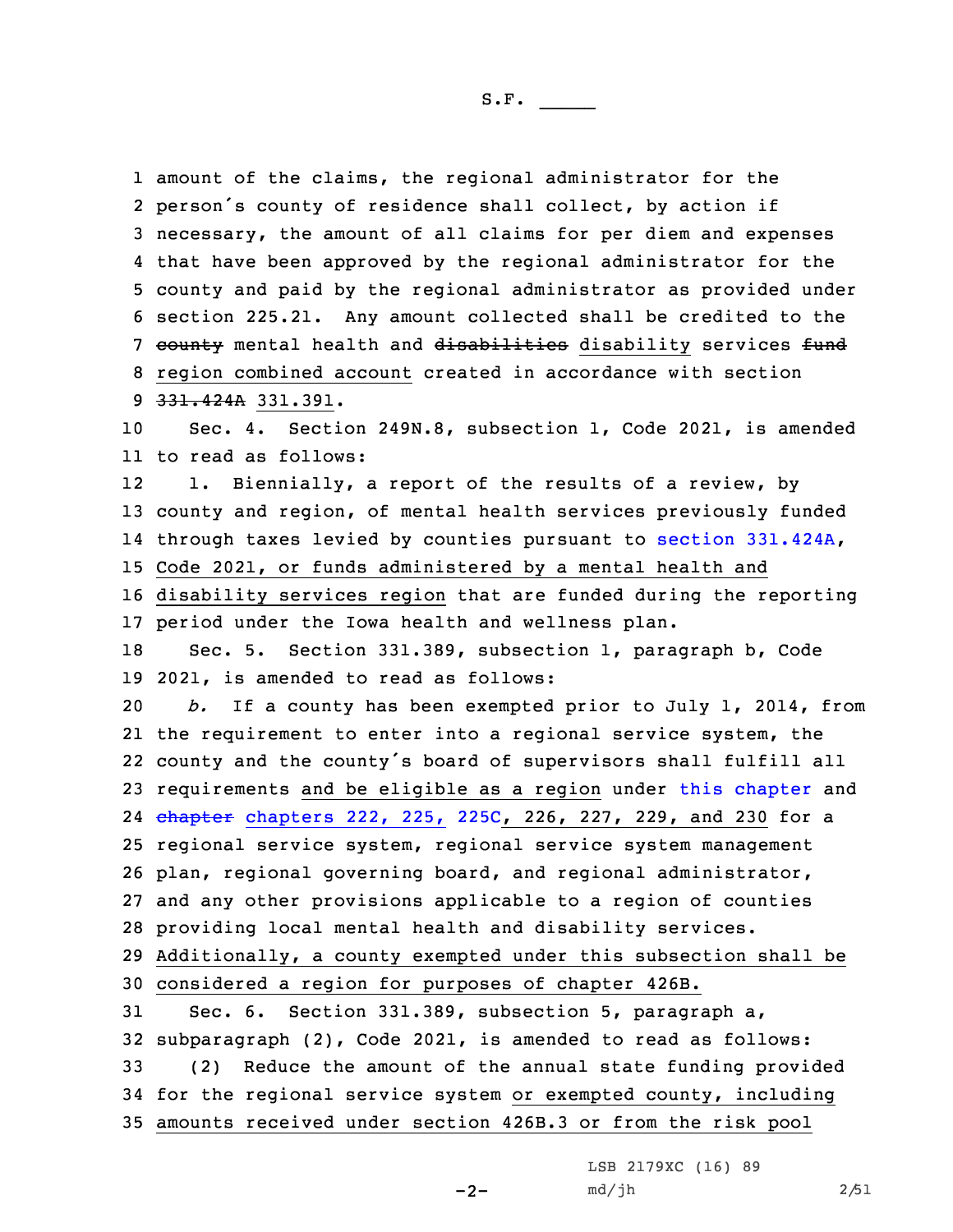1 under section 426B.6, not to exceed fifteen percent of the 2 amount.

3 Sec. 7. Section 331.391, subsection 1, Code 2021, is amended 4 to read as follows:

 1. The funding under the control of the governing board 6 shall be maintained in a combined account, in separate county 7 accounts that are under the control of the governing board, or pursuant to other arrangements authorized by law that limit the administrative burden of such control while facilitating public 10 scrutiny of financial processes. A county exempted under section 331.389, subsection 1, shall maintain <sup>a</sup> county mental health and disability services fund for the deposit of funding received under section 426B.3 or from the risk pool under section 426B.6 and appropriations specifically authorized to be made from the county mental health and disability services fund shall not be made from any other fund of the county. <sup>A</sup> county mental health and disability services fund established by an exempt county, to the extent feasible, shall be considered to be the same as <sup>a</sup> region combined account and shall be subject to the same requirements as <sup>a</sup> region's combined account. 21 Sec. 8. Section 331.391, subsection 4, paragraphs <sup>a</sup> and b, Code 2021, are amended to read as follows: *a.* If <sup>a</sup> region is meeting the financial obligations for implementation of its regional service system management plan for <sup>a</sup> fiscal year and residual funding is anticipated, the

26 regional administrator shall may reserve an adequate amount of 27 unobligated and unencumbered funds for cash flow of expenditure 28 obligations in the next fiscal year.

*b.* Each region shall certify to the department of management human services on or before December 1, 2022 2021, and each December <sup>1</sup> thereafter, the amount of the region's cash flow 32 amount in the combined account that is attributable to each 33 county within the region based upon each county's proportionate amount of funding and contributions to the region or other methodology specified in the regional governance agreement

LSB 2179XC (16) 89

 $-3-$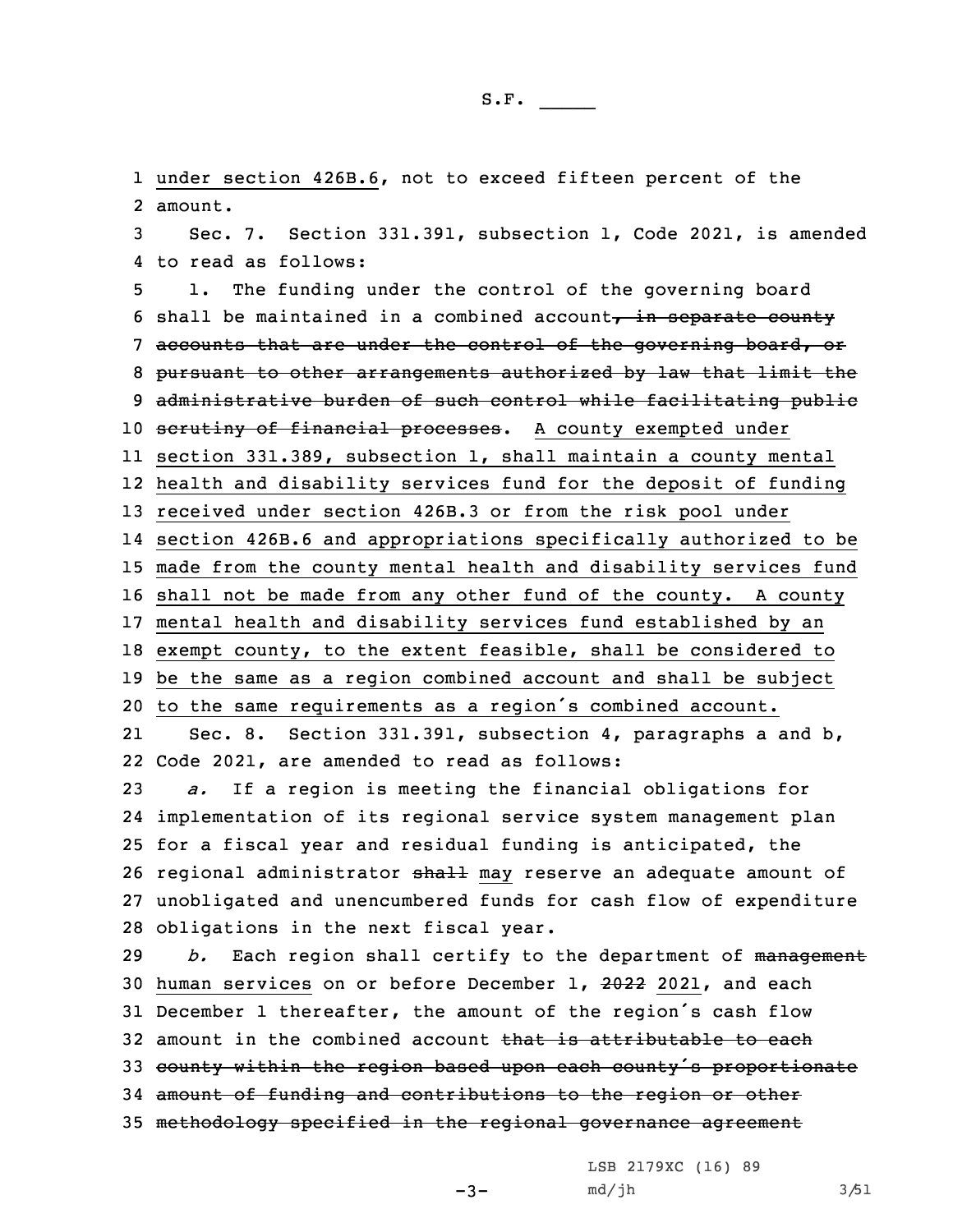1 <del>or certify the cash flow amount for each separate county</del> 2 <del>account that is under the control of the governing board</del> at the 3 conclusion of the most recently completed fiscal year. 4 Sec. 9. Section 331.391, subsection 4, paragraph c, Code 5 2021, is amended by striking the paragraph. 6 Sec. 10. Section 331.392, subsection 4, paragraph a, Code 7 2021, is amended to read as follows: 8 *a.* Methods for pooling, management, and expenditure of the 9 funding under the control of the regional administrator.  $H$ 10 the agreement does not provide for pooling of the participating ll <del>county moneys in a single fund, the agreement shall specify how</del> 12 the participating county moneys will be subject to the control 13 of the regional administrator. 14 Sec. 11. Section 331.393, subsection 10, Code 2021, is 15 amended to read as follows: <sup>16</sup> 10. The director's approval of <sup>a</sup> regional plan shall not be 17 construed to constitute certification of the respective county 18 budgets or of the region's budget. 19 Sec. 12. Section 331.394, subsection 4, Code 2021, is 20 amended to read as follows: 214. If a county of residence is part of a mental health and 22 disability services region that has agreed to pool funding and 23 <del>liability for services, the</del> The responsibilities of the county 24 under law regarding <del>such</del> mental health and disability services 25 shall be performed on behalf of the county by the regional 26 administrator. The county of residence or the county's mental 27 health and disability services region, as applicable, is 28 responsible for paying the public costs of the mental health 29 and disability services that are not covered by the medical 30 assistance program under [chapter](https://www.legis.iowa.gov/docs/code/2021/249A.pdf) 249A and are provided in <sup>31</sup> accordance with the region's approved service management plan 32 to persons who are residents of the eounty or region. 33 Sec. 13. Section 331.424A, subsection 1, paragraph b, Code 34 2021, is amended by striking the paragraph. 35 Sec. 14. Section 331.424A, subsection 3, Code 2021, is

 $-4-$ 

LSB 2179XC (16) 89  $md/jh$  4/51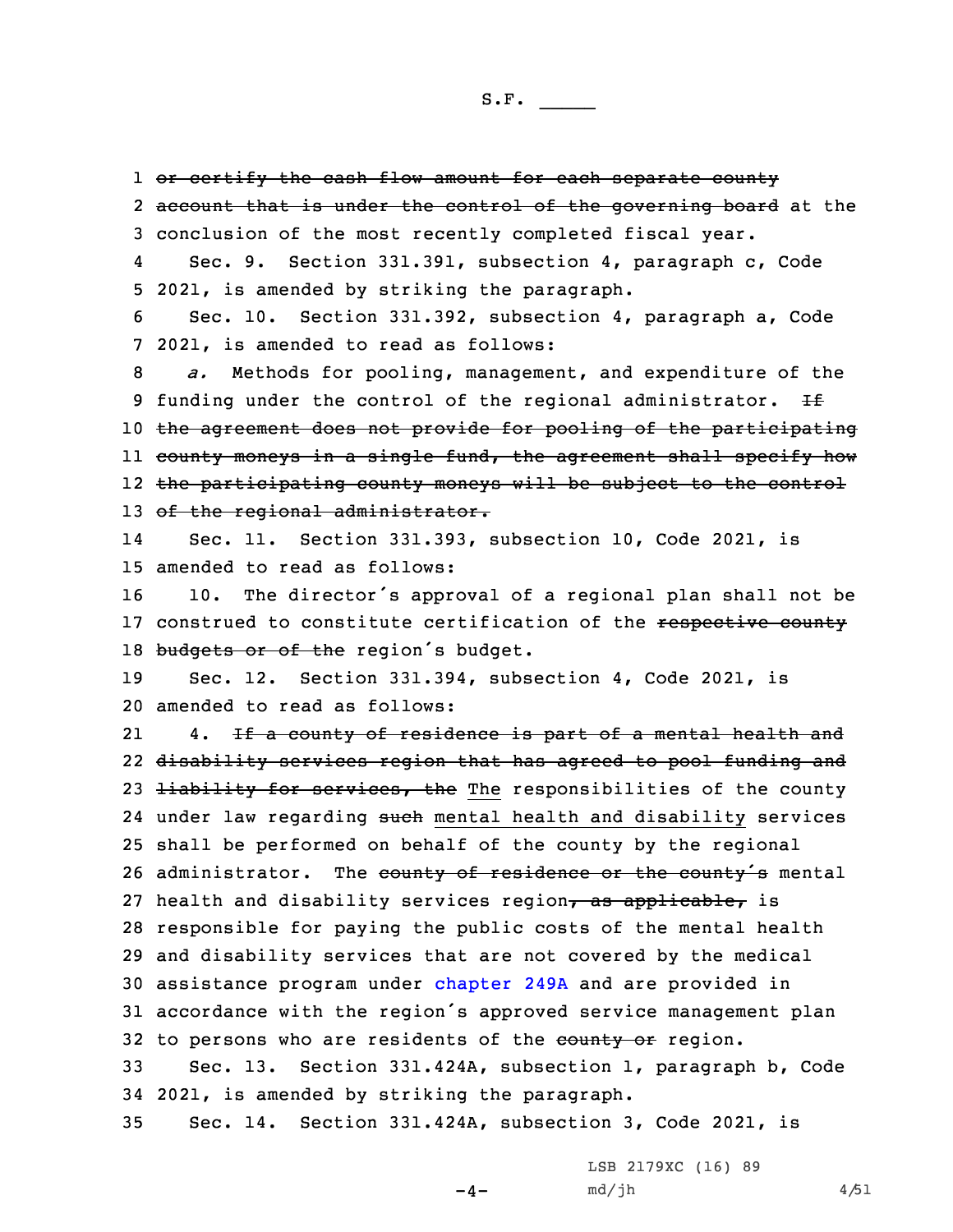1 amended to read as follows:

2 3. *a.* County revenues from taxes and other sources designated by <sup>a</sup> county for mental health and disabilities services shall be credited to the county mental health and disabilities services fund which shall be created by the county. The Until the required transfer of funds under paragraph *"b"*, the board shall make appropriations from the fund for payment of services provided under the regional service system management plan approved pursuant to section [331.393](https://www.legis.iowa.gov/docs/code/2021/331.393.pdf). 10 The For fiscal years beginning before July 1, 2022, the county may pay for the services in cooperation with other counties by pooling appropriations from the county services fund with appropriations from the county services fund of other counties through the county's regional administrator, or through another arrangement specified in the regional governance agreement entered into by the county under section [331.392](https://www.legis.iowa.gov/docs/code/2021/331.392.pdf). *b.* Notwithstanding section 331.432, subsection 3, upon conclusion of the fiscal year beginning July 1, 2021, except for an exempt county under section 331.391, subsection 1, the county treasurer shall transfer the remaining balance of the county's county services fund created under paragraph *"a"*, including all unobligated and unencumbered funds, to the county's region to which the county belongs in the fiscal year beginning July 1, 2022, for deposit in the region's combined account under section 331.391. Sec. 15. Section 331.424A, subsection 4, paragraph a, Code 2021, is amended to read as follows: *a.* An amount of unobligated and unencumbered funds, as specified in the regional governance agreement entered into by the county under section [331.392](https://www.legis.iowa.gov/docs/code/2021/331.392.pdf), shall, for fiscal years beginning before July 1, 2022, be reserved in the county services fund to address cash flow obligations in the next 33 fiscal year, subject to the limitations of this [subsection](https://www.legis.iowa.gov/docs/code/2021/331.424A.pdf). Sec. 16. Section 331.424A, subsection 4, paragraphs <sup>c</sup> and d, Code 2021, are amended by striking the paragraphs.

 $-5-$ 

LSB 2179XC (16) 89 md/jh 5/51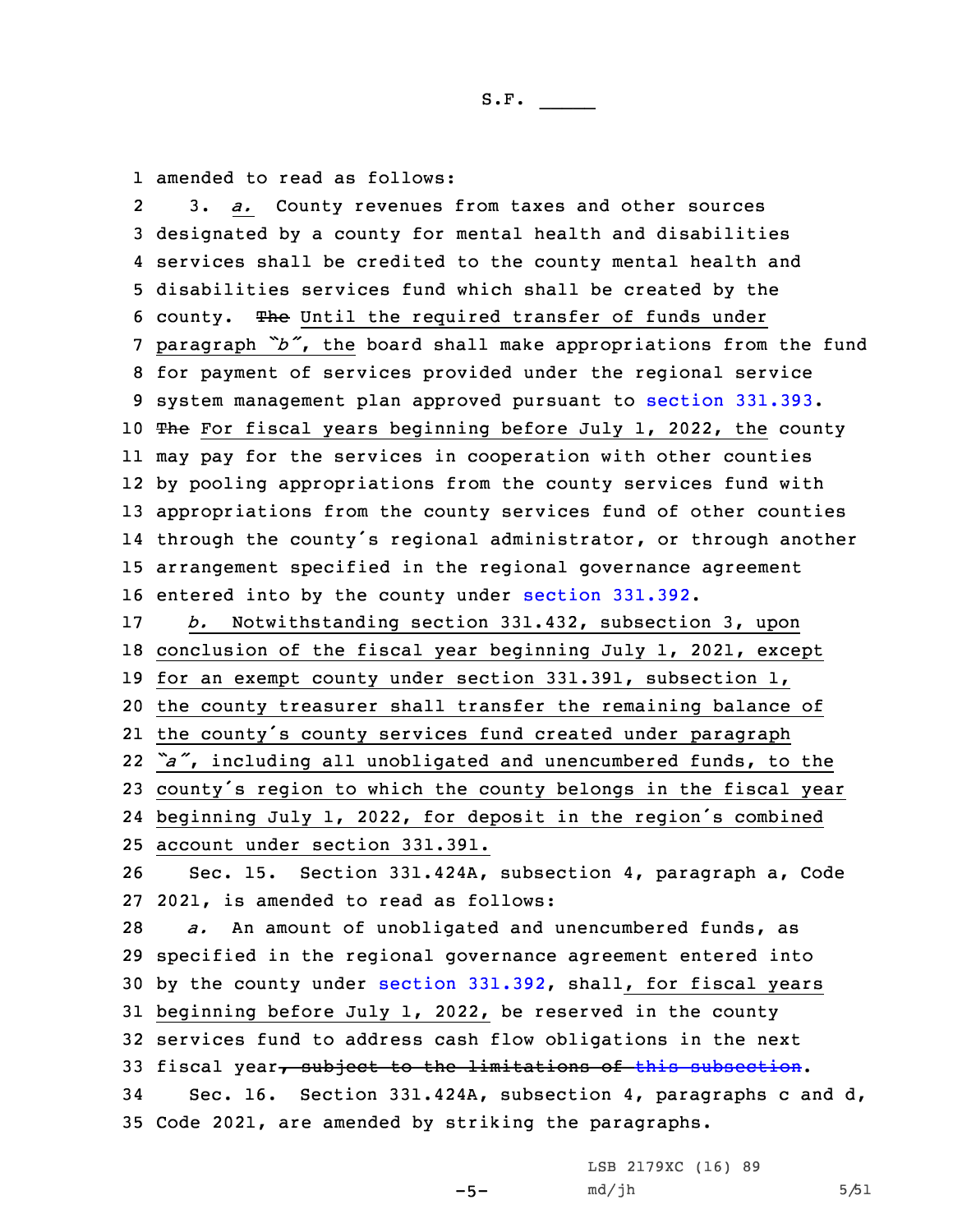1 Sec. 17. Section 331.424A, subsections 5, 6, and 9, Code 2 2021, are amended to read as follows:

 5. Receipts from the state or federal government for fiscal years beginning before July 1, 2022, for the mental health and disability services administered or paid for by <sup>a</sup> county shall be credited to the county services fund, including moneys distributed to the county from the department of human services and moneys allocated under [chapter](https://www.legis.iowa.gov/docs/code/2021/426B.pdf) 426B.

 6. For each fiscal year beginning before July 1, 2022, the county shall certify <sup>a</sup> levy for payment of services. For each such fiscal year, county revenues from taxes imposed by the county credited to the county services fund shall not exceed an 13 amount equal to the county budgeted amount for the fiscal year. <sup>A</sup> levy certified under this [section](https://www.legis.iowa.gov/docs/code/2021/331.424A.pdf) is not subject to the appeal provisions of [section](https://www.legis.iowa.gov/docs/code/2021/331.426.pdf) 331.426 or to any other provision in law authorizing <sup>a</sup> county to exceed, increase, or appeal <sup>a</sup> property tax levy limit.

 9. *a.* For the fiscal year beginning July 1, 2017, and each subsequent fiscal year beginning before July 1, 2022, the county budgeted amount determined for each county shall be the amount necessary to meet the county's financial obligations for the payment of services provided under the regional service system management plan approved pursuant to section [331.393](https://www.legis.iowa.gov/docs/code/2021/331.393.pdf), 24 not to exceed an amount equal to the product of the regional 25 per capita expenditure target amount twenty-one dollars and 26 fourteen cents multiplied by the county's population, and, for 27 fiscal years beginning on or after July 1, 2023, reduced by 28 the amount of the county's cash flow reduction amount for the 29 fiscal year calculated under [subsection](https://www.legis.iowa.gov/docs/code/2021/331.424A.pdf) 4, if applicable. *b.* If <sup>a</sup> county officially joins <sup>a</sup> different region, the county's budgeted amount for <sup>a</sup> fiscal year beginning before July 1, 2022, shall be the amount necessary to meet the county's financial obligations for payment of services provided under the new region's regional service system management plan approved pursuant to section [331.393](https://www.legis.iowa.gov/docs/code/2021/331.393.pdf), not to exceed an amount

 $-6-$ 

LSB 2179XC (16) 89 md/jh 6/51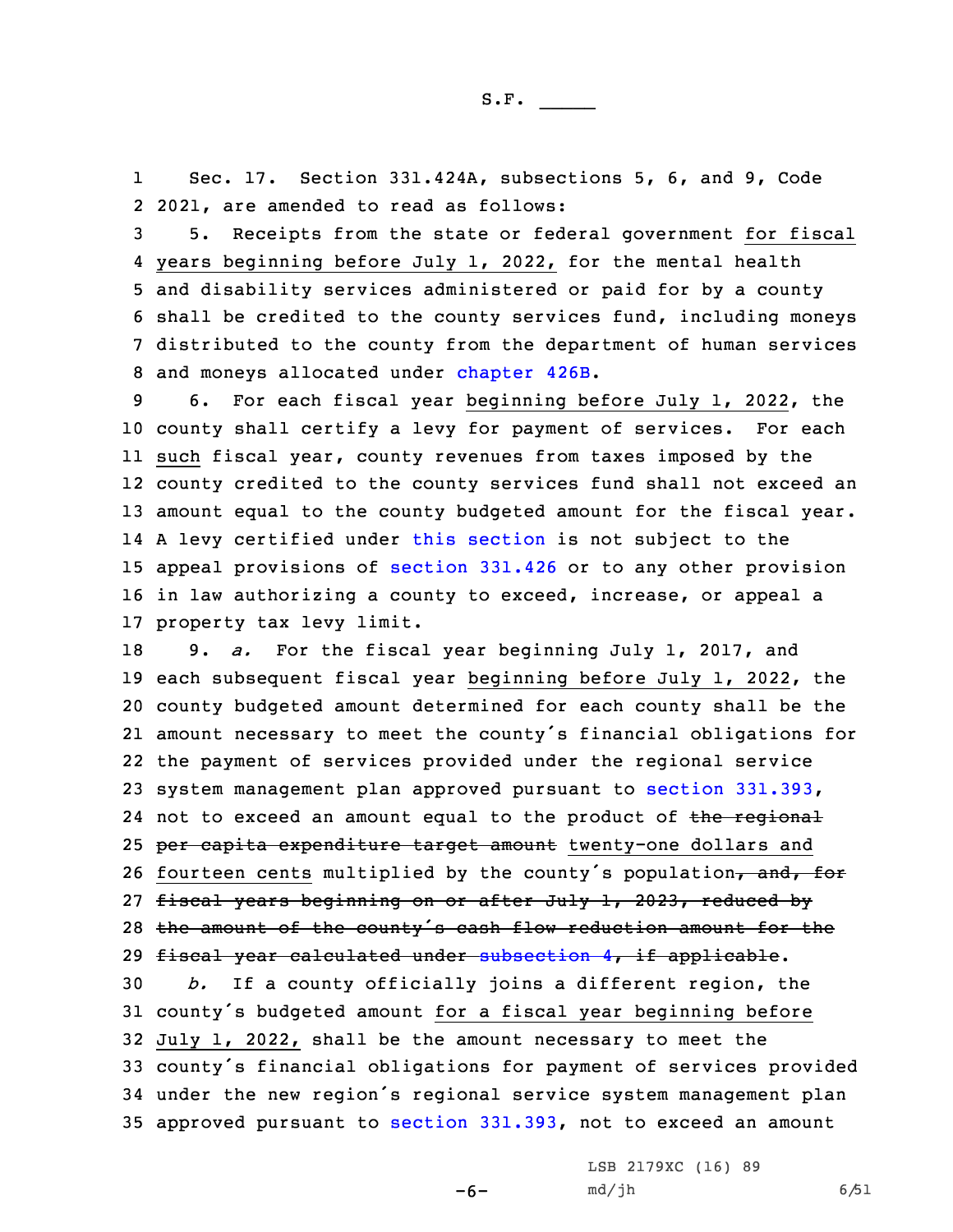1 equal to the product of the new region's regional per capita 2 <del>expenditure target amount</del> twenty-one dollars and fourteen cents 3 multiplied by the county's population, and, for fiscal years 4 <del>beginning on or after July 1, 2023, reduced by the amount of</del> <sup>5</sup> the county's cash flow reduction amount for the fiscal year 6 calculated under [subsection](https://www.legis.iowa.gov/docs/code/2021/331.424A.pdf) 4, if applicable.

7 Sec. 18. Section 331.424A, Code 2021, is amended by adding 8 the following new subsection:

 NEW SUBSECTION. 10. This section is repealed July 1, 2022. Sec. 19. Section 331.432, subsection 3, Code 2021, is amended by striking the subsection and inserting in lieu thereof the following:

13 3. Payments or transfers of moneys from any fund of the 14 county to <sup>a</sup> mental health and disability services region's 15 combined account under section 331.391 are prohibited.

16 Sec. 20. Section 347.7, subsection 1, paragraph c, Code 17 2021, is amended by striking the paragraph.

18 Sec. 21. Section 426B.1, subsection 2, Code 2021, is amended 19 to read as follows:

 2. Moneys shall be distributed from the property tax relief 21 fund to <del>counties for</del> the mental health and disability regional service system for mental health and disabilities services, in accordance with the appropriations made to the fund and other statutory requirements.

25 Sec. 22. Section 426B.2, Code 2021, is amended to read as 26 follows:

27 **426B.2 Property tax relief fund payments.**

28 The director of human services shall draw warrants on the 29 property tax relief fund, payable to the county treasurer 30 regional administrator in the amount due to a county mental 31 health and disability services region in accordance with 32 statutory requirements, and mail the warrants to the eounty 33 auditors regional administrator in July and January of each 34 year.

35 Sec. 23. NEW SECTION. **426B.3 Mental health and disability**

 $-7-$ 

LSB 2179XC (16) 89 md/jh 7/51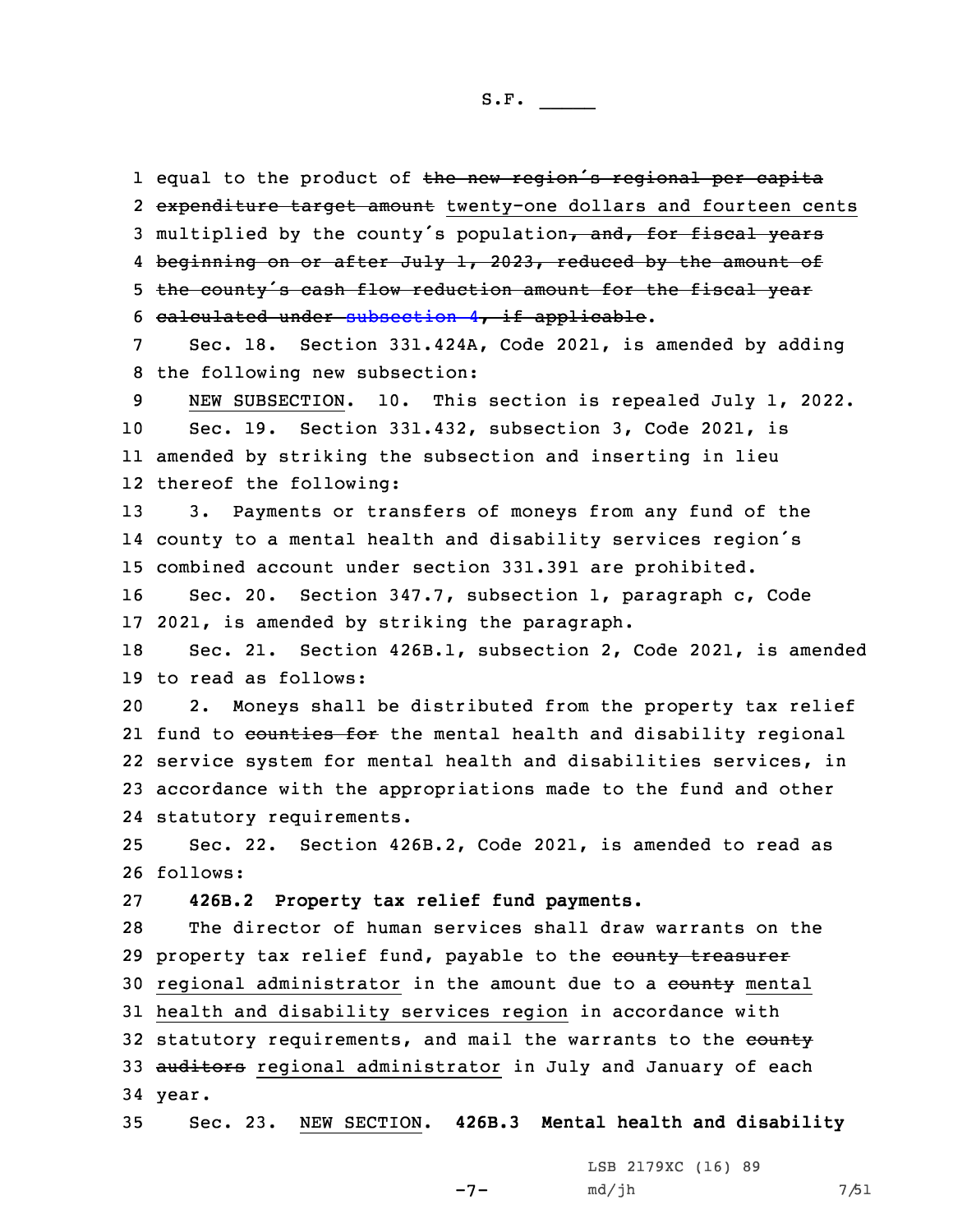1 **services regional supplement fund.**

2 1. <sup>A</sup> mental health and disability services regional supplement fund is created in the office of the treasurer of state under the authority of the department of human services. The fund shall be separate from the general fund of the state and the balance in the fund shall not be considered part of the balance of the general fund of the state. Moneys in the fund include appropriations made to the fund and other moneys deposited into the fund. Moneys in the fund shall be used solely for purposes of making regional supplement payments under this section.

12 2. For each fiscal year beginning on or after July 1, 2021, there is appropriated from the general fund of the state to the mental health and disability services regional supplement fund an amount necessary to make all regional supplement payments under this section for that fiscal year.

 3. For each fiscal year beginning on or after July 1, 2021, the moneys available in <sup>a</sup> fiscal year in the mental health and disability services state supplement fund are appropriated to the department of human services and shall be distributed to each mental health and disability services region, as defined in section 426B.6, on <sup>a</sup> per capita basis calculated under subsection <sup>4</sup> using each region's population, as defined in section 426B.6, for that fiscal year.

<sup>25</sup> 4. The amount of each region's regional supplement payment 26 shall be determined as follows:

 *a.* For the fiscal year beginning July 1, 2021, an amount equal to the product of fifteen dollars and eighty-six cents multiplied by the sum of the region's population for the fiscal 30 year.

31 *b.* For the fiscal year beginning July 1, 2022, an amount 32 equal to the product of thirty-eight dollars multiplied by the <sup>33</sup> sum of the region's population for the fiscal year.

34 *c.* For the fiscal year beginning July 1, 2023, an amount 35 equal to the product of forty dollars multiplied by the sum of

 $-8-$ 

LSB 2179XC (16) 89  $md/jh$  8/51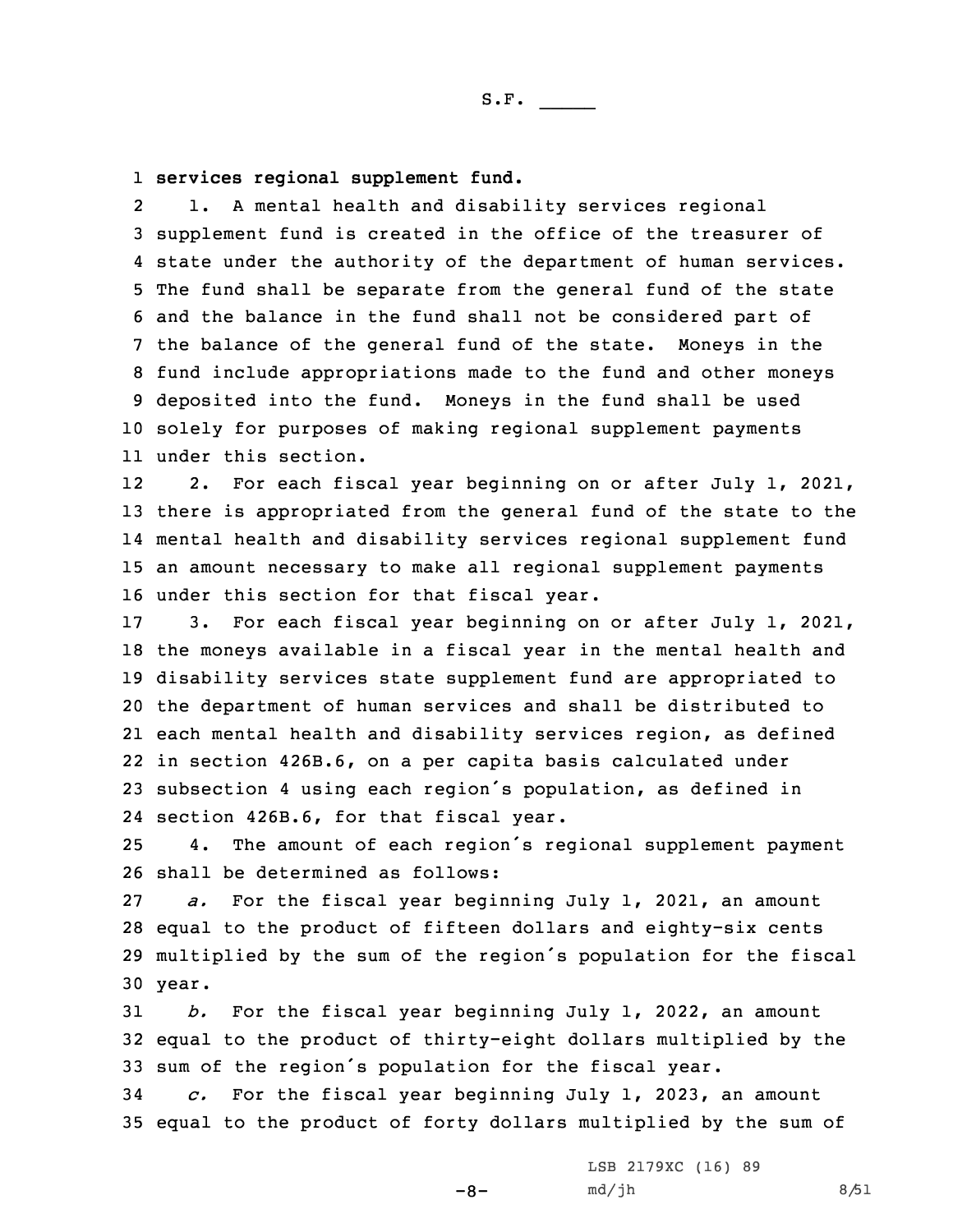1 the region's population for the fiscal year.

2 *d.* For the fiscal year beginning July 1, 2024, an amount 3 equal to the product of forty-two dollars multiplied by the sum 4 of the region's population for the fiscal year.

 *e.* (1) For the fiscal year beginning July 1, 2025, and each succeeding fiscal year, an amount equal to the product of the sum of the region's population for the fiscal year multiplied by the sum of the dollar amount used to calculate the regional supplement payments under this subsection for the immediately preceding fiscal year plus the regional supplement growth factor for the fiscal year.

12 (2) For purposes of this paragraph, *"regional supplement growth factor"* for <sup>a</sup> fiscal year is an amount equal to the product of the dollar amount used to calculate the regional supplement payments under this subsection for the immediately preceding fiscal year multiplied by the percent increase, if any, in the amount of sales tax revenue deposited into the general fund of the state under section 423.2A, subsection 1, paragraph *"a"*, less the transfers required under section 423.2A, subsection 2, between the fiscal year beginning three years prior to the applicable fiscal year and the fiscal year beginning two years prior to the applicable year, but not to exceed one and one-half percent.

24 5. Regional supplement payments received by <sup>a</sup> region shall be deposited in the region's combined account under section 331.391 and used solely for providing mental health and disability services under the regional service system management plan.

 6. Regional supplement payments from the mental health and disability services regional supplement fund shall be paid in quarterly installments to the appropriate regional administrator in July, October, January, and April of each fiscal year.

34 7. *a.* For the fiscal year beginning July 1, 2021, each 35 mental health and disability services region for which the

 $-9-$ 

LSB 2179XC (16) 89 md/jh 9/51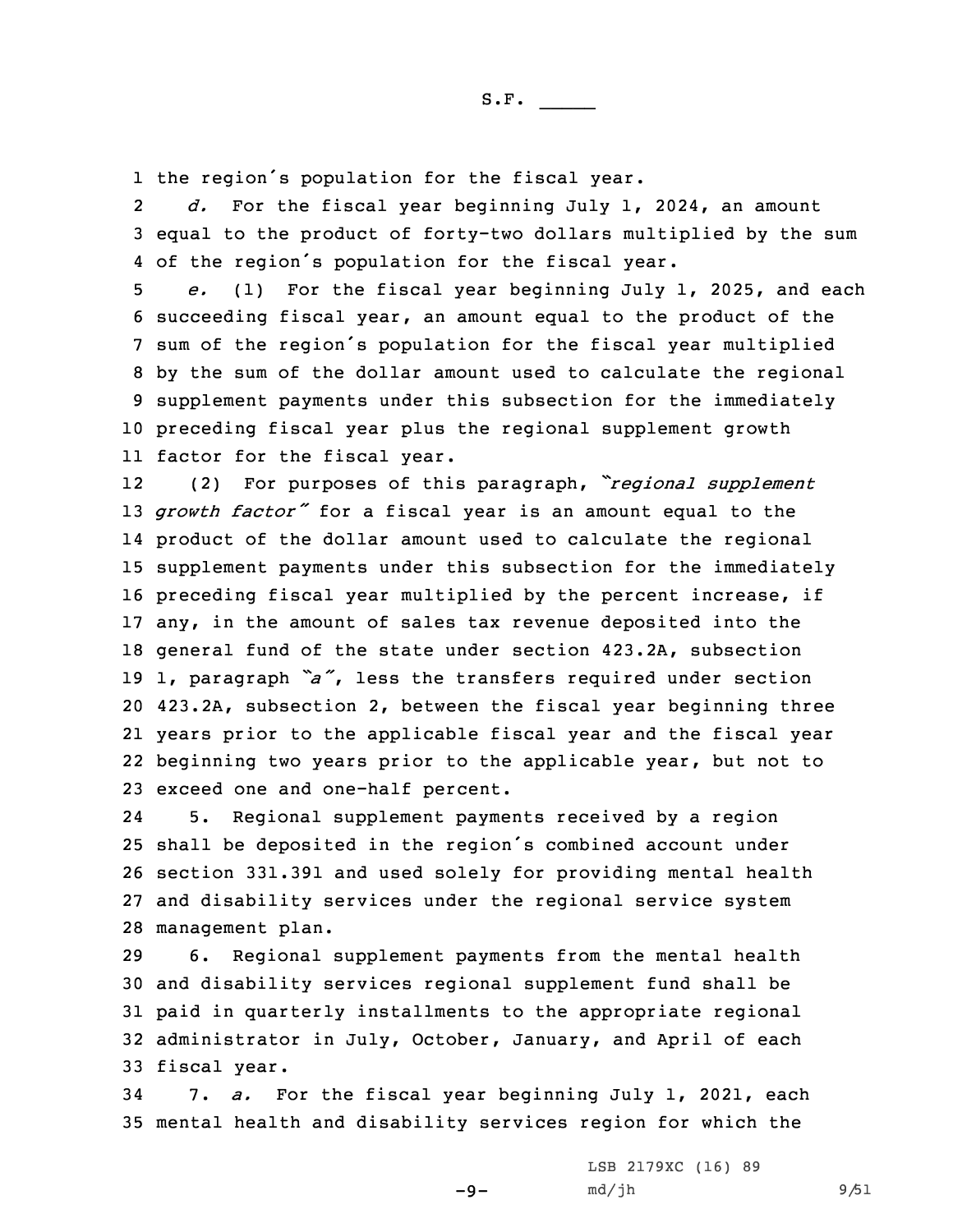amount certified during the fiscal year under section 331.391, subsection 4, paragraph *"b"*, exceeds forty percent of the proposed gross expenditures of the region for the fiscal year, the remaining quarterly payments of the region's regional supplement payment shall be reduced by an amount equal to the amount by which the region's amount certified under section 331.391, subsection 4, paragraph *"b"*, exceeds forty percent of the proposed gross expenditures of the region for the fiscal year, but the amount of the reduction shall not exceed the total amount of the region's regional supplement payment for the fiscal year. If the region's remaining quarterly payments are insufficient to effectuate the required reductions under this paragraph, the region is required to pay to the department of human services any amount for which the reduction in quarterly payments could not be made. The amount of reductions to quarterly payments and amounts paid to the department under this paragraph shall be transferred and credited to the risk pool under section 426B.6.

 *b.* For the fiscal year beginning July 1, 2022, each mental health and disability services region for which the amount certified during the fiscal year under section 331.391, subsection 4, paragraph *"b"*, exceeds twenty percent of the proposed gross expenditures of the region for the fiscal year, the remaining quarterly payments of the region's regional supplement payment shall be reduced by an amount equal to the amount by which the region's amount certified under section 331.391, subsection 4, paragraph *"b"*, exceeds twenty percent of the proposed gross expenditures of the region for the fiscal year, but the amount of the reduction shall not exceed the total amount of the region's regional supplement payment for the fiscal year. If the region's remaining quarterly payments are insufficient to effectuate the required reductions under this paragraph, the region is required to pay to the department of human services any amount for which the reduction in quarterly payments could not be made. The amount of reductions

 $-10-$ 

LSB 2179XC (16) 89 md/jh 10/51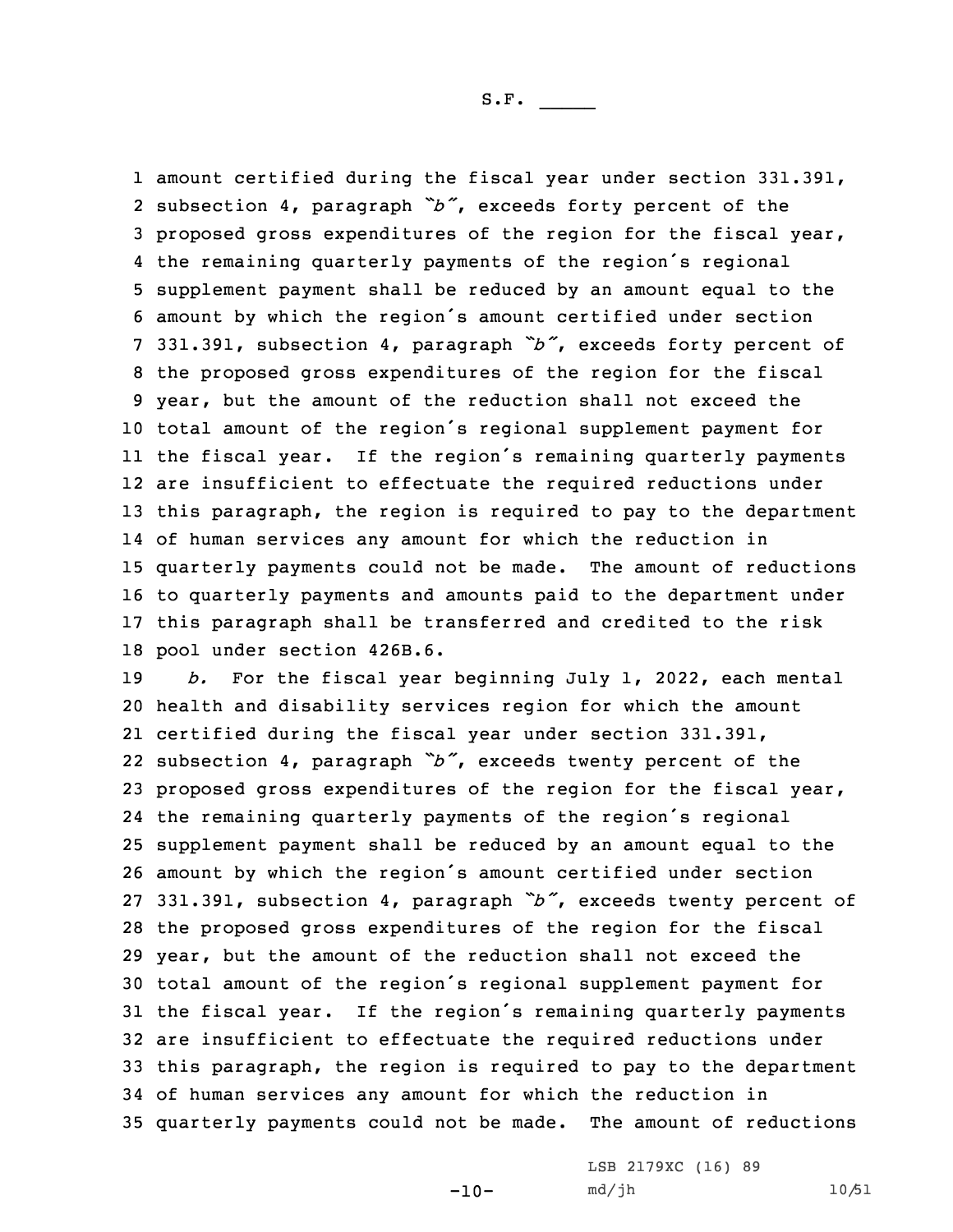1 to quarterly payments and amounts paid to the department under 2 this paragraph shall be transferred and credited to the risk 3 pool under section 426B.6.

4 *c.* For the fiscal year beginning July 1, 2023, and each succeeding fiscal year, each mental health and disability services region for which an amount greater than zero is certified during the fiscal year under section 331.391, subsection 4, paragraph *"b"*, the remaining quarterly payments of the region's regional supplement payment shall be reduced by an amount equal to the amount certified under section 331.391, subsection 4, paragraph *"b"*, but the amount of the reduction shall not exceed the total amount of the region's regional supplement payment for the fiscal year. If the region's remaining quarterly payments are insufficient to effectuate the required reductions under this paragraph, the region is required to pay to the department of human services any amount for which the reduction in quarterly payments could not be made. The amount of reductions to quarterly payments and amounts paid to the department under this paragraph shall be transferred and credited to the risk pool under section 426B.6. 21 Sec. 24. Section 426B.4, Code 2021, is amended to read as 22 follows:

23 **426B.4 Rules.**

24 The mental health and disability services commission shall 25 consult with county representatives regional administrators 26 and the director of human services in prescribing forms and 27 adopting rules pursuant to [chapter](https://www.legis.iowa.gov/docs/code/2021/17A.pdf) 17A to administer this 28 chapter.

29 Sec. 25. NEW SECTION. **426B.6 Risk pool.**

30 1. For the purposes of this chapter, unless the context 31 otherwise requires:

<sup>32</sup> *a. "Mental health and disability services region"* means 33 <sup>a</sup> mental health and disability services region formed in 34 accordance with section 331.389.

<sup>35</sup> *b. "Population"* means, as of July <sup>1</sup> of the fiscal year

-11-

LSB 2179XC (16) 89 md/jh 11/51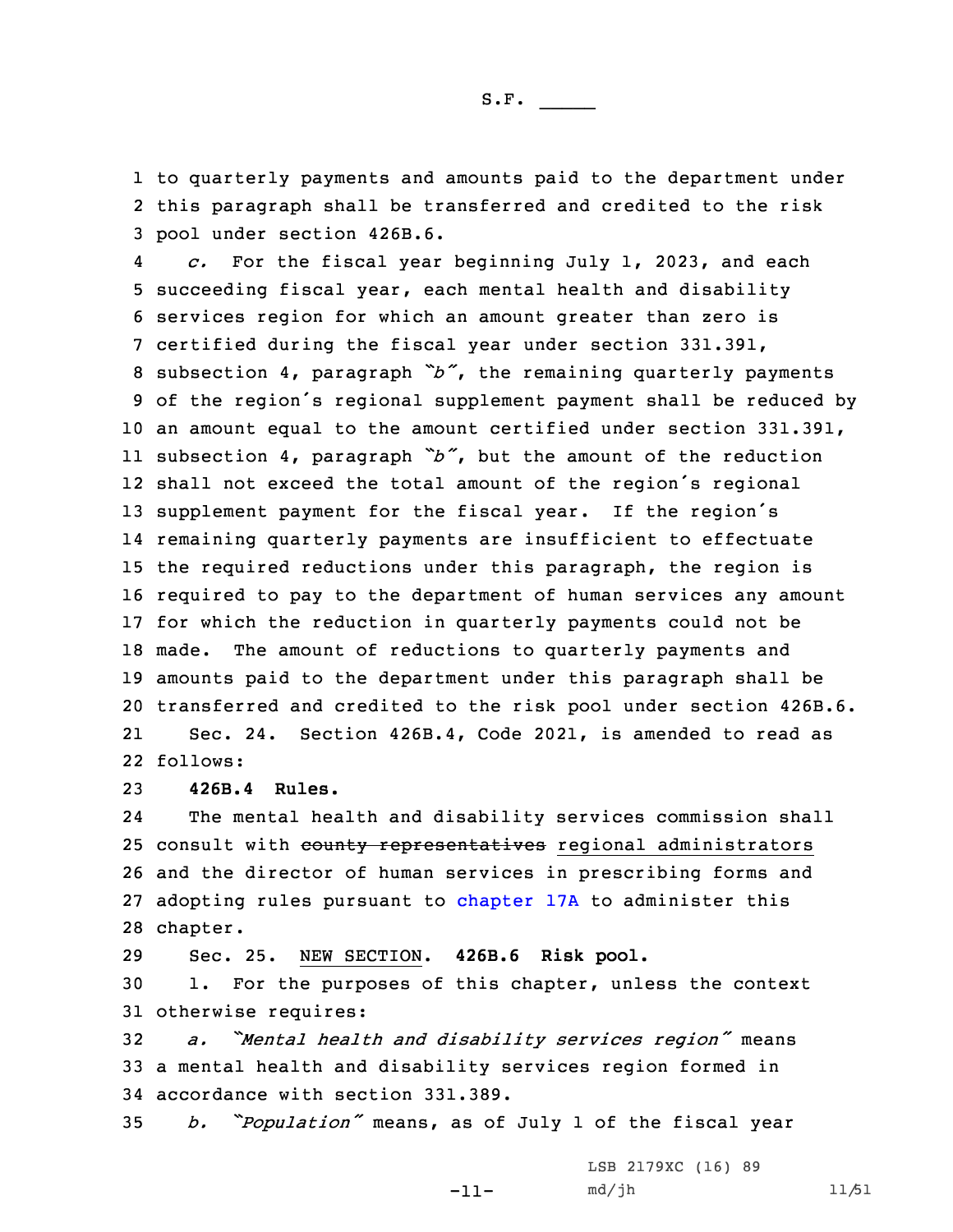preceding the fiscal year in which the population figure is applied, the county population shown by the latest preceding certified federal census or the latest applicable population estimate issued by the United States census bureau, whichever is most recent.

<sup>6</sup> *c. "Regional administrator"* means the regional administrator 7 of <sup>a</sup> mental health and disability services region, as defined 8 in section 331.388.

 2. <sup>A</sup> risk pool is created in the property tax relief fund under section 426B.1. The pool shall consist of the moneys appropriated or credited to the pool by law, including amounts credited to the risk pool under section 426B.3, subsection 7. For fiscal years beginning on or after July 1, 2021, there is appropriated from the general fund of the state to the risk pool the following amounts to be used for the purposes of this 16 section:

17 *a.* For the fiscal year beginning July 1, 2021, nine million 18 nine hundred sixty thousand five hundred ninety dollars.

19 *b.* For the fiscal year beginning July 1, 2022, five million 20 one hundred seven thousand three hundred forty dollars.

21 *c.* (1) For each fiscal year beginning on or after July 1, 2025, an amount equal to the risk pool growth factor multiplied by the ending balance of the risk pool at the conclusion of the fiscal year ending June 30 immediately preceding the application deadline under subsection 4 for the fiscal year for which the appropriation is made.

 (2) For purposes of this paragraph, the *"risk pool growth factor"* for each fiscal year is the percent increase, if any, in the amount of sales tax revenue deposited into the general fund of the state under section 423.2A, subsection 1, paragraph *"a"*, less the transfers required under section 423.2A, subsection 2, between the fiscal year beginning three years prior to the applicable fiscal year and the fiscal year beginning two years prior to the applicable year, minus one and one-half percent, and the risk pool growth factor for any fiscal year shall not

-12-

LSB 2179XC (16) 89 md/jh 12/51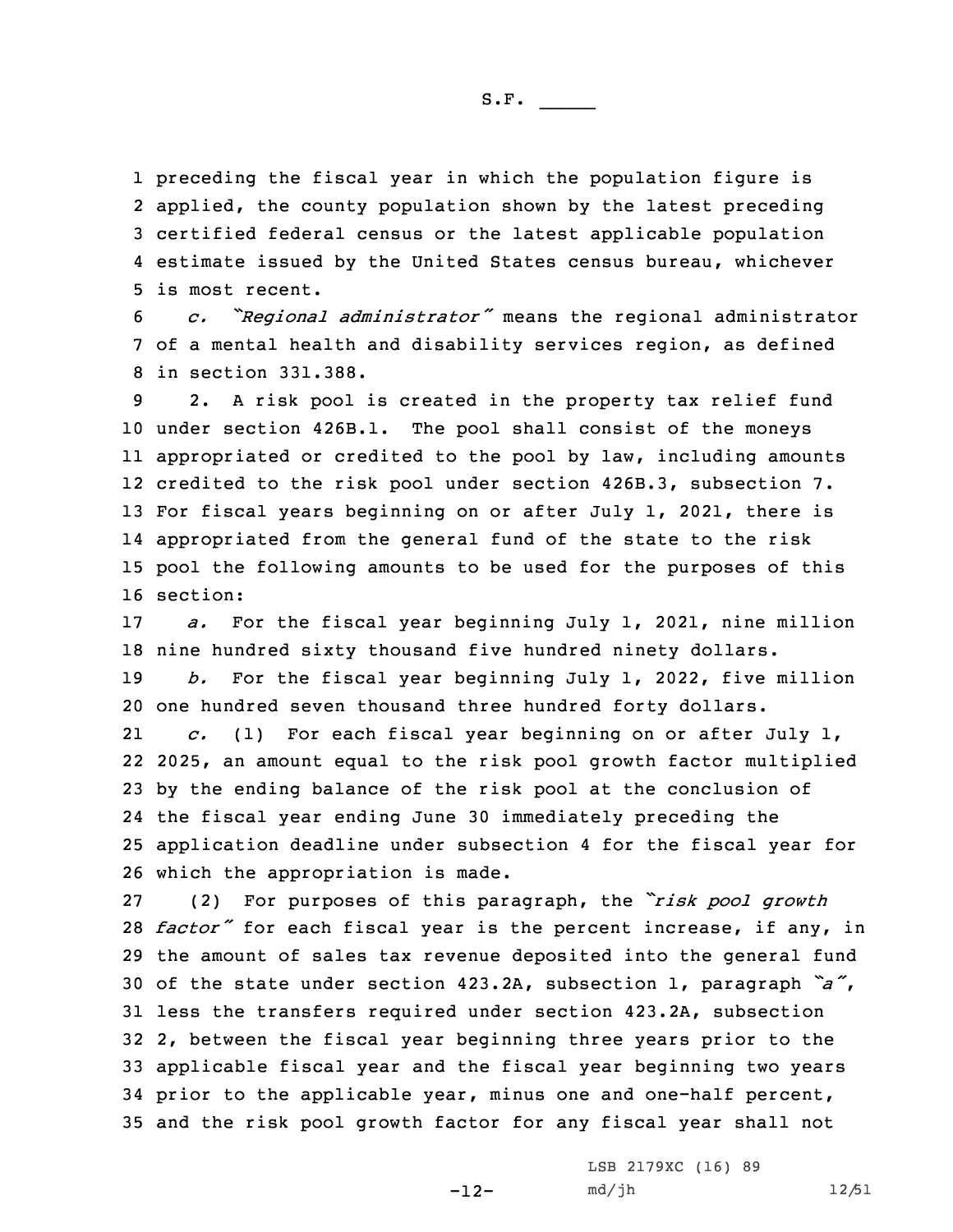1 exceed three and one-half percent.

2 3. <sup>A</sup> risk pool board is created. The board shall consist of two county supervisors, two county auditors, <sup>a</sup> member of the mental health and disability services commission who is not <sup>a</sup> member of <sup>a</sup> county board of supervisors, <sup>a</sup> member of the county finance committee created in chapter 333A who is not an elected official, <sup>a</sup> representative of <sup>a</sup> provider of mental health or developmental disabilities services selected from nominees submitted by the Iowa association of community providers, and two staff members of regional administrators of county mental health and disability services regions, all appointed by the governor, and one member appointed by the director of human services. All members appointed by the governor shall be subject to confirmation by the senate. Members shall serve for three-year terms. <sup>A</sup> vacancy shall be filled in the same manner as the original appointment. Expenses and other costs of the risk pool board members representing counties shall be paid by the county of origin. Expenses and other costs of risk pool board members who do not represent counties shall be paid by the department of human services. Staff assistance to the board shall be provided by the department of human services. Actuarial expenses and other direct administrative costs shall be charged to the pool.

24 4. To receive assistance from the risk pool, <sup>a</sup> regional administrator must apply to the risk pool board on or before October 31 preceding the fiscal year for which assistance is requested. The purpose of the assistance shall be to provide financial support for services provided by the regional administrator's mental health and disability services region. The risk pool board shall make its final decisions on or before December 15 regarding acceptance or rejection of the applications for assistance and the total amount accepted shall be considered obligated.

34 5. Basic eligibility for risk pool assistance requires that 35 <sup>a</sup> mental health and disability services region meet all of the

-13-

LSB 2179XC (16) 89 md/jh 13/51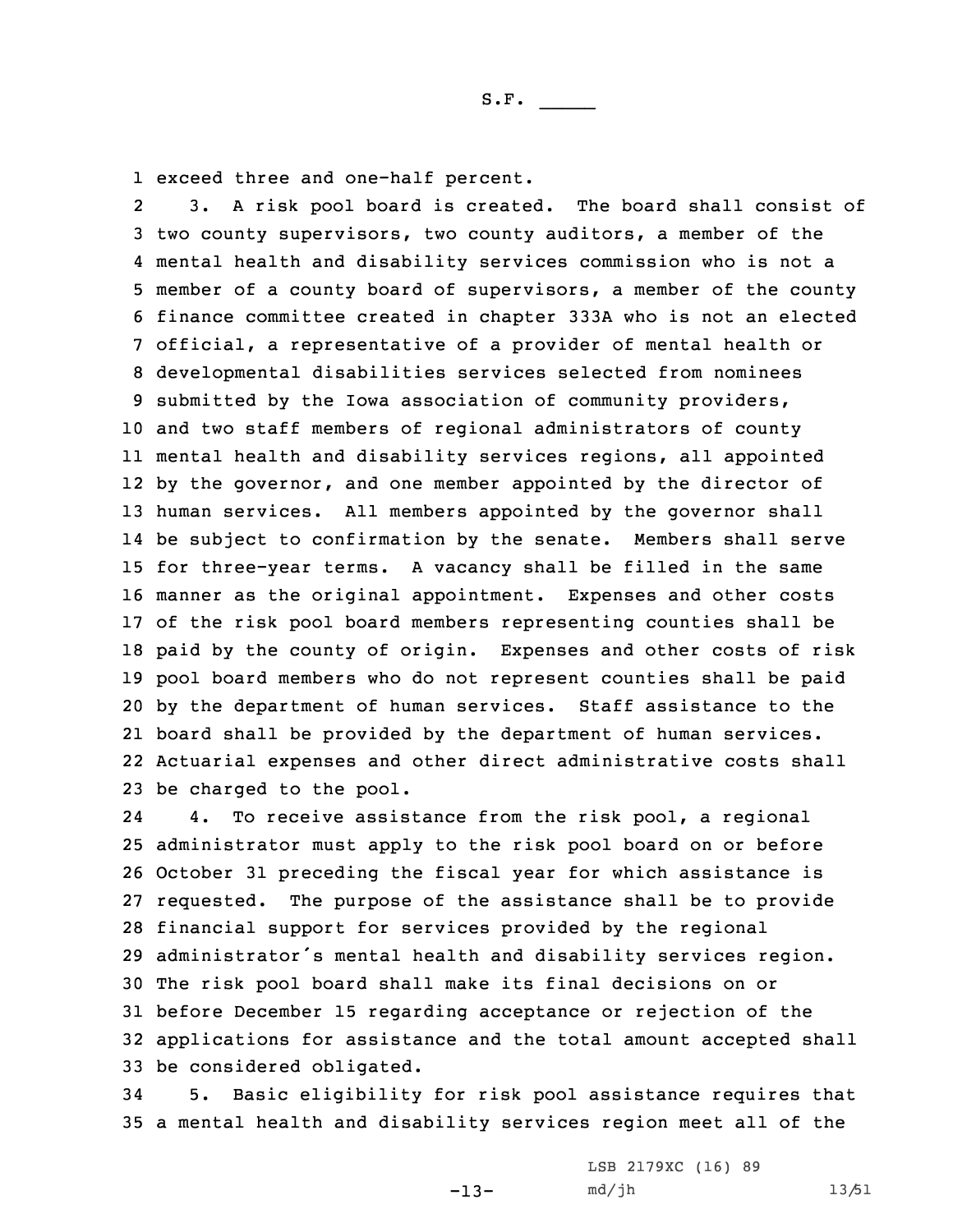1 following conditions:

2 *a.* The mental health and disability services region is in 3 compliance with the regional service system management plan 4 requirements of section 331.393.

 *b.* (1) For applications for assistance for the fiscal year beginning July 1, 2021, and the fiscal year beginning July 1, 2022, in the fiscal year that commenced two years prior to the fiscal year of application for assistance, the ending balance, under generally accepted accounting principles, of the mental health and disability services region's combined services funds was equal to or less than the ending balance threshold under subparagraph (2) for the fiscal year for which assistance is requested.

14 (2) For purposes of this paragraph *"b"*, *"ending balance* <sup>15</sup> *threshold"* means the following:

 (a) For applications for assistance for the fiscal year beginning July 1, 2021, forty percent of the actual gross expenditures of the mental health and disability services region for the fiscal year that commenced two years prior to the fiscal year of application for assistance.

21 (b) For applications for assistance for the fiscal year beginning July 1, 2022, twenty percent of the actual gross expenditures of the mental health and disability services region for the fiscal year that commenced two years prior to the fiscal year of application for assistance.

 6. The board shall review the fiscal year-end financial records for all mental health and disability services regions that are granted risk pool assistance. If the board determines <sup>a</sup> mental health and disability services region's actual need for risk pool assistance was less than the amount of risk pool assistance granted to the mental health and disability services region, the mental health and disability services region shall refund the difference between the amount of assistance granted and the actual need. The mental health and disability services region shall submit the refund within thirty days of

 $-14-$ 

LSB 2179XC (16) 89 md/jh 14/51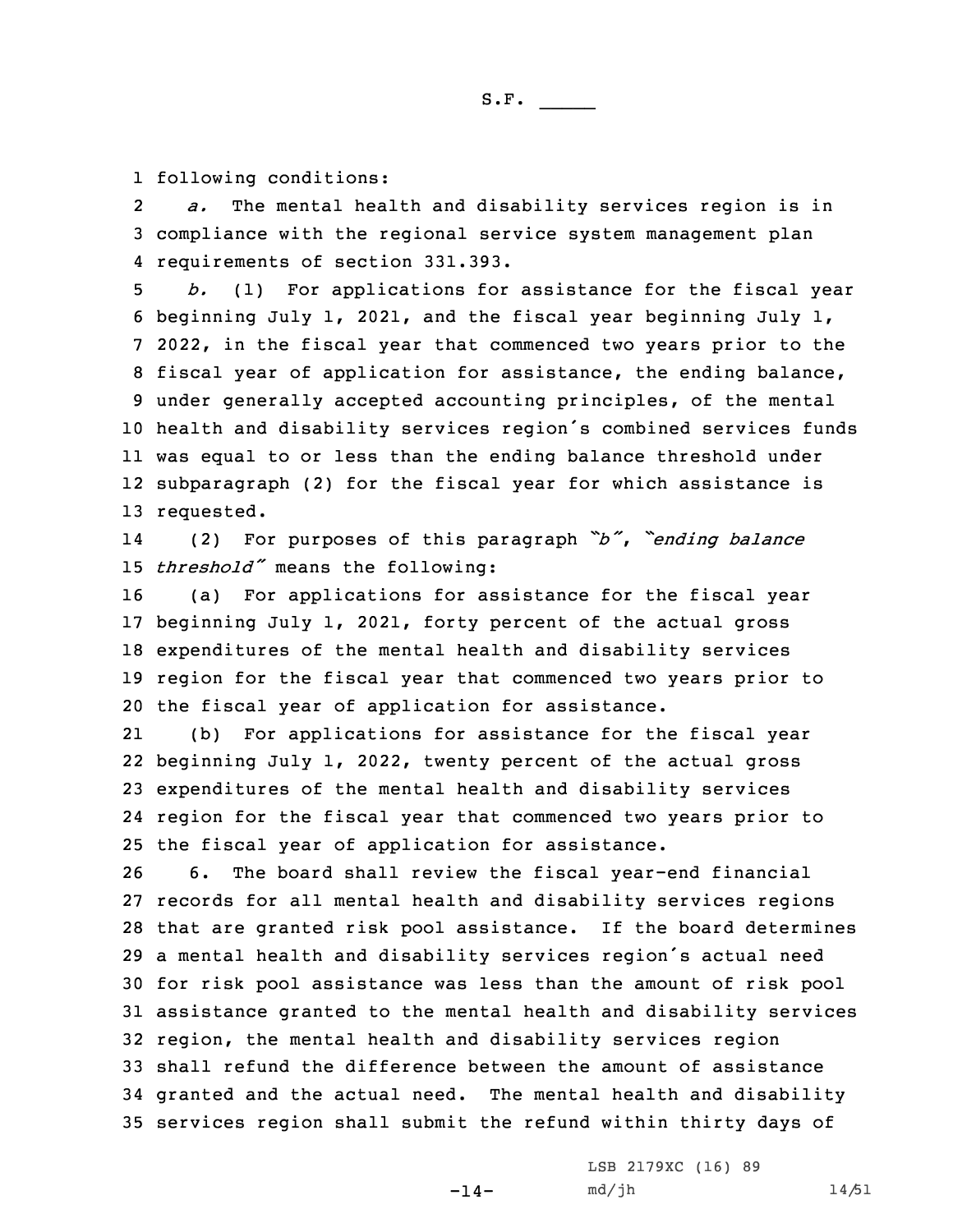receiving notice from the board. Refunds shall be credited to the risk pool. The mental health and disability services commission shall adopt rules pursuant to chapter 17A providing criteria for the purposes of this subsection and as necessary to implement the other provisions of this section.

 7. The board shall determine application requirements to ensure prudent use of risk pool assistance. The board may accept or reject an application for assistance in whole or in part. The decision of the board is final.

 8. The total amount of risk pool assistance shall be limited to the amount available in the risk pool for <sup>a</sup> fiscal year. Any unobligated balance in the risk pool at the close of <sup>a</sup> fiscal year shall remain in the risk pool for distribution in the succeeding fiscal year.

15 9. Risk pool assistance shall only be made available to 16 address one or more of the following circumstances:

17 *a.* Continuing support for mandated services.

18 *b.* Avoiding the need for reduction or elimination of 19 critical services when the reduction or elimination places <sup>20</sup> consumers' health or safety at risk.

21 *c.* Avoiding the need for reduction or elimination of <sup>a</sup> 22 mobile crisis team or other critical emergency services when <sup>23</sup> the reduction or elimination places the public's health or 24 safety at risk.

25 *d.* Avoiding the need for reduction or elimination of the 26 services or other support provided to entire populations of 27 consumers with disabilities.

 *e.* Avoiding the need for reduction or elimination of services or other support that maintain consumers in <sup>a</sup> community setting or that would create <sup>a</sup> risk that the consumers would be placed in more restrictive, higher cost settings.

33 10. Subject to the amount available and obligated from the 34 risk pool for <sup>a</sup> fiscal year, the department of human services 35 shall annually calculate the amount of moneys due to eligible

-15-

LSB 2179XC (16) 89 md/jh 15/51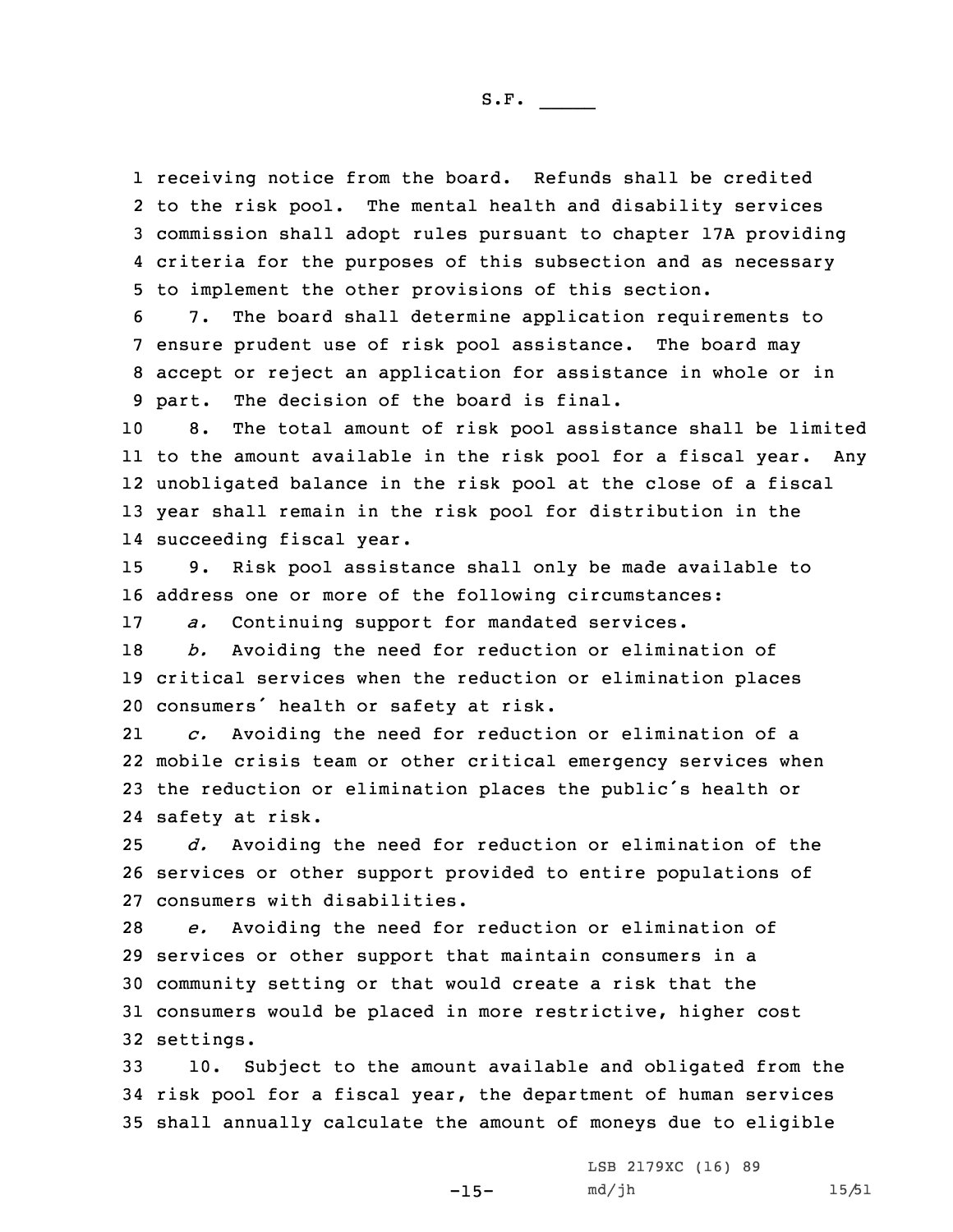mental health and disability services regions in accordance with the board's decisions and that amount is appropriated from the risk pool to the department for payment of the moneys due. The department shall authorize the issuance of warrants payable to the mental health and disability services regions for the amounts due and the warrants shall be issued on or before January 1.

 11. On or before March 1 and September 1 of each fiscal year, the department of human services shall provide the risk pool board with <sup>a</sup> report of the financial condition of each funding source administered by the board. The report shall include but is not limited to an itemization of the funding 13 source's balances, types and amount of revenues credited, and payees and payment amounts for the expenditures made from the funding source during the reporting period.

 12. If the board has made its decisions but has determined that there are otherwise qualifying requests for risk pool assistance that are beyond the amount available in the risk pool fund for <sup>a</sup> fiscal year, the board shall compile <sup>a</sup> list of such requests and the supporting information for the requests. The list and information shall be submitted to the mental health and disability services commission, the department of human services, and the general assembly.

24 Sec. 26. ADJUSTMENT TO PROPERTY TAXES CERTIFIED UNDER SECTION 331.424A —— FY 2021-2022. If this division of this Act takes effect after March 31, 2021, for each county for which the amount of taxes certified for levy for the purposes of section 331.424A for the fiscal year beginning July 1, 2021, exceeds the product of the population of the county as determined under section 331.424A, subsection 1, paragraph "e", multiplied by twenty-one dollars and fourteen cents, the department of management shall reduce the amount of such taxes certified for levy to an amount not to exceed the product of the population of the county as determined under section 331.424A, subsection 1, paragraph "e", multiplied by

-16-

LSB 2179XC (16) 89 md/jh 16/51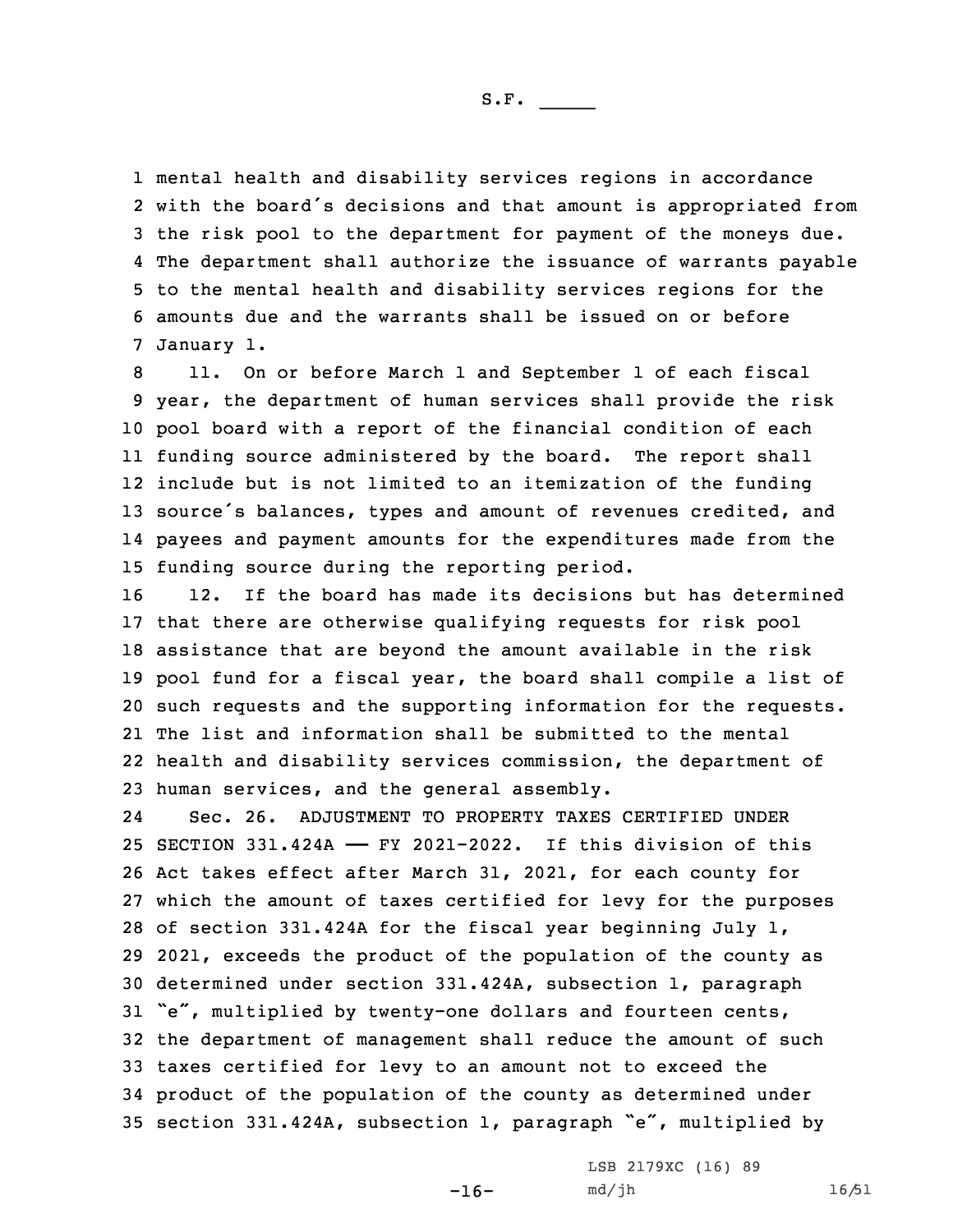twenty-one dollars and fourteen cents and shall revise the rate of taxation as necessary to raise the reduced amount. The department of management shall report the reduction in the certified taxes and the revised rate of taxation to the county auditors by June 15, 2021.

6 Sec. 27. IMPLEMENTATION OF RISK POOL UNDER SECTION 426B.6 7 —— EMERGENCY RULEMAKING.

 1. In order to timely implement the provisions of this division of this Act establishing the risk pool for mental health and disability services regions for the fiscal year beginning July 1, 2021, and the fiscal year beginning July 1, 2022, the director of human services shall, subject to the membership requirements of section 426B.6, subsection 3, appoint temporary members of the risk pool board to review and approve risk pool assistance applications and establish alternative application deadlines and expedited application review and approval timelines.

18 2. The department of human services may adopt administrative rules under section 17A.4, subsection 3, and section 17A.5, subsection 2, paragraph "b", to implement provisions of this division of this Act and the rules shall become effective immediately upon filing or on <sup>a</sup> later effective date specified in the rules, unless the effective date of the rules is delayed or the applicability of the rules is suspended by the administrative rules review committee. Any rules adopted in accordance with this section shall not take effect before the rules are reviewed by the administrative rules review committee. The delay authority provided to the administrative rules review committee under section 17A.8, subsection 9, shall be applicable to <sup>a</sup> delay imposed under this section, notwithstanding <sup>a</sup> provision in that section making it inapplicable to section 17A.5, subsection 2, paragraph "b". Any rules adopted in accordance with the provisions of this section shall also be published as <sup>a</sup> notice of intended action as provided in section 17A.4.

-17-

LSB 2179XC (16) 89 md/jh 17/51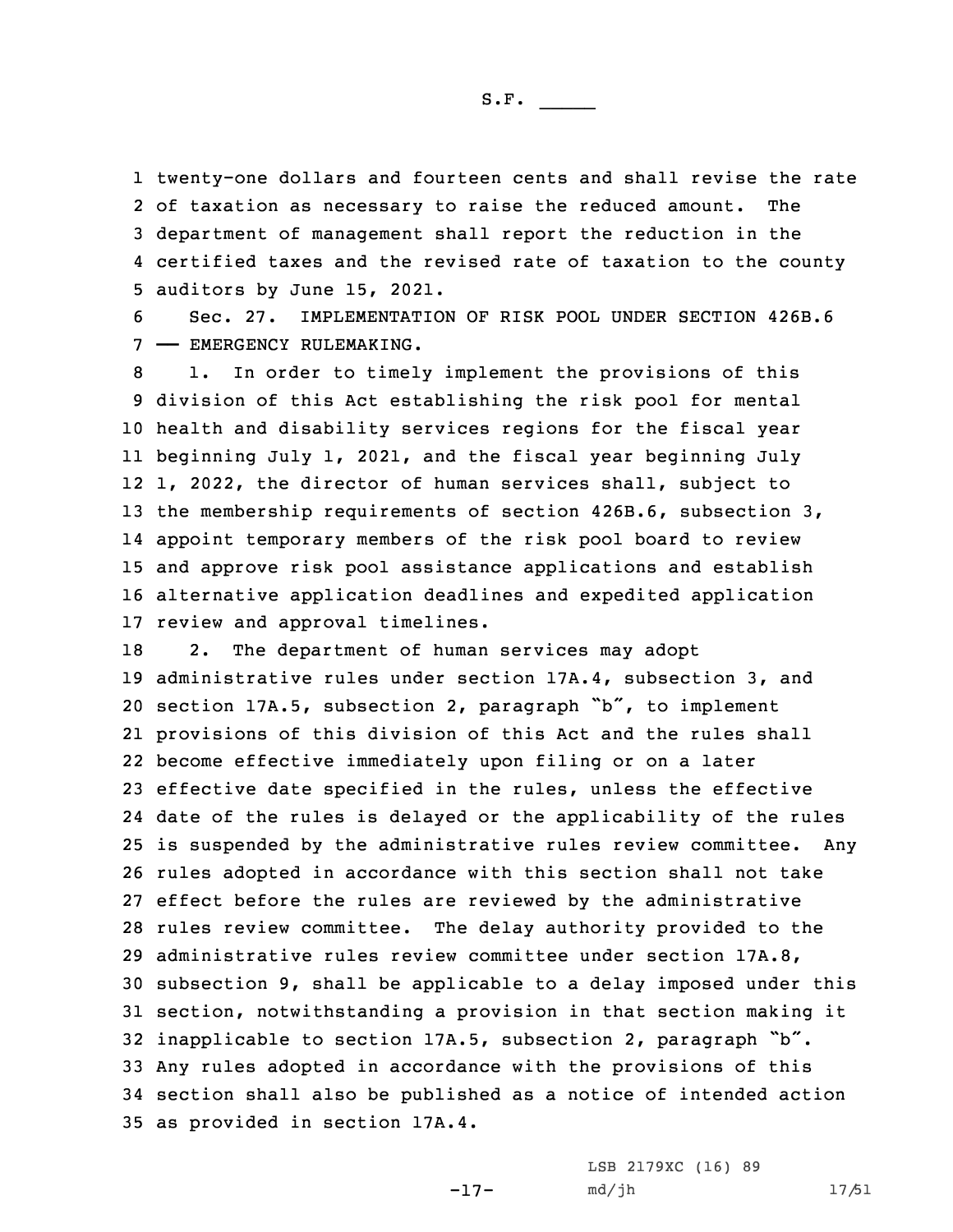1 Sec. 28. EFFECTIVE DATE. Except as provided in this division of this Act, this division of this Act, being deemed of immediate importance, takes effect upon enactment. 4 Sec. 29. EFFECTIVE DATE. The following take effect July 1, 5 2022: 1. The section of this division of this Act amending section 331.432, subsection 3. 2. The section of this division of this Act amending section 347.7, subsection 1, paragraph "c". DIVISION II 11 COMMERCIAL AND INDUSTRIAL PROPERTY TAX REPLACEMENT PAYMENTS 12 Sec. 30. Section 2.48, subsection 3, paragraph f, subparagraph (6), Code 2021, is amended by striking the subparagraph. Sec. 31. Section 331.512, subsection 15, Code 2021, is amended by striking the subsection. Sec. 32. Section 331.559, subsection 27, Code 2021, is amended by striking the subsection. Sec. 33. Section 441.21A, subsection 1, paragraph a, Code 2021, is amended to read as follows: 21 *a.* For each fiscal year beginning on or after July 1, 2014, but before July 1, 2027, there is appropriated from the general fund of the state to the department of revenue an amount necessary for the payment of all commercial and industrial property tax replacement claims under this [section](https://www.legis.iowa.gov/docs/code/2021/441.21A.pdf) for the 26 fiscal year. However, for a the fiscal year years beginning 27 on or after July 1, 2017, July 1, 2018, July 1, 2019, July 1, 2020, and July 1, 2021, the total amount of moneys appropriated from the general fund of the state to the department of revenue for the payment of commercial and industrial property tax 31 replacement claims in that each fiscal year shall not exceed the total amount of money necessary to pay all commercial and industrial property tax replacement claims for the fiscal year beginning July 1, 2016. Sec. 34. Section 441.21A, subsections 2 and 3, Code 2021,

-18-

LSB 2179XC (16) 89 md/jh 18/51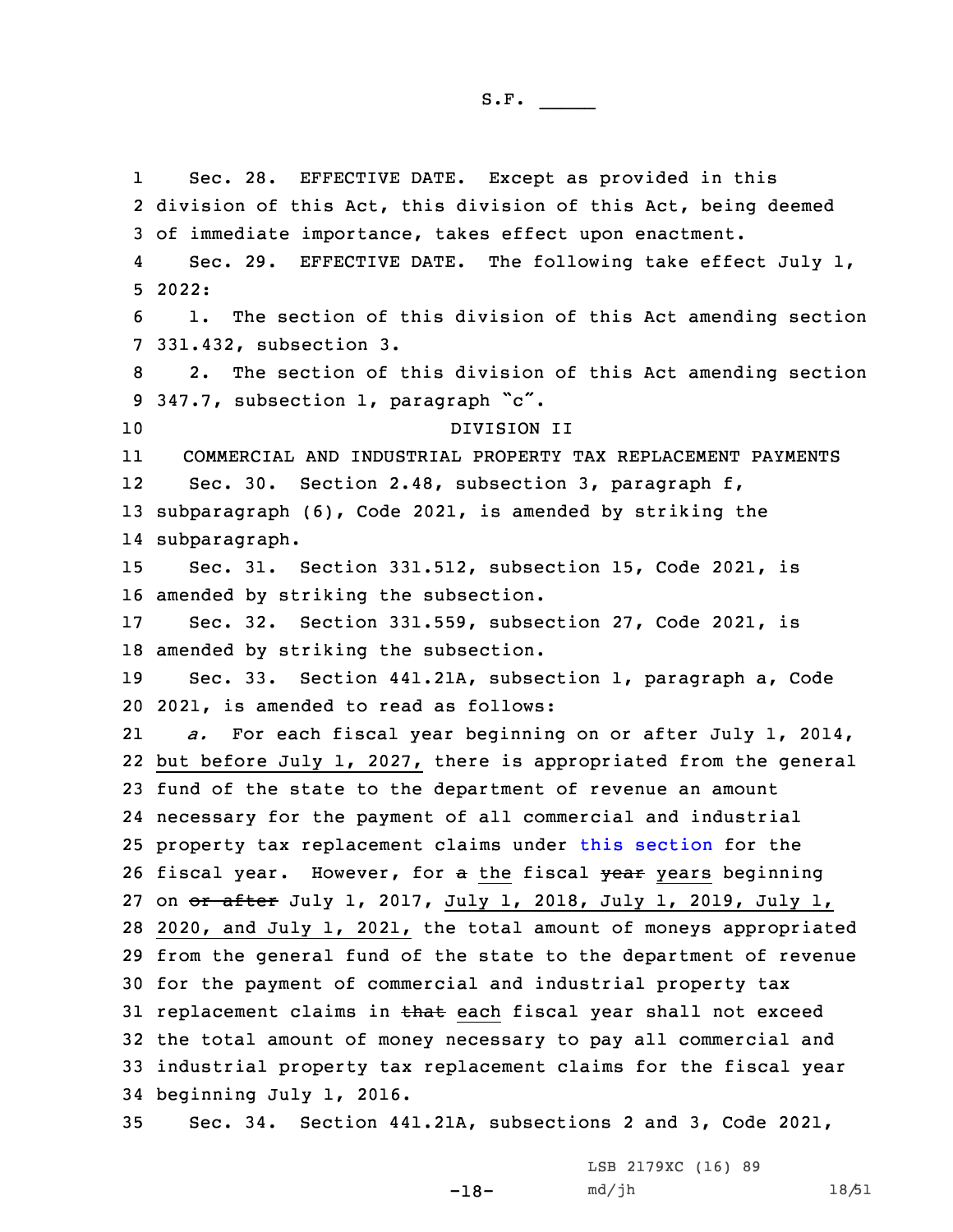1 are amended to read as follows:

2 2. *a.* Beginning with the For each fiscal year beginning on or after July 1, 2014, but before July 1, 2022, each county treasurer shall be paid by the department of revenue an amount equal to the amount of the commercial and industrial property tax replacement claims in the county, as calculated in [subsection](https://www.legis.iowa.gov/docs/code/2021/441.21A.pdf) 4. If an amount appropriated for <sup>a</sup> the fiscal year beginning on July 1, 2017, July 1, 2018, July 1, 2019, July 1, 2020, or July 1, 2021, is insufficient to pay all replacement claims for the fiscal year, the director of revenue shall prorate the payment of replacement claims to the county treasurers and shall notify the county auditors of the pro rata percentage on or before September 30. 14 *b.* For each fiscal year beginning on or after July 1, 2022, but before July 1, 2027, each taxing authority shall be paid by the department of revenue an amount equal to the amount of the commercial and industrial property tax replacement claim for the taxing authority, as calculated in subsection 4A. 3. *a.* On or before July 1 of each fiscal year beginning on or after July 1, 2014, but before July 1, 2022, the assessor shall report to the county auditor the total actual value of all commercial property and industrial property in the county that is subject to assessment and taxation for the assessment year used to calculate the taxes due and payable in that fiscal 25 year. *b.* On or before July 1, 2022, the department of revenue, in consultation with the department of management, shall calculate for each taxing authority in this state that is <sup>a</sup> city or <sup>a</sup> county all of the following: (1) The total assessed value as of January 1, 2012, of all taxable property located in the taxing authority that is subject to assessment and taxation used to calculate taxes which are due and payable in the fiscal year beginning July 1, 2013, excluding property subject to the statewide property tax imposed under section 437A.18 or 437B.14.

LSB 2179XC (16) 89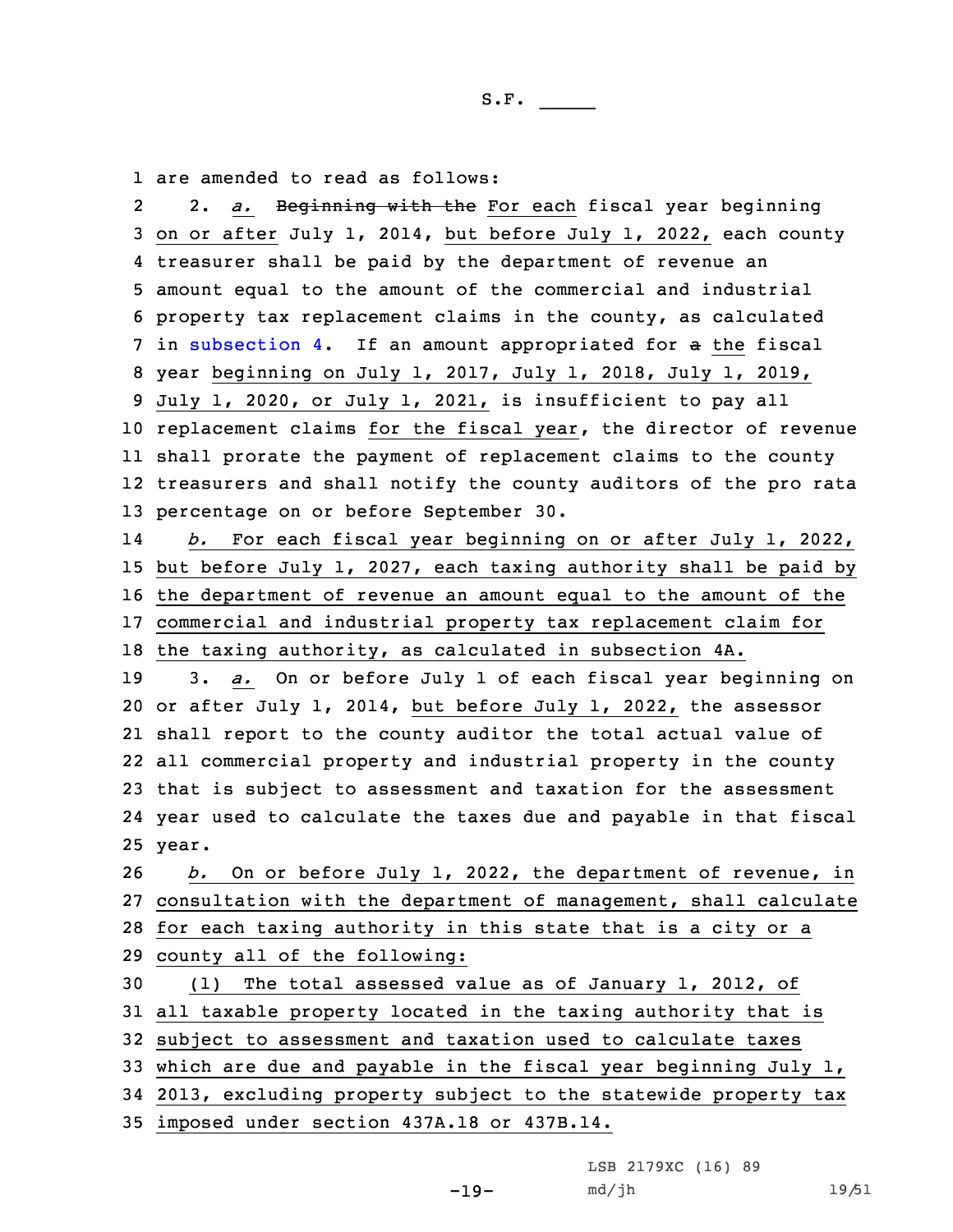1 (2) The total assessed value as of January 1, 2019, of all taxable property located in the taxing authority that is subject to assessment and taxation used to calculate taxes which are due and payable in the fiscal year beginning July 1, 2020, excluding property subject to the statewide property tax imposed under section 437A.18 or 437B.14. Sec. 35. Section 441.21A, subsection 4, unnumbered paragraph 1, Code 2021, is amended to read as follows: On or before <sup>a</sup> date established by rule of the department of revenue of each fiscal year beginning on or after July 1, 2014, but before July 1, 2022, the county auditor shall prepare <sup>a</sup> statement, based upon the report received pursuant to subsection 3, paragraph *"a"*, listing for each taxing district in the county: Sec. 36. Section 441.21A, Code 2021, is amended by adding the following new subsection: NEW SUBSECTION. 4A. *a.* As used in this subsection, unless the context clearly requires otherwise: (1) *"Qualified taxing authority"* means any of the following: (a) <sup>A</sup> taxing authority that is not <sup>a</sup> city or <sup>a</sup> county. 21 (b) <sup>A</sup> taxing authority that is <sup>a</sup> city or county for which the amount determined under subsection 3, paragraph *"b"*, subparagraph (2), is less than one hundred thirty-one and fourteen hundredths percent of the amount determined under subsection 3, paragraph *"b"*, subparagraph (1). (2) *"Taxing authority"* means <sup>a</sup> city, county, community college, or other governmental entity or political subdivision in this state authorized to certify <sup>a</sup> levy on property located within such authority, but does not include <sup>a</sup> school district. *b.* For fiscal years beginning on or after July 1, 2022, but before July 1, 2027, the amount of each taxing authority's replacement claim is as follows: (1) If the taxing authority is <sup>a</sup> qualified taxing authority: (a) For the fiscal year beginning July 1, 2022, five-sixths of the amount received by the taxing authority under this

 $-20-$ 

LSB 2179XC (16) 89 md/jh 20/51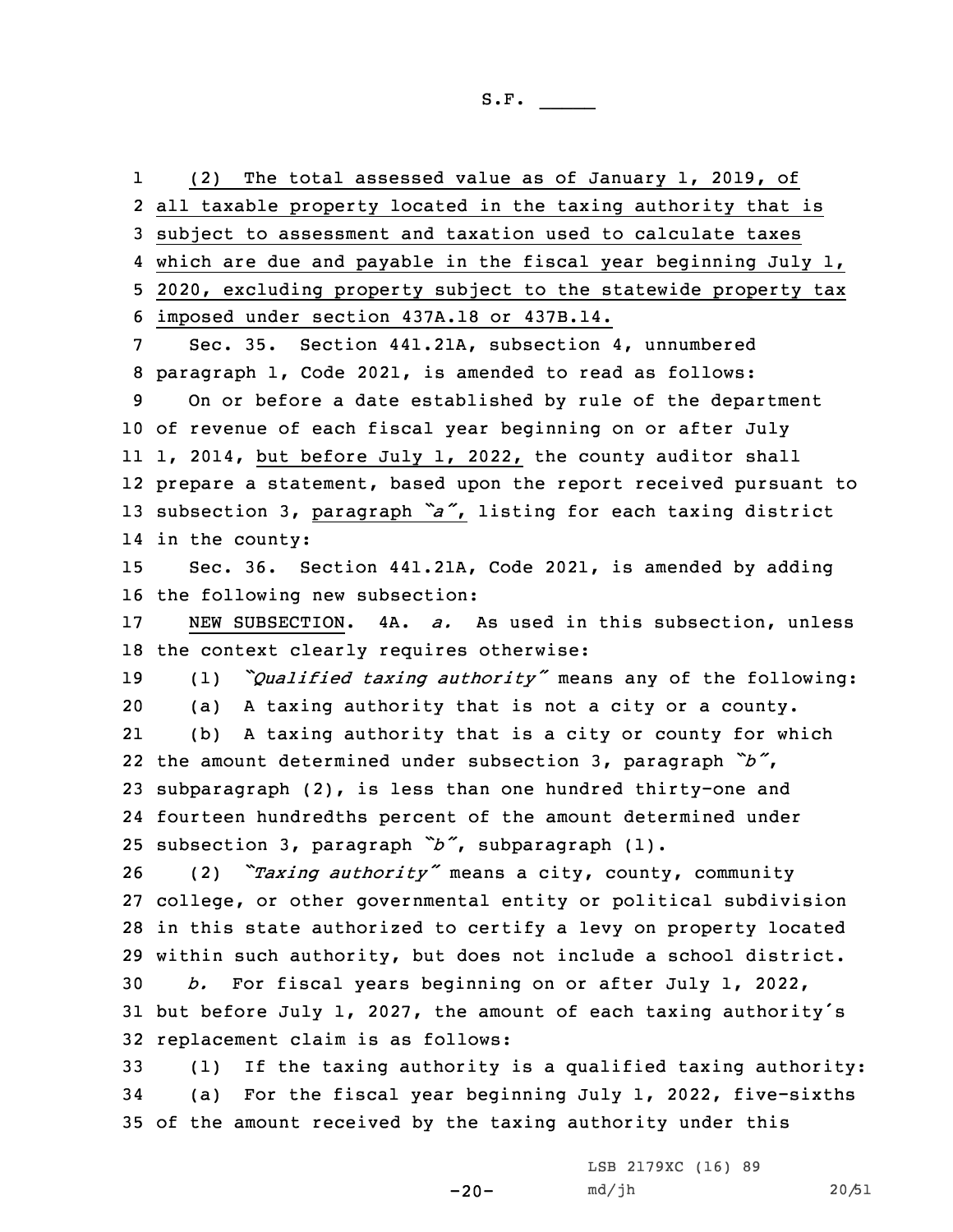section for the fiscal year beginning July 1, 2021. 2 (b) For the fiscal year beginning July 1, 2023, four-sixths of the amount received by the taxing authority under this section for the fiscal year beginning July 1, 2021. (c) For the fiscal year beginning July 1, 2024, three-sixths of the amount received by the taxing authority under this section for the fiscal year beginning July 1, 2021. (d) For the fiscal year beginning July 1, 2025, two-sixths of the amount received by the taxing authority under this section for the fiscal year beginning July 1, 2021. 11 (e) For the fiscal year beginning July 1, 2026, one-sixth of the amount received by the taxing authority under this section for the fiscal year beginning July 1, 2021. 14 (2) If the taxing authority is not <sup>a</sup> qualified taxing authority: (a) For the fiscal year beginning July 1, 2022, three-fourths of the amount received by the taxing authority under this section for the fiscal year beginning July 1, 2021. (b) For the fiscal year beginning July 1, 2023, two-fourths of the amount received by the taxing authority under this section for the fiscal year beginning July 1, 2021. 22 (c) For the fiscal year beginning July 1, 2024, one-fourth of the amount received by the taxing authority under this section for the fiscal year beginning July 1, 2021. (d) For the fiscal year beginning July 1, 2025, and each succeeding fiscal year beginning before July 1, 2027, zero. (3) The department of revenue shall consult with the department of management to calculate the amount received by each taxing authority in this state as the result of commercial and industrial property tax replacement claims paid for the fiscal year beginning July 1, 2021. Sec. 37. Section 441.21A, subsection 5, Code 2021, is amended to read as follows: 5. For purposes of computing replacement amounts under this section for fiscal years beginning on or after July 1,

 $-21-$ 

LSB 2179XC (16) 89 md/jh 21/51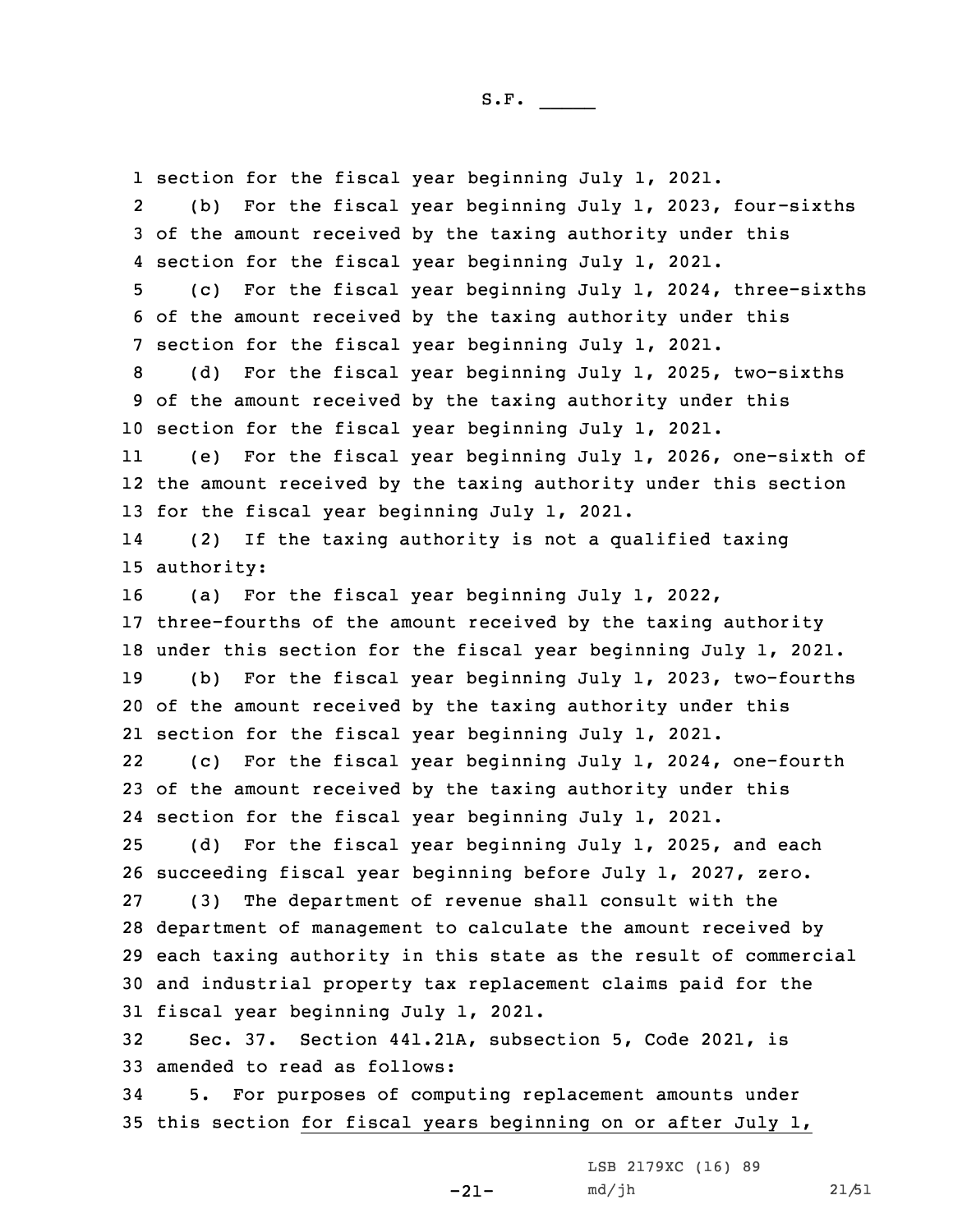2014, but before July 1, 2022, that portion of an urban renewal area defined as the sum of the assessed valuations defined in section 403.19, subsections 1 and 2, shall be considered <sup>a</sup> taxing district. Sec. 38. Section 441.21A, subsection 6, paragraph a, Code 2021, is amended to read as follows: *a.* The For fiscal years beginning on or after July 1, 2014, but before July 1, 2022, the county auditor shall certify and forward one copy of the statement to the department of revenue not later than <sup>a</sup> date of each year established by the department of revenue by rule. 12 Sec. 39. Section 441.21A, subsection 6, Code 2021, is amended by adding the following new paragraph: 14 NEW PARAGRAPH. *f.* This subsection shall apply to the apportionment of replacement claim amounts for fiscal years beginning on or after July 1, 2014, but before July 1, 2022. Sec. 40. Section 441.21A, Code 2021, is amended by adding the following new subsections: NEW SUBSECTION. 7. *a.* For fiscal years beginning on or after July 1, 2022, but before July 1, 2027, each taxing authority's replacement claim calculated under subsection 4A shall be paid to the taxing authority in equal installments in September and March of each year. 24 *b.* The taxing authority's replacement claim shall be apportioned and credited by the governing body of the taxing authority among the taxing authority's tax levies in the same proportion that each property tax levy bears to the total of all property tax levies imposed by the taxing authority for the fiscal year for which the payment is received. *c.* Of the amounts allocated and credited to each property tax levy that is subject to division under section 403.19, the total amount paid into the fund for the taxing authority as taxes by or for the taxing authority into which all other property taxes are paid and the special fund of the applicable municipality under section 403.19, subsection 2, shall be an

-22-

LSB 2179XC (16) 89 md/jh 22/51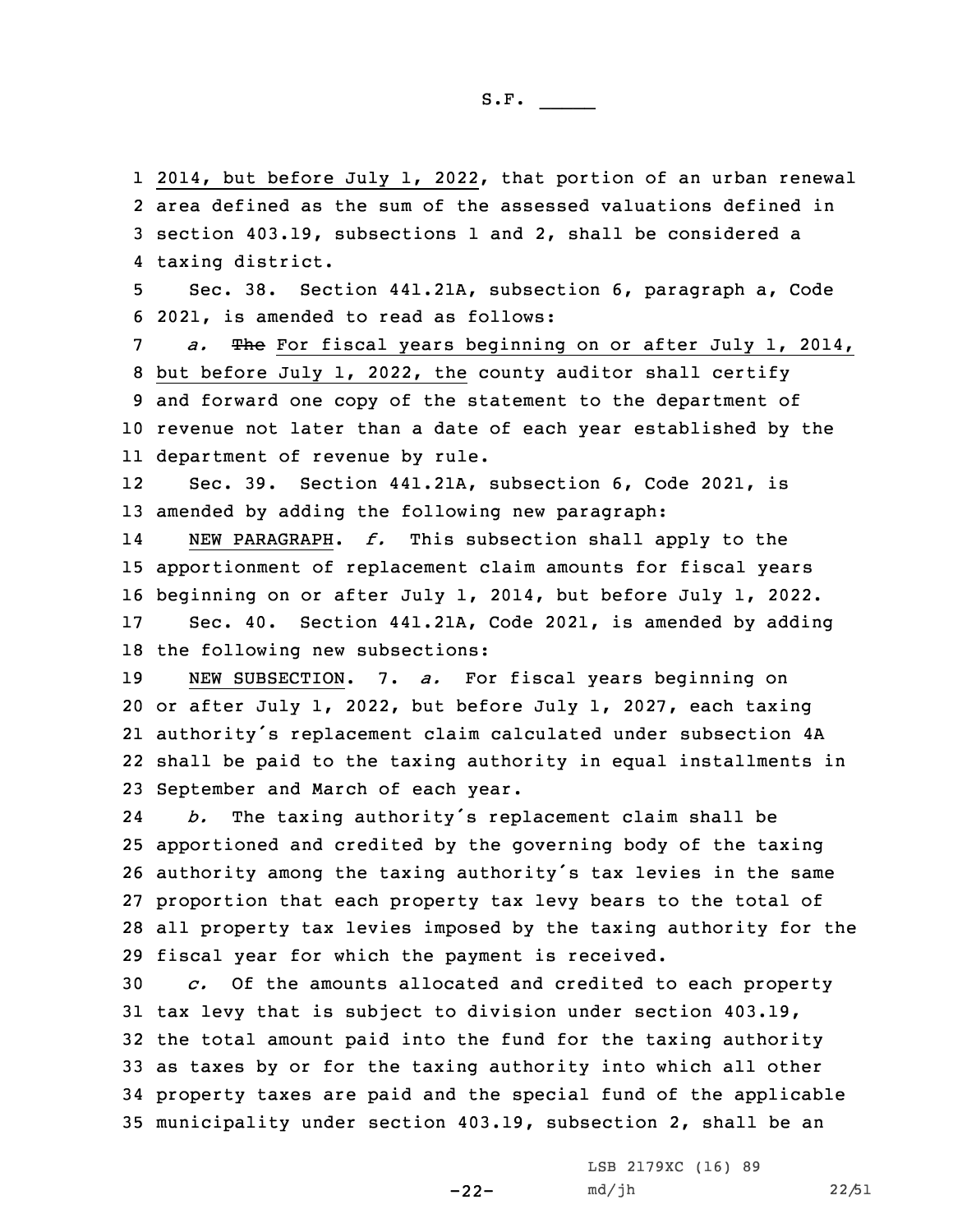amount of the replacement claim that is proportionate to the amount of the total sum of the assessed value of the taxable commercial and industrial property in the urban renewal area as <sup>a</sup> share of total assessed value of all taxable property in the taxing authority and shall be apportioned as follows:

 (1) To the fund for the taxing authority as taxes by or for the taxing authority into which all other property taxes are paid, an amount proportionate to the amount of actual value of the commercial and industrial property in the urban renewal area as determined in section 403.19, subsection 1, that was subtracted pursuant to section 403.20, as it bears to the total amount of actual value of the commercial and industrial property in the urban renewal area that was subtracted pursuant to section 403.20 for the assessment year for property taxes due and payable in the fiscal year for which the replacement claim is computed.

17 (2) (a) To the special fund of the applicable municipality 18 under section 403.19, subsection 2, the remaining amount, if 19 any.

 (b) The amount allocated under subparagraph division (a) shall not exceed the amount equal to the amount certified to the county auditor under section 403.19 for the fiscal year in which the claim is paid, after deduction of the amount of other revenues committed for payment on that amount for the fiscal year. The amount not allocated as <sup>a</sup> result of the operation of this subparagraph division (b) shall be allocated to and paid into the fund for the taxing authority as taxes by or for the taxing authority in the manner provided in subparagraph (1).

29 NEW SUBSECTION. 8. This section is repealed July 1, 2027. 30 Sec. 41. EFFECTIVE DATE. The following take effect July 1, 31 2027:

32 1. The section of this division of this Act amending section 33 331.512.

34 2. The section of this division of this Act amending section 35 331.559.

LSB 2179XC (16) 89

 $-23-$ 

md/jh 23/51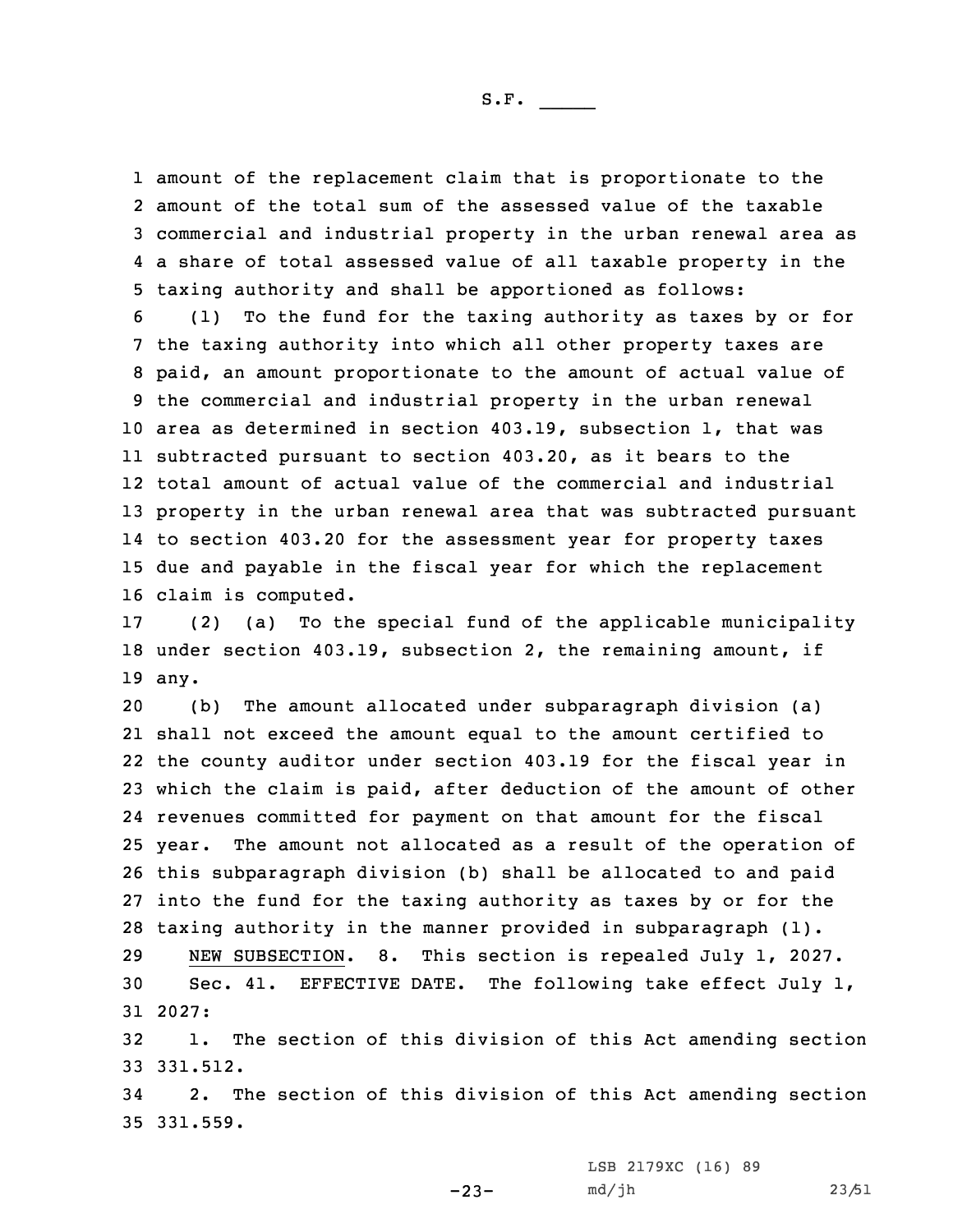1 DIVISION III 2 SCHOOL FOUNDATION PERCENTAGE Sec. 42. Section 257.1, subsection 2, paragraph b, Code 2021, is amended to read as follows: *b.* For the budget year commencing July 1, 1999, and for each succeeding budget year beginning before July 1, 2022, the regular program foundation base per pupil is eighty-seven and five-tenths percent of the regular program state cost per pupil. For the budget year commencing July 1, 2022, and for each succeeding budget year, the regular program foundation base per pupil is eighty-eight and four-tenths percent of the regular program state cost per pupil. For the budget year commencing July 1, 1991, and for each succeeding budget year the special education support services foundation base is seventy-nine percent of the special education support services state cost per pupil. The combined foundation base is the sum of the regular program foundation base, the special education support services foundation base, the total teacher salary supplement district cost, the total professional development supplement district cost, the total early intervention supplement district cost, the total teacher leadership supplement district cost, the total area education agency teacher salary supplement district cost, and the total area education agency professional development supplement district 25 cost. Sec. 43. Section 257.3, subsection 1, paragraph d, Code 2021, is amended by striking the paragraph. Sec. 44. EFFECTIVE DATE. The section of this division of this Act amending section 257.3, subsection 1, paragraph "d", takes effect July 1, 2022. DIVISION IV PUBLIC EDUCATION AND RECREATION TAX LEVY Sec. 45. Section 276.10, subsection 1, Code 2021, is amended to read as follows: 1. The board of directors of <sup>a</sup> local school district

 $-24-$ 

LSB 2179XC (16) 89 md/jh 24/51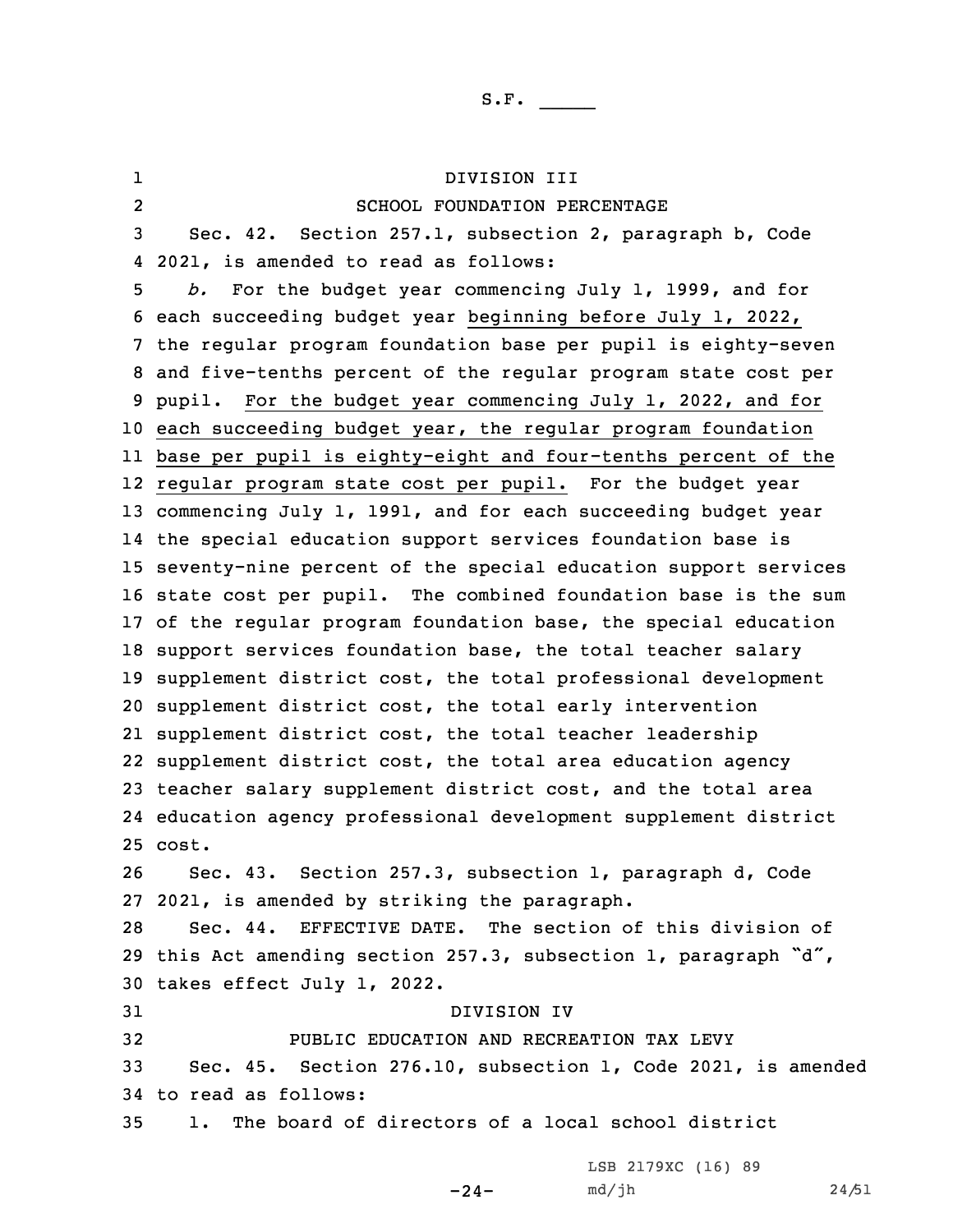may establish <sup>a</sup> community education program for schools in the district and provide for the general supervision of the 3 program. Financial support for the program shall may be 4 provided from funds <del>raised pursuant to [chapter](https://www.legis.iowa.gov/docs/code/2021/300.pdf) 300</del> received by the school district under chapter 423F and from any private funds and any federal funds made available for the purpose of implementing this [chapter](https://www.legis.iowa.gov/docs/code/2021/276.pdf). The program which recognizes that the schools belong to the people and which shall be centered in the schools may include but shall not be limited to the use of the school facilities day and night, year round including weekends and regular school vacation periods for educational, recreational, cultural, and other community services and programs for all age, ethnic, and socioeconomic groups residing in the community.

15 Sec. 46. Section 278.1, subsection 1, paragraph e, Code 16 2021, is amended to read as follows:

 *e.* Direct the transfer of any surplus in the debt service fund, physical plant and equipment levy fund, or other capital 19 project funds, or public education and recreation levy fund to the general fund.

21 Sec. 47. Section 298A.6, Code 2021, is amended to read as 22 follows:

23 **298A.6 Public education and recreation levy fund.**

24 The public education and recreation levy fund is <sup>a</sup> special 25 revenue fund. <sup>A</sup> public education and recreation levy fund 26 must be established in any school corporation which levies 27 levied the tax authorized under [section](https://www.legis.iowa.gov/docs/code/2021/300.2.pdf) 300.2, Code 2021, or 28 which receives received revenue from a [chapter](https://www.legis.iowa.gov/docs/code/2021/28E.pdf) 28E agreement 29 authorized under [section](https://www.legis.iowa.gov/docs/code/2021/300.1.pdf) 300.1, Code 2021. Moneys available in 30 the fund at the conclusion of the fiscal year beginning July 1, 31 2021, and ending June 30, 2022, shall be expended by the school 32 corporation for the purposes authorized under chapter 300, Code 33 2021.

34 Sec. 48. Section 423F.3, subsection 1, paragraph c, Code 35 2021, is amended by striking the paragraph.

LSB 2179XC (16) 89

md/jh 25/51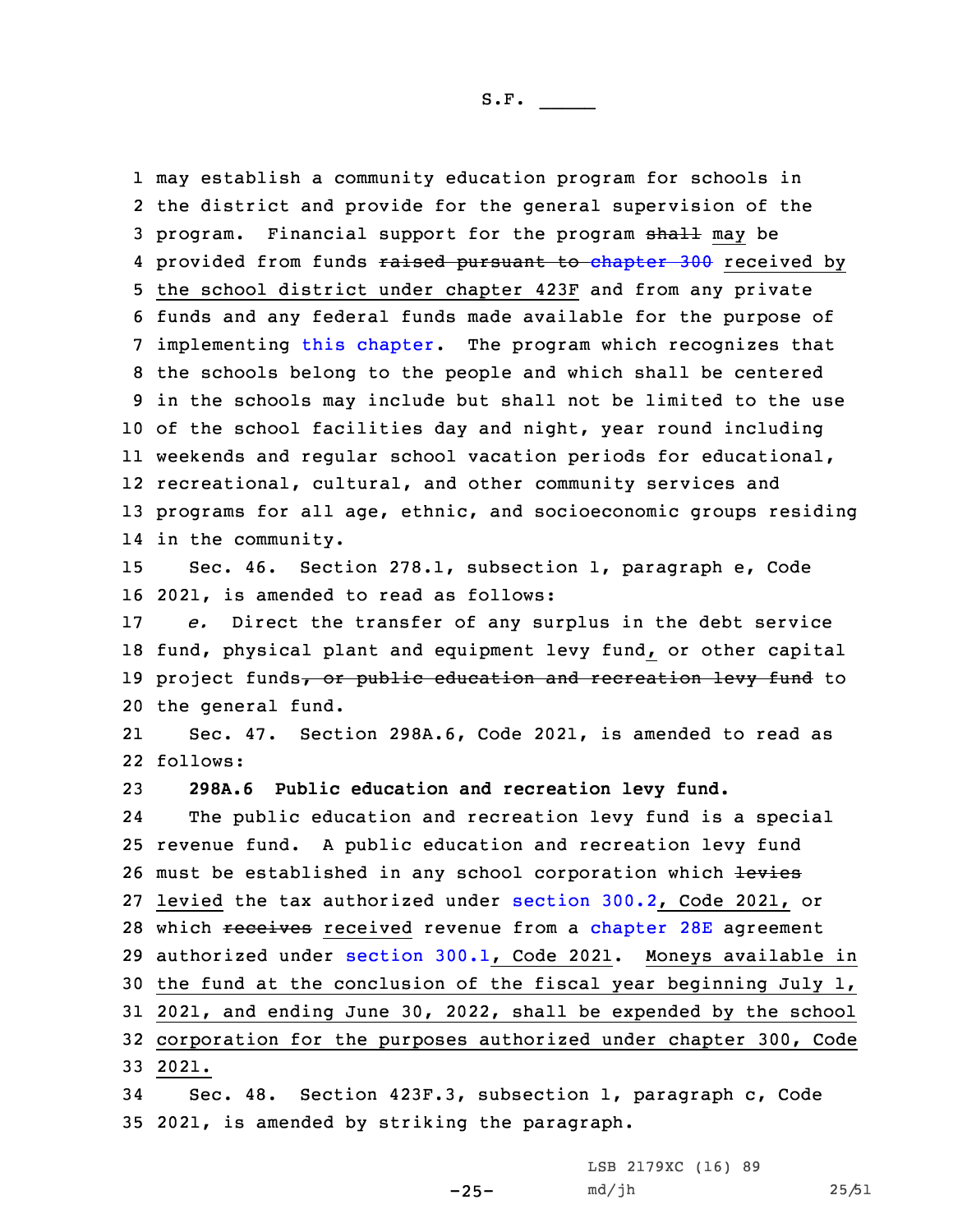1 Sec. 49. Section 423F.5, subsection 1, Code 2021, is amended 2 to read as follows:

 1. <sup>A</sup> school district shall include as part of its financial audit for the budget year beginning July 1, 2007, and for each subsequent budget year the amount received during the year pursuant to [chapter](https://www.legis.iowa.gov/docs/code/2021/423E.pdf) 423E or this [chapter](https://www.legis.iowa.gov/docs/code/2021/423F.pdf), as applicable. In addition, the financial audit shall include the amount 8 of bond levies<sub>7</sub> and physical plant and equipment levy<sub>7</sub> and 9 public educational and recreational levy reduced as a result 10 of the moneys received under [chapter](https://www.legis.iowa.gov/docs/code/2021/423F.pdf) 423E or this chapter, as applicable. The amount of the reductions shall be stated in terms of dollars and cents per one thousand dollars of valuation and in total amount of property tax dollars. Also included shall be an accounting of the amount of moneys received which were spent for infrastructure purposes pursuant to [chapter](https://www.legis.iowa.gov/docs/code/2021/423E.pdf) 423E or this [chapter](https://www.legis.iowa.gov/docs/code/2021/423F.pdf), as applicable. Sec. 50. REPEAL. Sections 276.11 and 276.12, Code 2021, are repealed. Sec. 51. REPEAL. Chapter 300, Code 2021, is repealed. Sec. 52. EFFECTIVE DATE. This division of this Act takes effect July 1, 2022. 22 Sec. 53. APPLICABILITY. This division of this Act applies to fiscal years beginning on or after July 1, 2022. 24 DIVISION V ELDERLY PROPERTY TAX CREDIT Sec. 54. Section 25B.7, subsection 2, paragraph b, Code 2021, is amended to read as follows: *b.* Low-income property tax credit and elderly and disabled property tax credit pursuant to sections 425.16 [through](https://www.legis.iowa.gov/docs/code/2021/425.16.pdf) 425.40, subject to the limitation of 425.39, subsection 2. Sec. 55. Section 425.1, subsection 1, paragraph a, Code 2021, is amended to read as follows: *a.* A homestead credit fund is created. There is appropriated annually from the general fund of the state to the department of revenue to be credited to the homestead

-26-

LSB 2179XC (16) 89 md/jh 26/51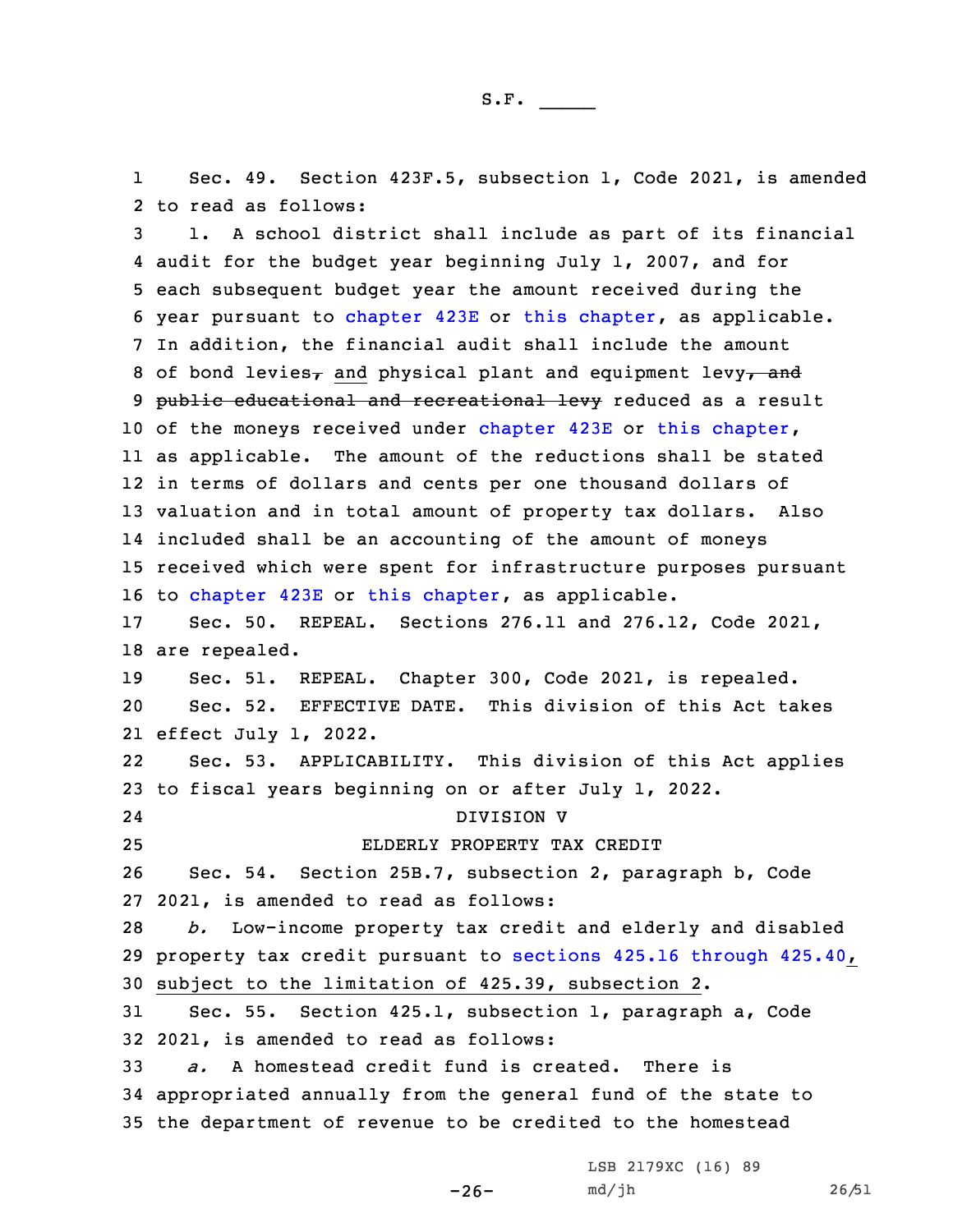1 credit fund, an amount sufficient to implement this <del>chapter</del> 2 subchapter.

3 Sec. 56. Section 425.17, subsection 2, Code 2021, is amended 4 to read as follows:

 2. *a. "Claimant"* means either any of the following: 6 (1) A person filing a claim for credit or reimbursement under this [subchapter](https://www.legis.iowa.gov/docs/code/2021/425.pdf) who has attained the age of sixty-five years but who has not attained the age of seventy years on 9 or before December 31 of the base year  $\Theta$ . a person filing a claim for credit or reimbursement under this subchapter who is totally disabled and was totally disabled on or before December 31 of the base year, or <sup>a</sup> person filing <sup>a</sup> claim for reimbursement under this subchapter who has attained the age of sixty-five years on or before December 31 of the base year and who is domiciled in this state at the time the claim is filed or at the time of the person's death in the case of <sup>a</sup> claim filed by the executor or administrator of the claimant's estate. (2) <sup>A</sup> person filing <sup>a</sup> claim for credit or reimbursement under this [subchapter](https://www.legis.iowa.gov/docs/code/2021/425.pdf) who has attained the age of twenty-three years on or before December 31 of the base year or was <sup>a</sup> head of household on December 31 of the base year, as defined in the Internal Revenue Code, but has not attained the age or disability status described in this paragraph *"a"*, subparagraph (1) or the age status and eligibility criteria of subparagraph (3), and is domiciled in this state at the time the claim is filed or at the time of the person's death in the case of <sup>a</sup> claim filed by the executor or administrator of the claimant's estate, and was not claimed as <sup>a</sup> dependent on any other person's tax return for the base year.

 (3) <sup>A</sup> person filing <sup>a</sup> claim for credit under this subchapter who has attained the age of seventy years on or before December 31 of the base year, who has <sup>a</sup> household income of less than two hundred fifty percent of the federal poverty level, as defined by the most recently revised poverty income guidelines published by the United States department of health and human

LSB 2179XC (16) 89

-27-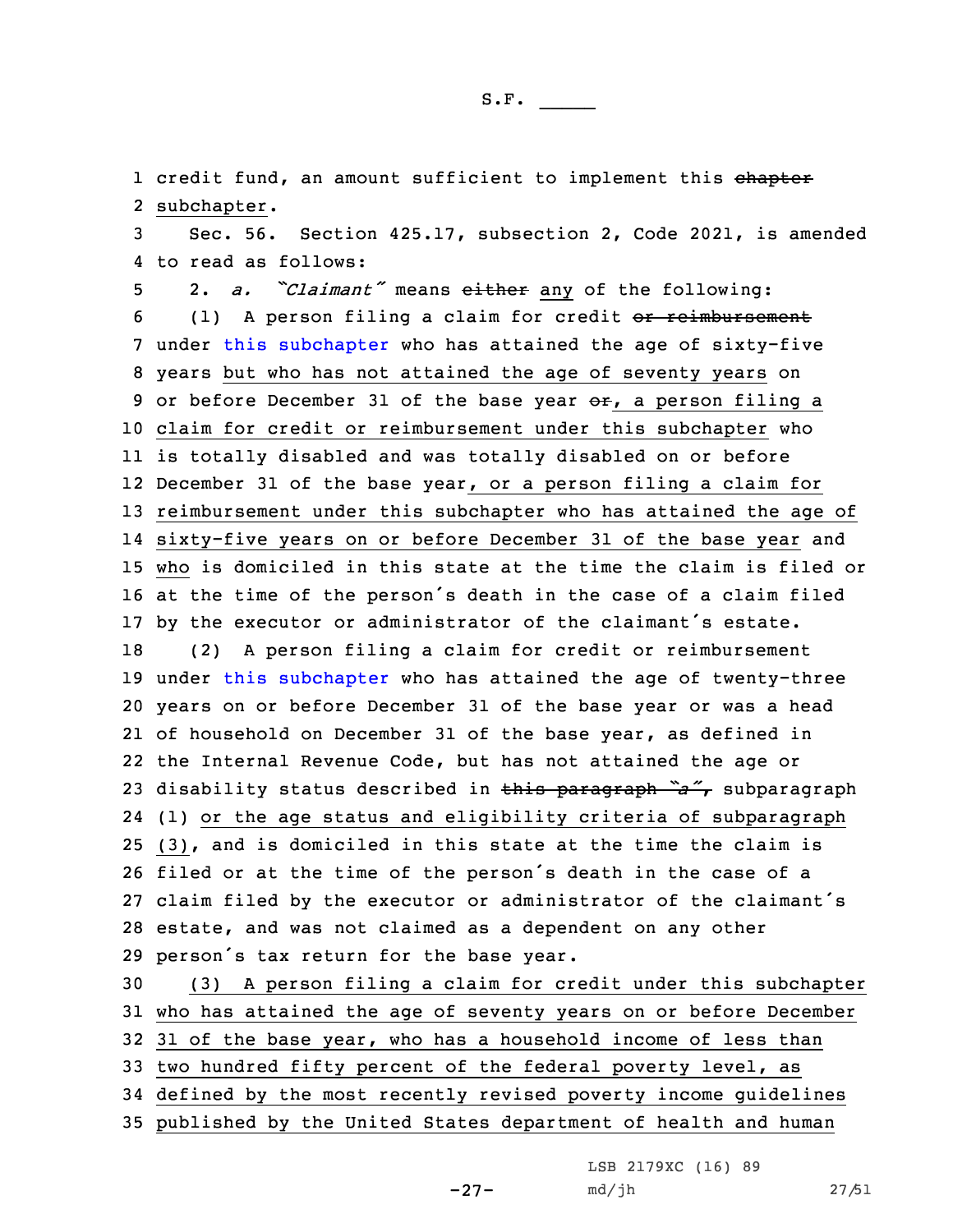services, and is domiciled in this state at the time the claim is filed or at the time of the person's death in the case of <sup>a</sup> claim filed by the executor or administrator of the claimant's 4 estate.

 *b. "Claimant"* under paragraph *"a"*, subparagraph (1) or (2), includes <sup>a</sup> vendee in possession under <sup>a</sup> contract for deed and may include one or more joint tenants or tenants in common. In the case of <sup>a</sup> claim for rent constituting property taxes paid, the claimant shall have rented the property during any part of the base year. In the case of <sup>a</sup> claim for property taxes due, the claimant shall have occupied the property during any part of the fiscal year beginning July 1 of the base year. 13 If a homestead is occupied by two or more persons, and more than one person is able to qualify as <sup>a</sup> claimant, the persons may each file <sup>a</sup> claim based upon each person's income and rent constituting property taxes paid or property taxes due.

17 Sec. 57. Section 425.23, subsection 1, paragraph a, 18 unnumbered paragraph 1, Code 2021, is amended to read as 19 follows:

20 The tentative credit or reimbursement for <sup>a</sup> claimant 21 described in section 425.17, [subsection](https://www.legis.iowa.gov/docs/code/2021/425.17.pdf) 2, paragraph *"a"*, 22 <del>subparagraphs</del> subparagraph (1) <del>and (2), if no appropriation is</del> 23 made to the fund created in [section](https://www.legis.iowa.gov/docs/code/2021/425.40.pdf) 425.40 shall be determined 24 in accordance with the following schedule:

25 Sec. 58. Section 425.23, subsection 1, Code 2021, is amended 26 by adding the following new paragraph:

27 NEW PARAGRAPH. *c.* The tentative credit for <sup>a</sup> claimant <sup>28</sup> described in section 425.17, subsection 2, paragraph *"a"*, 29 subparagraph (3), shall be the greater of the following:

 (1) The amount of the credit under the schedule specified in paragraph *"a"* of this subsection as if the claimant was <sup>a</sup> claimant as defined in section 425.17, subsection 2, paragraph *"a"*, subparagraph (1), filing for <sup>a</sup> credit under paragraph *"a"* of this subsection.

35 (2) The difference between the actual amount of property

-28-

LSB 2179XC (16) 89 md/jh 28/51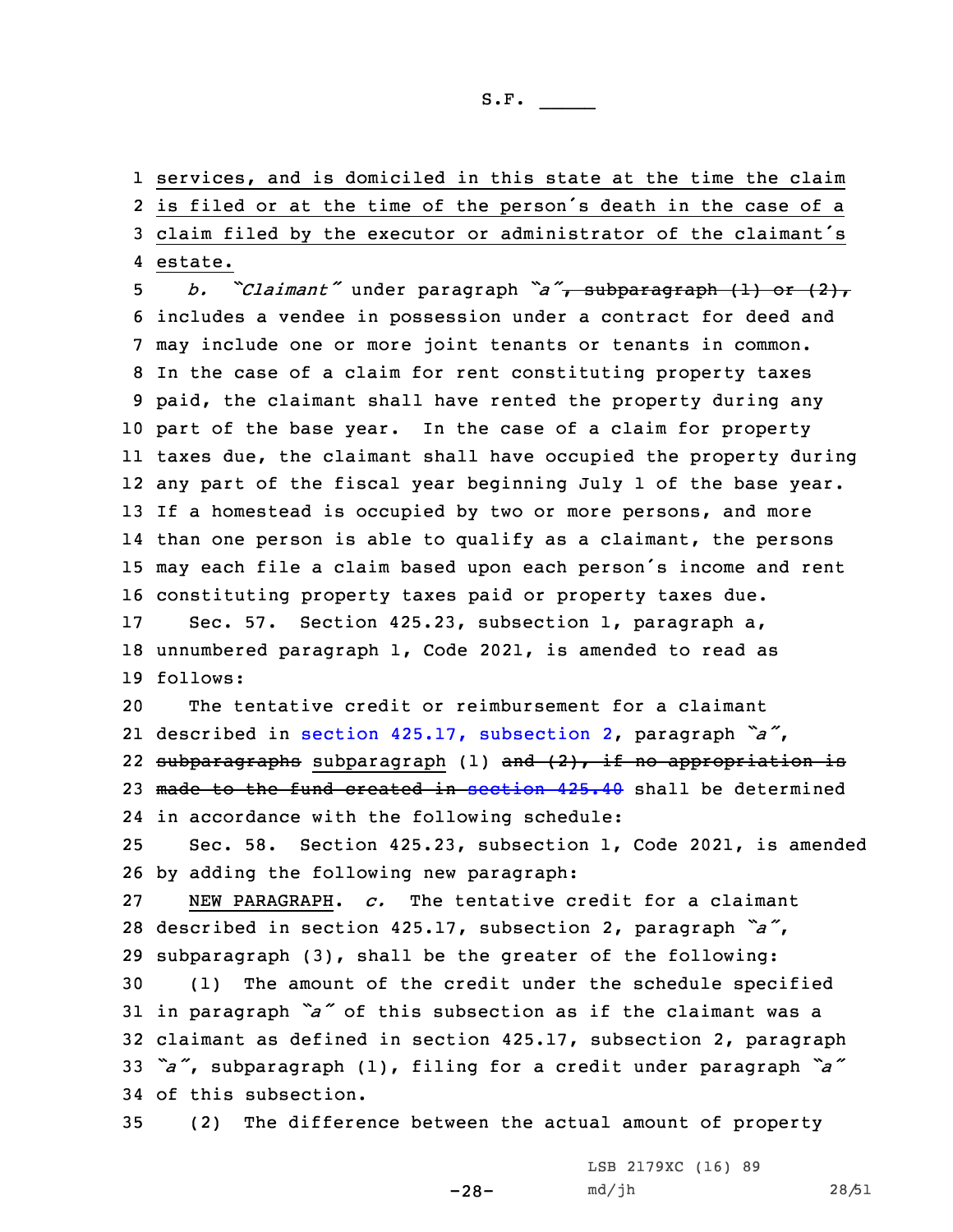taxes due on the homestead during the fiscal year next following the base year minus the actual amount of property taxes due on the homestead during the first fiscal year for which the claimant filed <sup>a</sup> claim for <sup>a</sup> credit calculated under this paragraph *"c"* and for which the property taxes due on the homestead were calculated on an assessed valuation that was not <sup>a</sup> partial assessment and if the claimant has filed for the credit calculated under this paragraph *"c"* for each of the subsequent fiscal years after the first credit claimed. Sec. 59. Section 425.23, subsection 4, paragraph a, Code 2021, is amended to read as follows: 12 *a.* For the base year beginning in the 1999 calendar year 13 and for each subsequent base year, the dollar amounts set forth in subsections subsection 1, paragraphs *"a"* and *"b"*, and subsection 3 shall be multiplied by the cumulative adjustment factor for that base year. *"Cumulative adjustment factor"* means the product of the annual adjustment factor for the 1998 base year and all annual adjustment factors for subsequent base years. The cumulative adjustment factor applies to the base year beginning in the calendar year for which the latest annual adjustment factor has been determined. 22 Sec. 60. Section 425.24, Code 2021, is amended to read as 23 follows:

24 **425.24 Maximum property tax for purpose of credit or** 25 **reimbursement.**

 In For claimants under section 425.17, subsection 2, paragraph *"a"*, subparagraphs (1) and (2), and for the calculation under section 425.23, subsection 1, paragraph *"c"*, subparagraph (1), in any case in which property taxes due or rent constituting property taxes paid for any household exceeds one thousand dollars, the amount of property taxes due or rent constituting property taxes paid shall be deemed to have been one thousand dollars for purposes of this [subchapter](https://www.legis.iowa.gov/docs/code/2021/425.pdf). Sec. 61. Section 425.39, Code 2021, is amended to read as

35 follows:

LSB 2179XC (16) 89

md/jh 29/51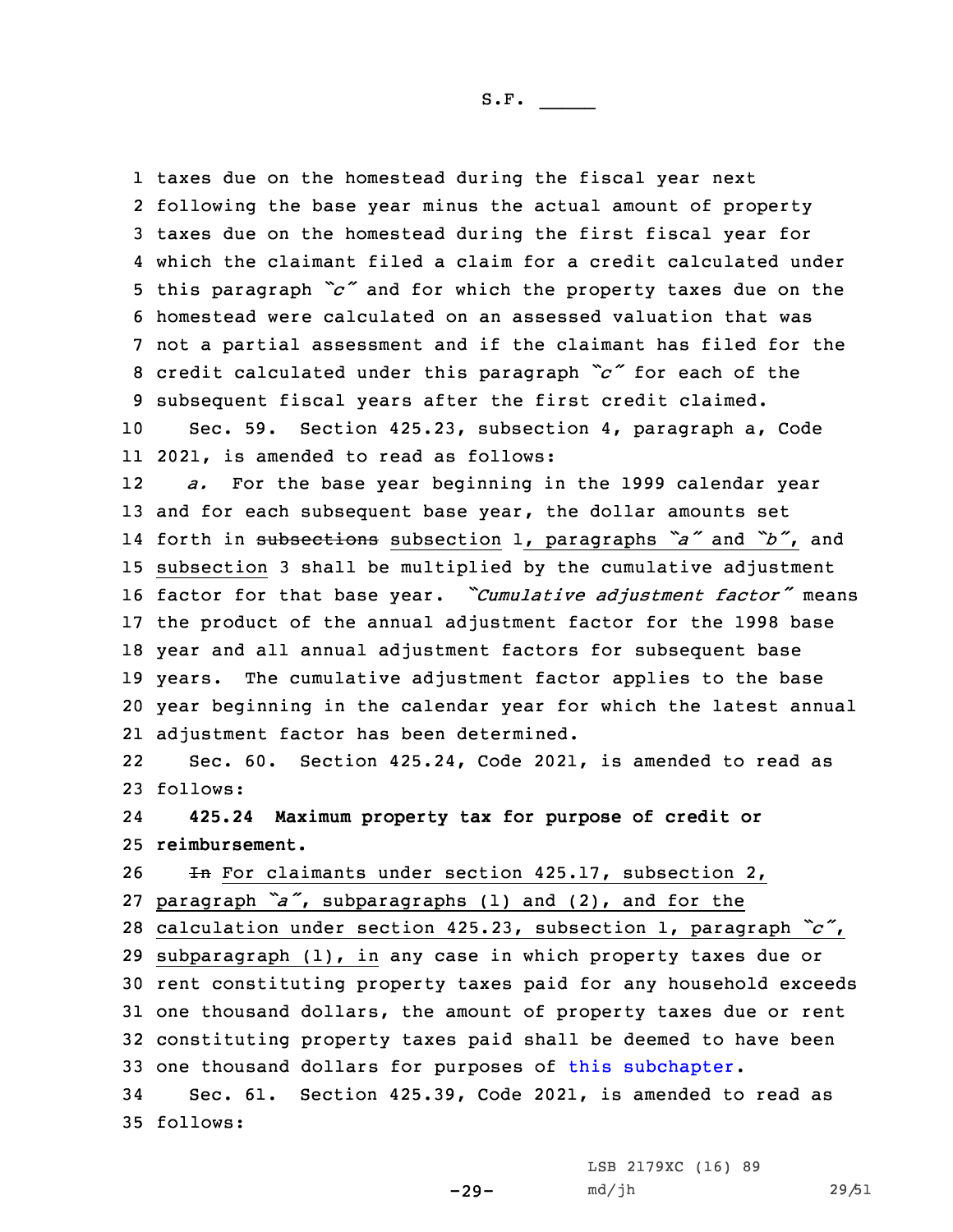reimbursement fund is created. There is appropriated annually from the general fund of the state to the department of revenue to be credited to the elderly and disabled property tax credit and reimbursement fund, from funds not otherwise appropriated, an amount sufficient to implement this [subchapter](https://www.legis.iowa.gov/docs/code/2021/425.pdf) for claimants described in section 425.17, [subsection](https://www.legis.iowa.gov/docs/code/2021/425.17.pdf) 2, paragraph *"a"*, 9 subparagraph subparagraphs (1) and (3), subject to subsection 10 2.

**425.39 Fund created —— appropriation —— priority.**

1. The elderly and disabled property tax credit and

1

2

11 2. Regardless of the amount of the credit determined under section 425.23, subsection 1, paragraph *"c"*, the amount paid by the director of revenue to each county treasurer for credits for claimants described under section 425.17, subsection 2, paragraph *"a"*, subparagraph (3), shall not exceed the amount calculated for the claimant under section 425.23, subsection 1, paragraph *"c"*, subparagraph (1), and section 25B.7, subsection 1, shall not apply to the amount of the credit in excess of the amount paid by the director of revenue.

20 Sec. 62. APPLICABILITY. This division of this Act applies 21 to claims under chapter 425, subchapter II, filed on or after 22 January 1, 2022.

 DIVISION VI 24 FUTURE TAX CHANGES Sec. 63. 2018 Iowa Acts, chapter 1161, section 133, is amended by striking the section and inserting in lieu thereof the following: SEC. 133. EFFECTIVE DATE. This division of this Act takes effect January 1, 2023. DIVISION VII CHARITABLE CONSERVATION CONTRIBUTION TAX CREDIT Sec. 64. Section 2.48, subsection 3, paragraph e,

33 subparagraph (6), Code 2021, is amended by striking the 34 subparagraph.

35 Sec. 65. Section 422.33, subsection 25, Code 2021, is

LSB 2179XC (16) 89

 $-30-$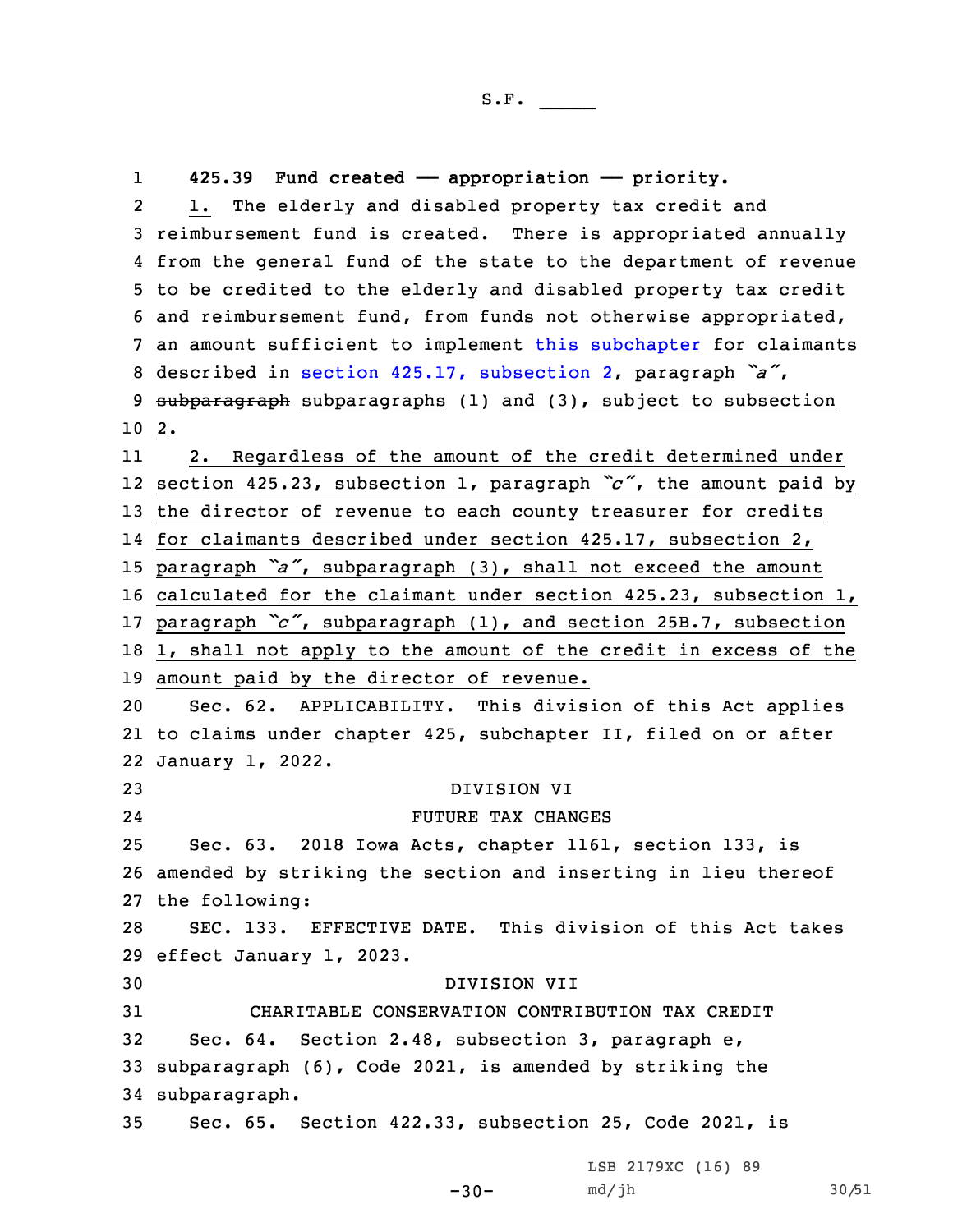amended by striking the subsection. 2 Sec. 66. REPEAL. Section 422.11W, Code 2021, is repealed. Sec. 67. APPLICABILITY. This division of this Act applies to conveyances made on or after July 1, 2021. DIVISION VIII FOREST RESERVATIONS Sec. 68. Section 427C.1, Code 2021, is amended to read as 8 follows: **427C.1 Tax exemption.** 10 1. Any person who establishes a forest or The owner of a fruit-tree reservation as provided in this [chapter](https://www.legis.iowa.gov/docs/code/2021/427C.pdf) shall be entitled to the tax exemption provided by law. 2. The owner of <sup>a</sup> forest reservation as provided in this chapter shall be entitled to the tax exemption provided by law for assessment years beginning on or after January 1, 2022, if the owner is actively engaged in the operation or management of the forest reservation. 3. *a.* The department of natural resources shall adopt rules pursuant to chapter 17A to interpret the requirement of subsection 2 that the owner of <sup>a</sup> forest reservation be actively engaged in the operation or management of the forest reservation. *b.* For each forest reservation exemption for which the application was filed on or before the effective date of this division of this Act, in order to receive or continue receiving the exemption under this chapter, the owner must file by February 1, 2022, with the department of natural resources, evidence that the owner meets the requirement for active engagement in the operation or management of the forest reservation. *c.* The department of natural resources shall prepare and make available <sup>a</sup> form to assist owners in complying with the requirement of paragraph *"b"*. Sec. 69. Section 427C.3, Code 2021, is amended to read as 35 follows:

LSB 2179XC (16) 89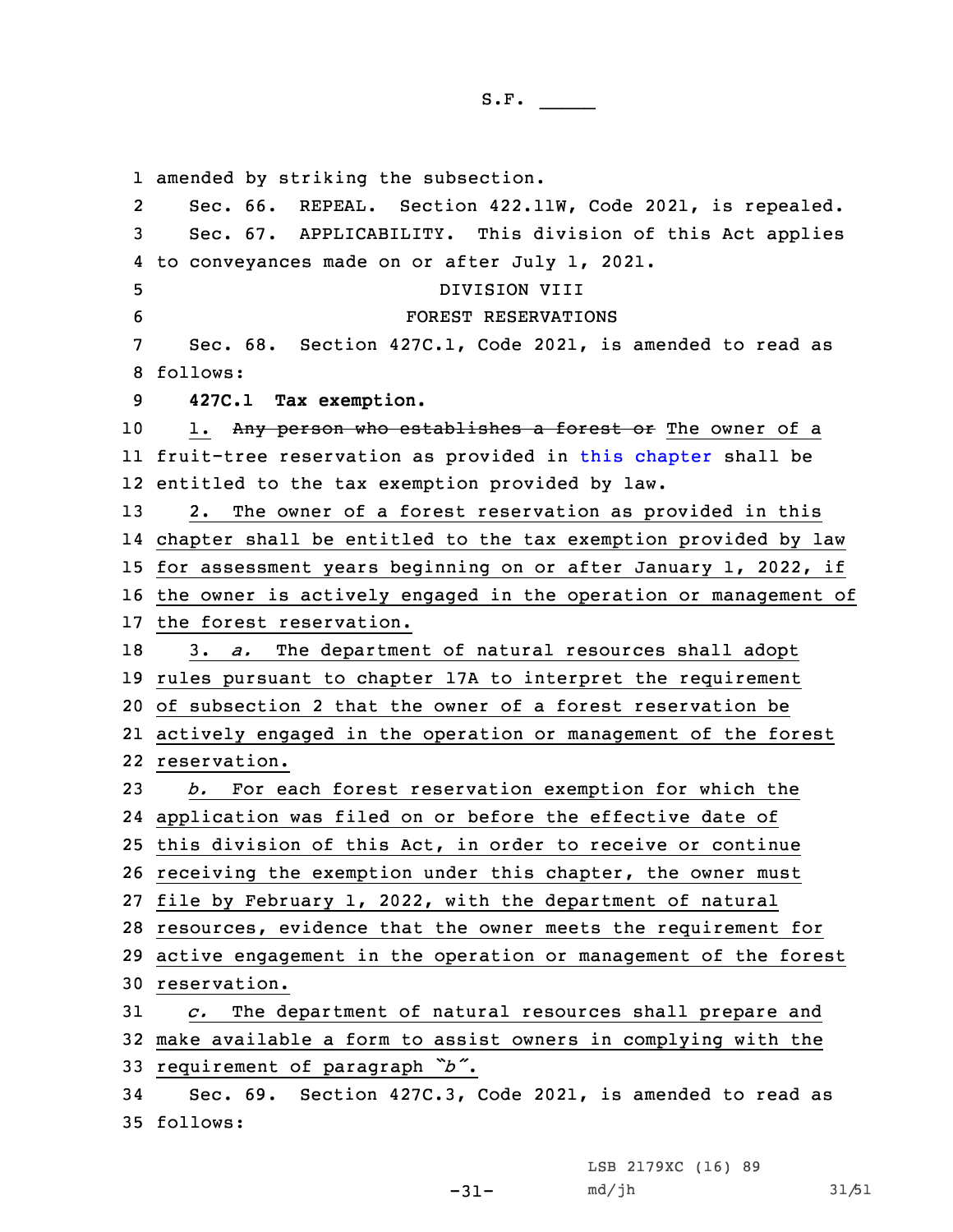1**427C.3 Forest reservation —— duration of exemption.**

2 1. A forest reservation shall contain not less than two hundred growing forest trees on each acre. If the area selected is <sup>a</sup> forest containing the required number of growing forest trees, it shall be accepted as <sup>a</sup> forest reservation under this [chapter](https://www.legis.iowa.gov/docs/code/2021/427C.pdf) for <sup>a</sup> period of five years provided application is made or on file on or before February 1 of the exemption year. If any buildings are standing on an area 9 selected as a forest reservation under this [section](https://www.legis.iowa.gov/docs/code/2021/427C.3.pdf) or a 10 fruit-tree reservation under [section](https://www.legis.iowa.gov/docs/code/2021/427C.7.pdf) 427C.7, one acre of that area shall be excluded from the tax exemption. However, the exclusion of that acre shall not affect the area's meeting the acreage requirement of [section](https://www.legis.iowa.gov/docs/code/2021/427C.2.pdf) 427C.2.

14 2. For forest reservation exemption applications filed on or before February 1, 2022, the five-year period provided under subsection 1 begins with the assessment year beginning January 1, 2022, unless, if applicable, the owner fails to satisfy the requirement of section 427C.1, subsection 3.

19 Sec. 70. Section 427C.7, Code 2021, is amended to read as 20 follows:

21 **427C.7 Fruit-tree reservation —— duration of exemption.** 22 A fruit-tree reservation shall contain on each acre, at least forty apple trees, or seventy other fruit trees, growing under proper care and annually pruned and sprayed. <sup>A</sup> reservation may be claimed as <sup>a</sup> fruit-tree reservation, under this [chapter](https://www.legis.iowa.gov/docs/code/2021/427C.pdf), for <sup>a</sup> period of eight years after planting provided application is made or on file on or before February 1 of the exemption year. If any buildings are standing on an area selected as <sup>a</sup> fruit-tree reservation under this section, one acre of that area shall be excluded from the tax exemption. However, the exclusion of that acre shall not affect the area's meeting the acreage requirement of section 427C.2. Sec. 71. Section 427C.12, Code 2021, is amended to read as

34 follows:

35 **427C.12 Application —— inspection —— continuation of**

LSB 2179XC (16) 89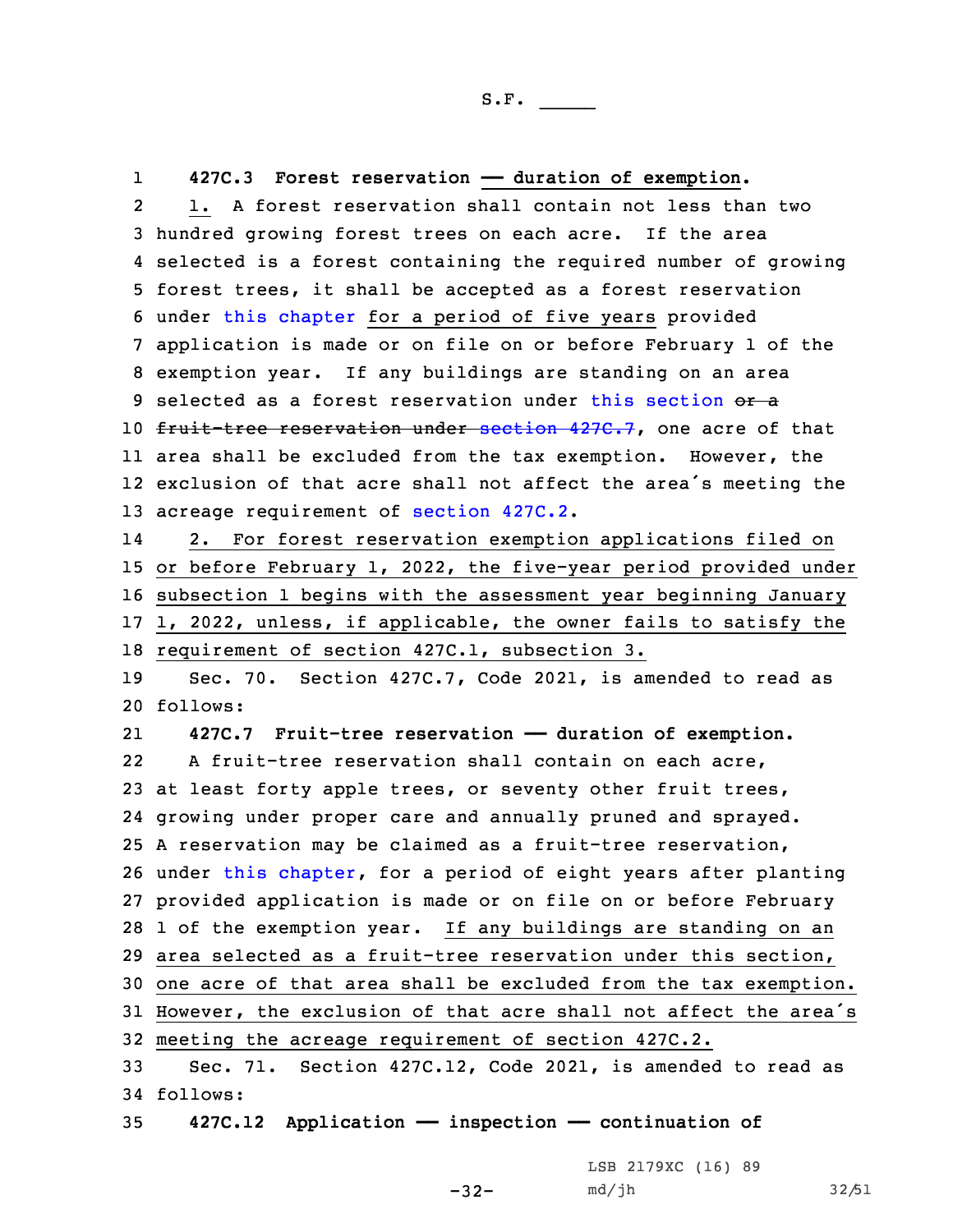1 **exemption —— recapture of tax.**

2 1. It shall be the duty of the assessor to secure the facts 3 relative to fruit-tree and forest reservations by taking the 4 sworn statement, or affirmation, of the owner or owners making 5 application under this [chapter](https://www.legis.iowa.gov/docs/code/2021/427C.pdf); and to make special report to 6 the county auditor of all reservations made in the county under 7 the provisions of this [chapter](https://www.legis.iowa.gov/docs/code/2021/427C.pdf).

 2. *a.* The board of supervisors shall designate the county conservation board or the assessor who shall inspect the area 10 for which an application is filed for a fruit-tree or forest reservation tax exemption before the application is accepted. 12 *b.* The department of natural resources shall review the application for <sup>a</sup> forest reservation tax exemption before the application is accepted.

 *c.* Use of The department of natural resources shall use 16 aerial photographs may be substituted for on-site inspection 17 when appropriate provided by the county assessor to determine if the application meets the criteria established by the natural resource commission to be <sup>a</sup> forest reservation. 20 3. The application can only be accepted if it meets the criteria established by the natural resource commission to 22 be a fruit-tree or forest reservation department of natural resources may conduct an on-site review if necessary to verify the eligibility of <sup>a</sup> forest reservation application. 4. Once the application has been accepted, the area shall continue to receive the tax exemption during each year of the applicable exemption period under section 427C.3 or 427C.7

28 in which the area is maintained as a fruit-tree or forest or fruit-tree reservation without the owner having to refile. If the property is sold or transferred, the seller shall notify the buyer that all, or part of, the property is in fruit-tree or forest reservation and subject to the recapture tax provisions of this [section](https://www.legis.iowa.gov/docs/code/2021/427C.12.pdf). The tax exemption shall continue 34 to be granted for the remainder of the eight-year exemption period for fruit-tree reservation and for the following years

LSB 2179XC (16) 89

 $-33-$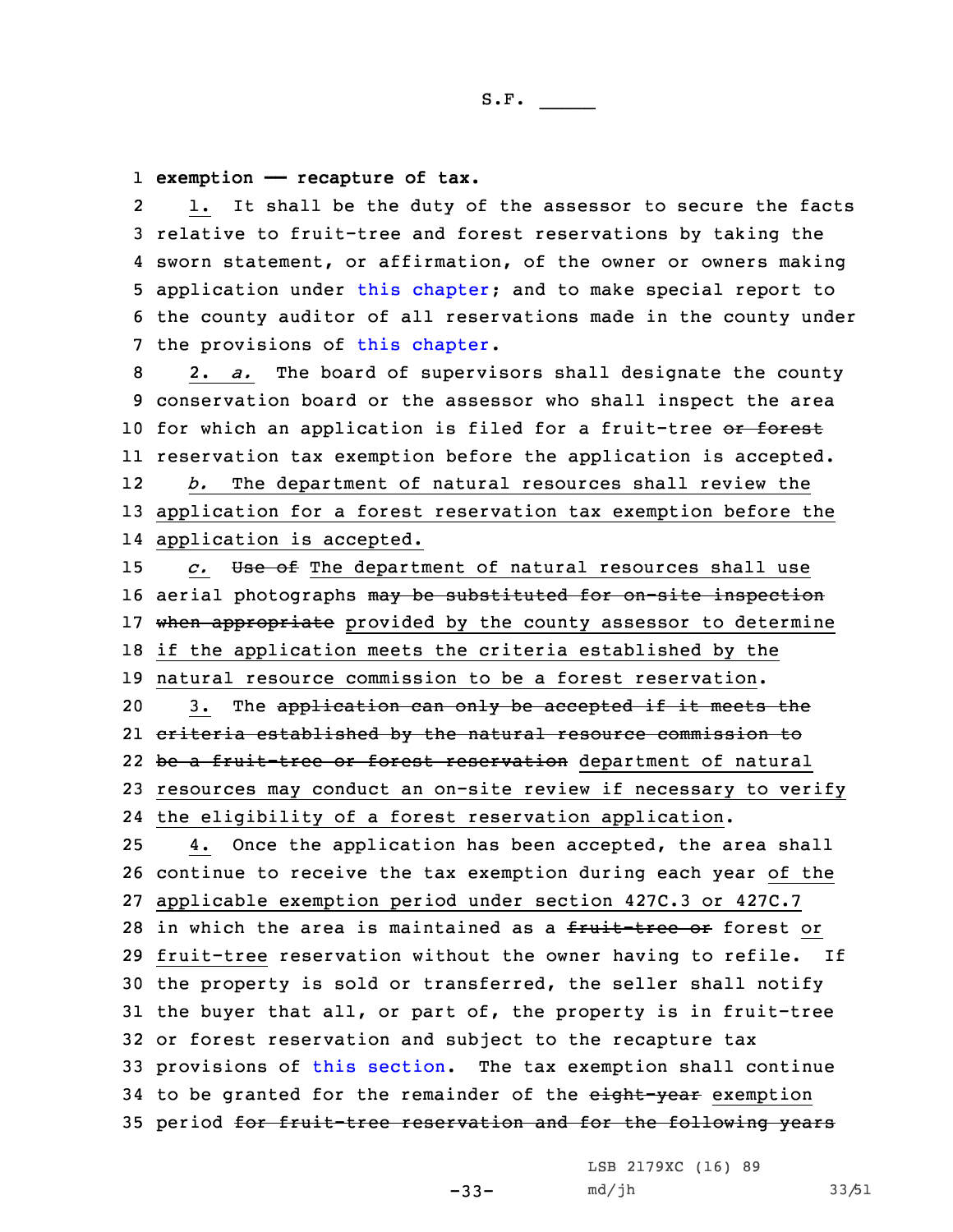1 for forest reservation under section 427C.3 or 427C.7, or until 2 the property no longer qualifies as a <del>fruit-tree or</del> forest or 3 fruit-tree reservation.

45. *a.* The An area that is a fruit-tree reservation may be inspected each year by the county conservation board or the assessor to determine if the area is maintained as <sup>a</sup> 7 fruit-tree or forest reservation. An area that is a forest reservation may be inspected each year by the department of natural resources to determine if the area is maintained as forest reservation. If the area is not maintained or is used for economic gain other than as <sup>a</sup> fruit-tree reservation during 12 any year of the <del>eight-year</del> exemption period and any year of 13 the following five years following the exemption period, if the property is no longer receiving an exemption under this 15 chapter, or as a forest reservation during any year for which 16 of the exemption is granted period and any of the five years 17 following those exemption years the exemption period, if the property is no longer receiving an exemption under this chapter, the assessor shall assess the property for taxation at its fair market value as of January 1 of that year and in addition the area shall be subject to <sup>a</sup> recapture tax. However, the area shall not be subject to the recapture tax if the owner, including one possessing under <sup>a</sup> contract of sale, and the owner's direct antecedents or descendants have owned the area for more than ten years.

 *b.* The recapture tax shall be computed by multiplying the consolidated levy for each of those years, if any, of the five preceding years for which the area received the exemption for fruit-tree or forest reservation times the assessed value of the area that would have been taxed but for the tax exemption. This tax shall be entered against the property on the tax list for the current year and shall constitute <sup>a</sup> lien against the property in the same manner as <sup>a</sup> lien for property taxes. The tax when collected shall be apportioned in the manner provided for the apportionment of the property taxes for the applicable

 $-34-$ 

LSB 2179XC (16) 89 md/jh 34/51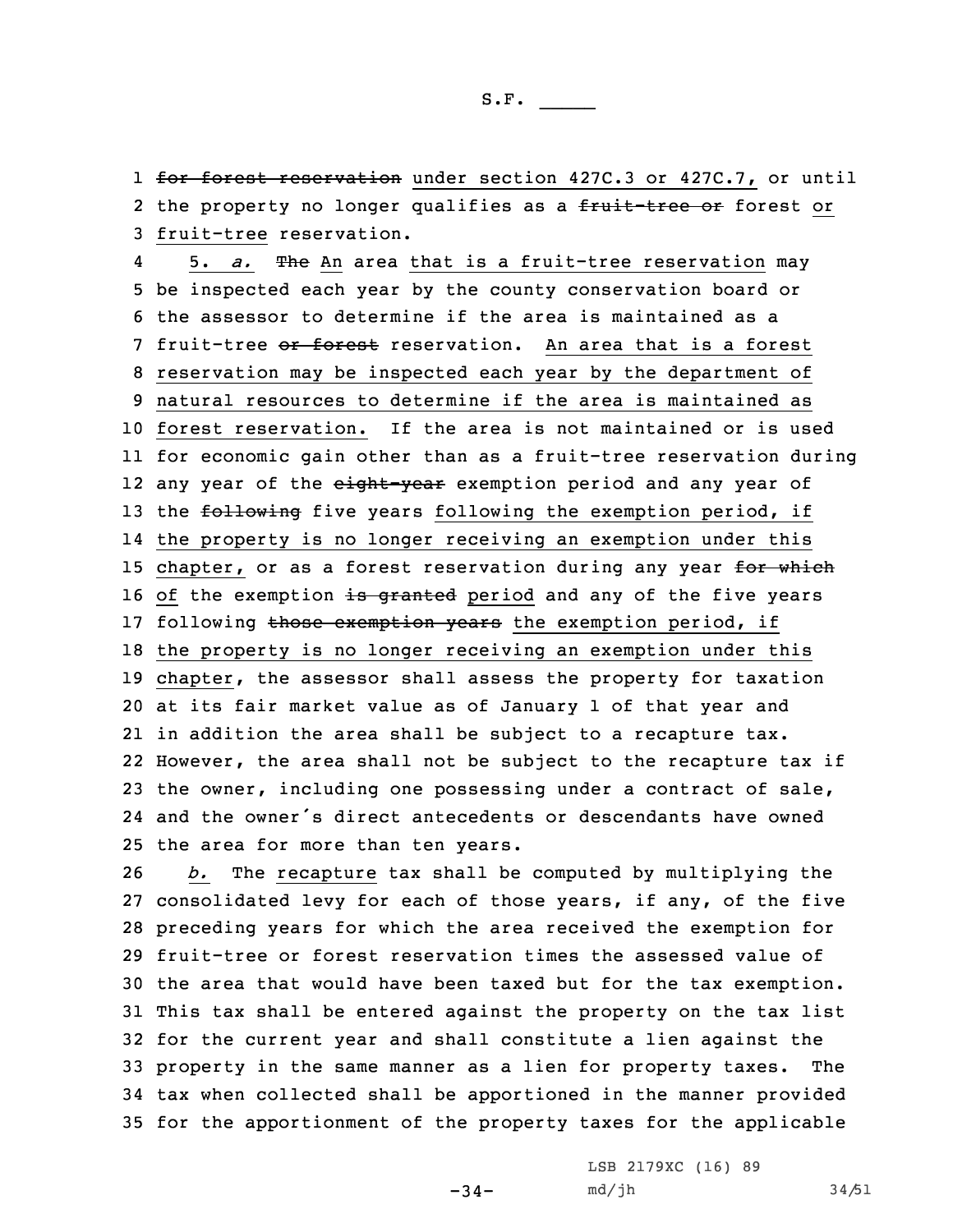1 tax year.

2 6. Upon expiration of the applicable exemption period, the owner of <sup>a</sup> forest or fruit-tree reservation may reapply for an exemption under this chapter if the property meets all the criteria for the exemption under this chapter. Sec. 72. Section 441.22, Code 2021, is amended to read as 7 follows: **441.22 Forest and fruit-tree reservations.** Forest and fruit-tree reservations fulfilling the conditions 10 of [sections](https://www.legis.iowa.gov/docs/code/2021/427C.1.pdf) 427C.1 to 427C.13 [chapter](https://www.legis.iowa.gov/docs/code/2021/427C.pdf) 427C shall be exempt from taxation to the extent authorized in that chapter. In all other cases where trees are planted upon any tract of land, without regard to area, for forest, fruit, shade, or ornamental purposes, or for windbreaks, the assessor shall not increase the valuation of the property because of such improvements. Sec. 73. SAVINGS PROVISION. This division of this Act, pursuant to section 4.13, does not affect the operation of, or prohibit the application of, prior provisions of chapter 427C or section 441.22, or rules adopted under chapter 17A to administer prior provisions of chapter 427C or section 441.22, for assessment years beginning before January 1, 2022, and for duties, powers, protests, appeals, proceedings, actions, or remedies attributable to an assessment year beginning before January 1, 2022. Sec. 74. EFFECTIVE DATE. This division of this Act, being deemed of immediate importance, takes effect upon enactment. Sec. 75. APPLICABILITY. This division of this Act applies to assessment years beginning on or after January 1, 2022. Sec. 76. RETROACTIVE APPLICABILITY. The following applies retroactively to February 2, 2021, for forest reservation property tax exemption applications filed on or after that 32 date: The provision of this division of this Act enacting section 427C.12, subsections 2 and 3. EXPLANATION

 $-35-$ 

LSB 2179XC (16) 89 md/jh 35/51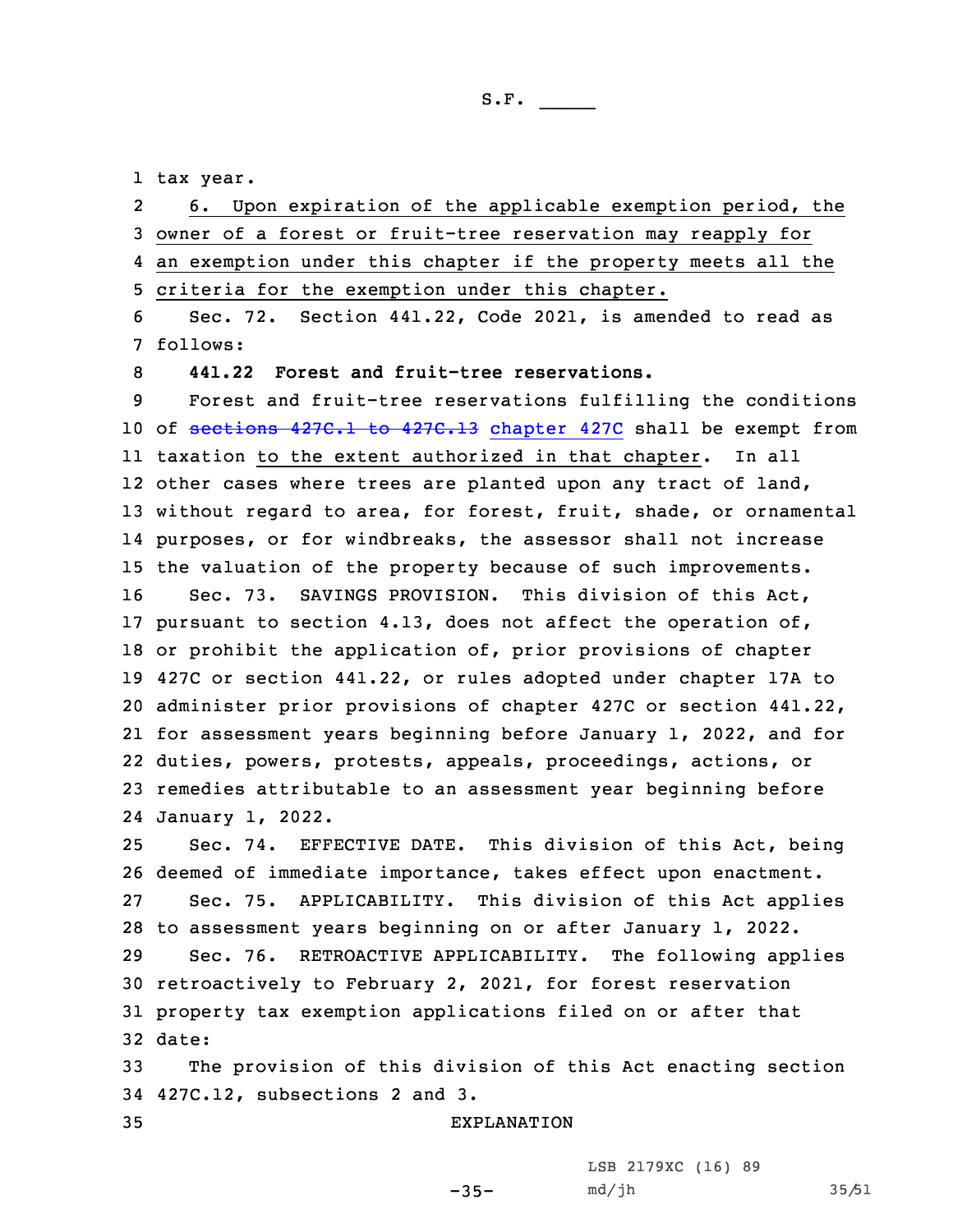12

 **The inclusion of this explanation does not constitute agreement with the explanation's substance by the members of the general assembly.**

 This bill relates to state and local government financing, programs, and operations by modifying provisions relating to school district funding, mental health and disability services funding, commercial and industrial property tax replacement payments, and other specified tax provisions.

8 DIVISION I - MENTAL HEALTH FUNDING. Division I of the bill relates to mental health and disability services funding. The bill creates <sup>a</sup> mental health and disability services regional supplement fund under the authority of the department of human services. For each fiscal year beginning on or after July 1, 2021, the bill appropriates from the general fund of the state to the mental health and disability services regional supplement fund an amount necessary to make all regional supplement payments for that fiscal year. The moneys available in <sup>a</sup> fiscal year in the mental health and disability services state supplement fund are appropriated to the department of human services for distribution to each mental health and disability services region on <sup>a</sup> per capita basis calculated using each region's population for that fiscal year. The amount of each region's regional supplement payment is as follows: (1) for the fiscal year beginning July 1, 2021, an amount equal to the product of \$15.86 multiplied by the sum of the region's population for the fiscal year; (2) for the fiscal year beginning July 1, 2022, an amount equal to the product of \$38 multiplied by the sum of the region's population for the fiscal year; (3) for the fiscal year beginning July 1, 2023, an amount equal to the product of \$40 multiplied by the sum of the region's population for the fiscal year; (4) for the fiscal year beginning July 1, 2024, an amount equal to the product of \$42 multiplied by the sum of the region's population for the fiscal year; and (5) for each fiscal year beginning on or after July 1, 2025, an amount equal to the product of the sum of the region's population for the fiscal year multiplied by the sum

 $-36-$ 

LSB 2179XC (16) 89 md/jh 36/51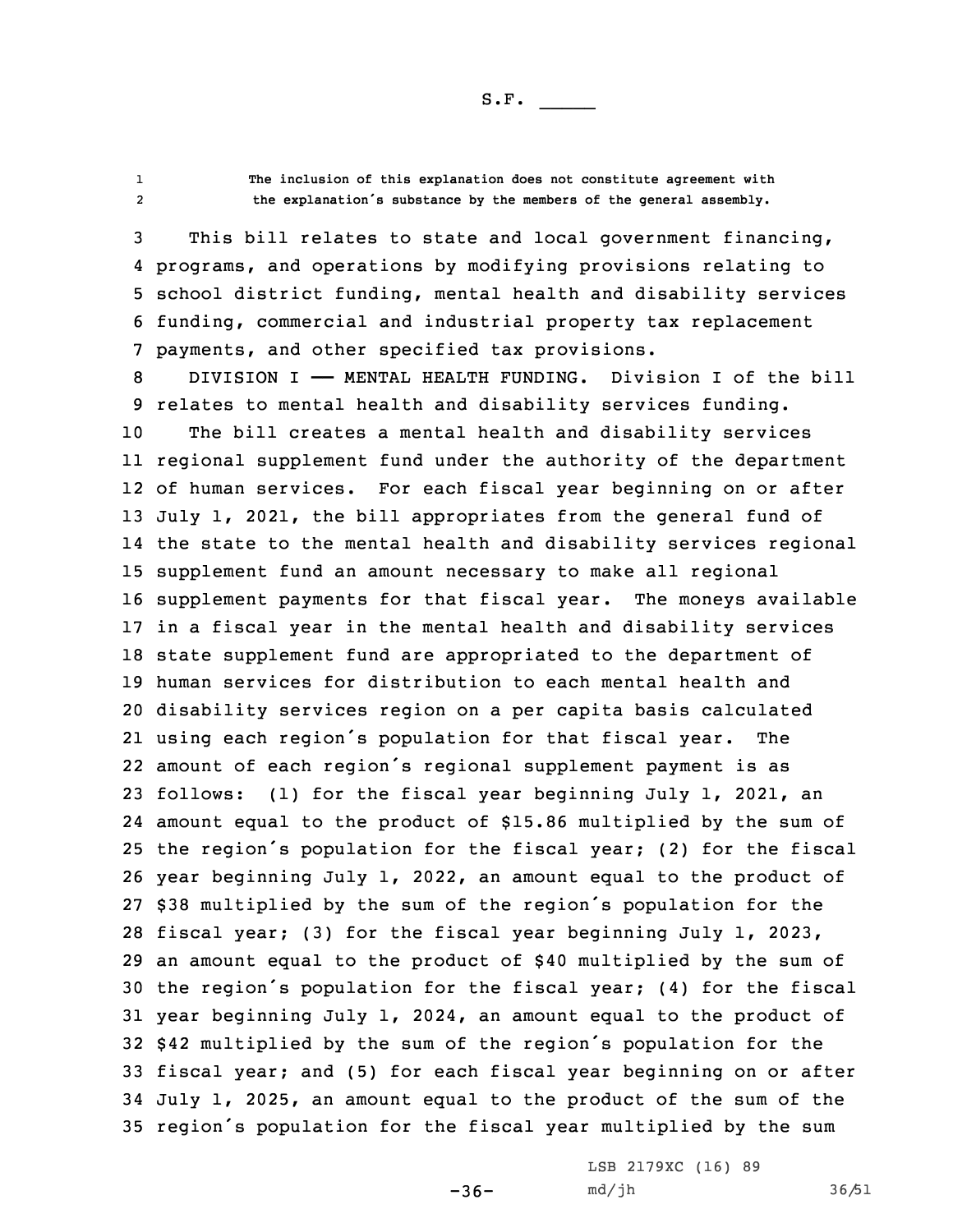of the dollar amount used to calculate the regional supplement payments for the immediately preceding fiscal year plus the regional supplement growth factor for the fiscal year. The bill defines "regional supplement growth factor" for <sup>a</sup> fiscal year to be an amount equal to the product of the dollar amount used to calculate the regional supplement payments for the immediately preceding fiscal year multiplied by the percent increase, if any, in the amount of sales tax revenue deposited into the general fund of the state between the fiscal year beginning three years prior to the applicable fiscal year and the fiscal year beginning two years prior to the applicable year, but not to exceed 1.5 percent.

 Regional supplement payments received by <sup>a</sup> region are paid in quarterly installments and shall be deposited in the region's combined account under Code section 331.391 and used solely for providing mental health and disability services under the regional service system management plan.

 Under the bill, for the fiscal years beginning July 1, 2021, and July 1, 2022, each mental health and disability services region for which the region's cash flow amount certified during the fiscal year exceeds <sup>a</sup> specified percentage of the proposed gross expenditures of the region for the fiscal year, the remaining quarterly payments of the region's regional supplement payment are reduced by an amount equal to the amount by which the region's cash flow amount certified exceeds the specified percentage of the proposed gross expenditures of the region for the fiscal year, but the reduction amount shall not exceed the total amount of the region's regional supplement payment for the fiscal year. If the region's remaining quarterly payments are insufficient to effectuate the required reductions, the region is required to pay to the department of human services any amount for which the reduction in quarterly payments could not be made.

34 For the fiscal year beginning July 1, 2023, and each 35 succeeding fiscal year, each mental health and disability

-37-

LSB 2179XC (16) 89 md/jh 37/51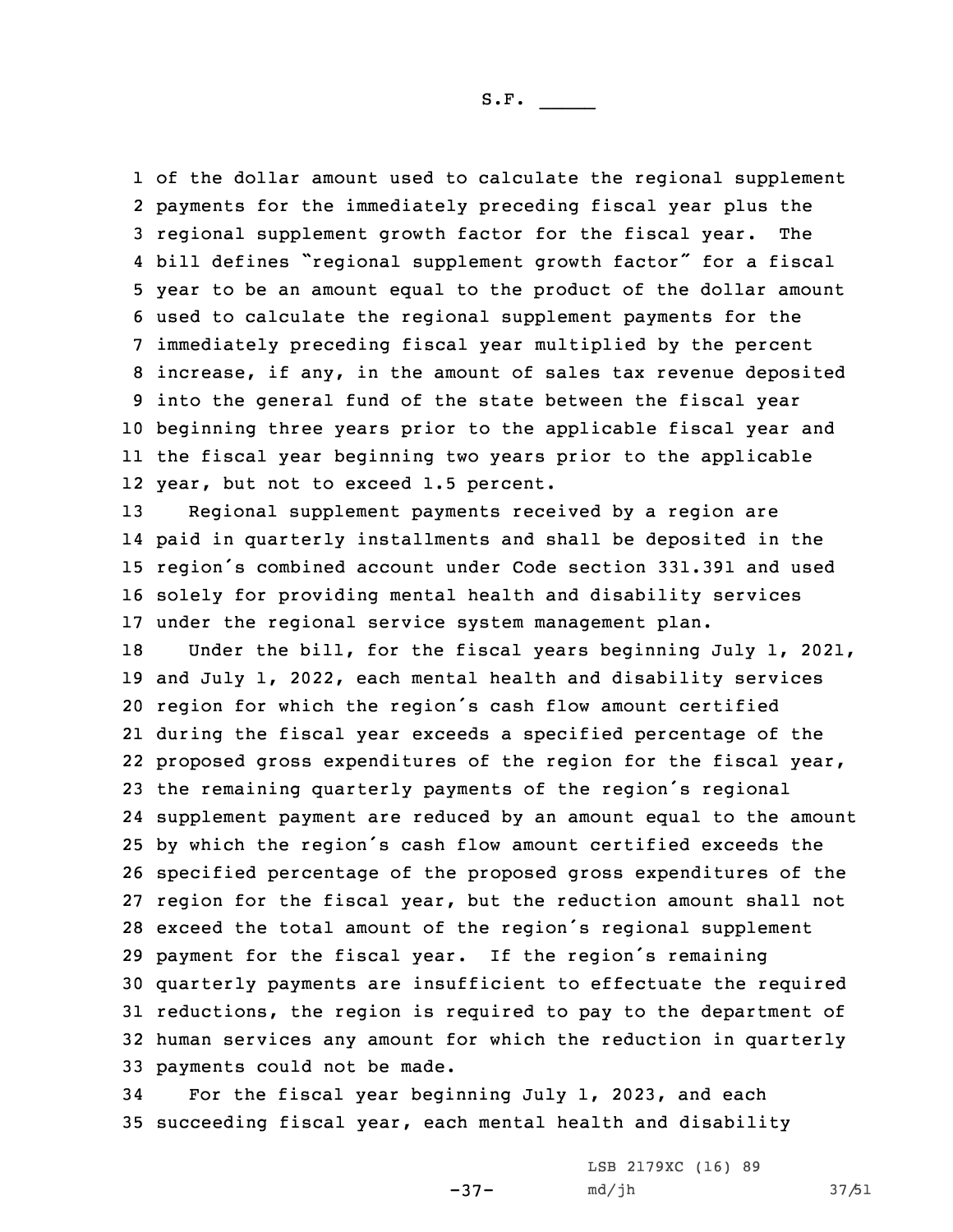services region for which <sup>a</sup> cash flow amount is certified during the fiscal year, the remaining quarterly payments of the region's regional supplement payment shall be reduced by an amount equal to the amount certified, but the reduction amount shall not exceed the total amount of the region's regional supplement payment for the fiscal year. If the region's remaining quarterly payments are insufficient to effectuate the required reductions, the region is required to pay to the department of human services any amount for which the reduction in quarterly payments could not be made.

11 The amount of reductions to quarterly payments and amounts paid to the department of human services as the result of <sup>a</sup> region's certified cash flow amounts shall be transferred and credited to the risk pool created in the bill under new Code section 426B.6.

 The bill also establishes <sup>a</sup> risk pool in the property tax relief fund under Code section 426B.1 to provide additional funding to mental health and disability services regions meeting certain eligibility criteria. The risk pool consists of moneys appropriated or credited to the risk pool by law. The bill appropriates \$9,960,590 from the general fund of the state to the risk pool for the fiscal year beginning July 1, 2021. The bill appropriates \$5,107,340 from the general fund of the state to the risk pool for the fiscal year beginning July 1, 2022. For each fiscal year beginning on or after July 1, 2025, the bill appropriates an amount equal to the risk pool growth factor multiplied by the ending balance of the risk pool at the conclusion of <sup>a</sup> specified fiscal year. The "risk pool growth factor" for each fiscal year is the percent increase, if any, in the amount of sales tax revenue deposited into the general fund of the state between the fiscal year beginning three years prior to the applicable fiscal year and the fiscal year beginning two years prior to the applicable year, minus 1.5 percent. The risk pool growth factor for any fiscal year may not exceed 3.5 percent.

-38-

LSB 2179XC (16) 89 md/jh 38/51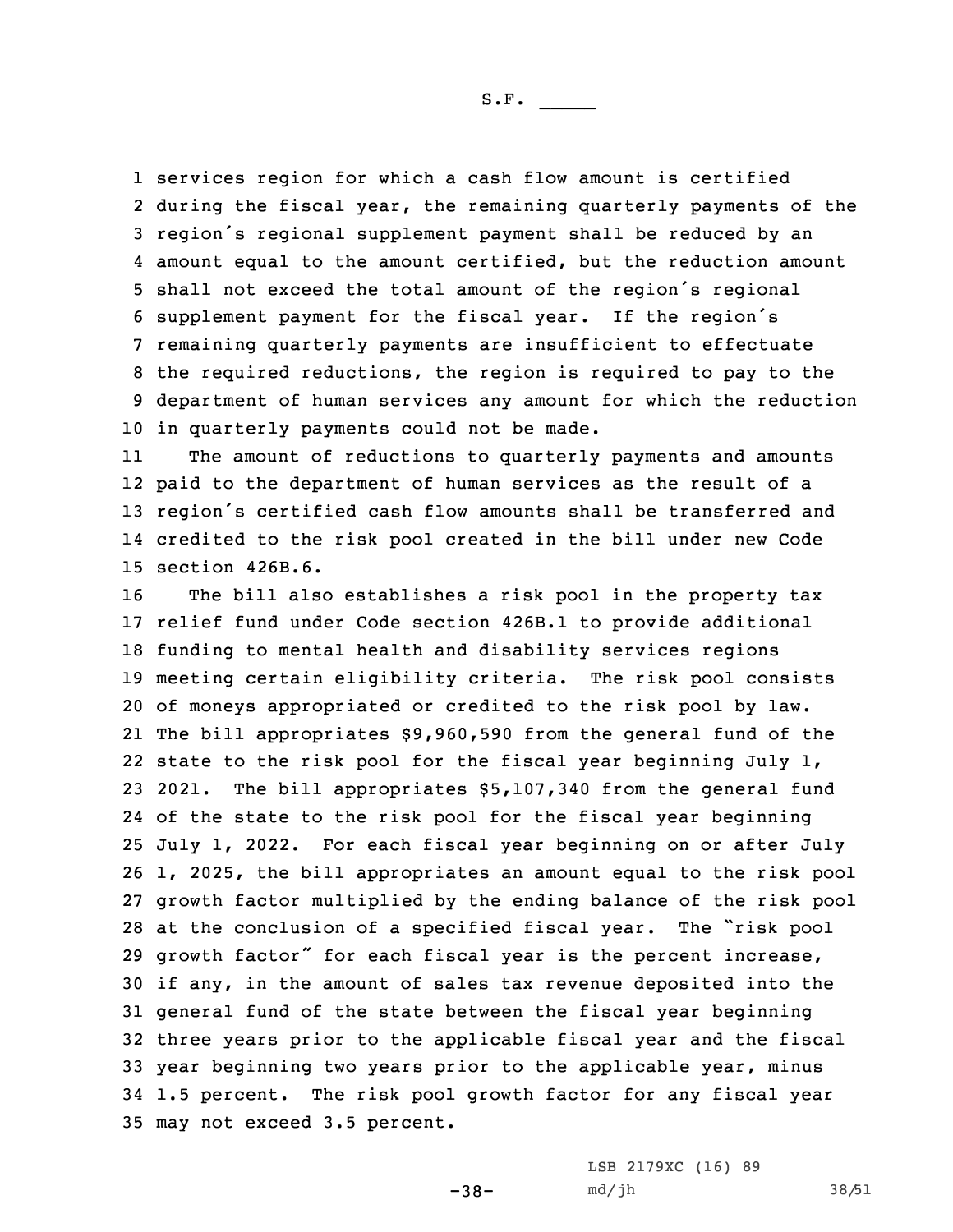1 The bill establishes the composition of the risk pool board 2 created in the bill. Members shall serve for three-year 3 terms. Staff assistance to the board shall be provided by the 4 department of human services.

 <sup>A</sup> regional administrator must apply to the risk pool board for assistance from the risk pool on or before October 31. The purpose of the assistance shall be to provide financial support for services provided by the regional administrator's mental health and disability services region. The board is required to determine application requirements to ensure prudent use of risk pool assistance. The board may accept or reject an application for assistance in whole or in part. The decision of the board is final. The total amount of risk pool assistance shall be limited to the amount available in the risk pool for <sup>a</sup> fiscal year. Any unobligated balance in the risk pool at the close of <sup>a</sup> fiscal year shall remain in the risk pool for distribution in the succeeding fiscal year.

 Risk pool assistance shall only be made available to address one or more of the following circumstances: (1) continuing support for mandated services; (2) avoiding the need for reduction or elimination of critical services when the reduction or elimination places consumers' health or safety at risk; (3) avoiding the need for reduction or elimination of <sup>a</sup> mobile crisis team or other critical emergency services when the reduction or elimination places the public's health or safety at risk; (4) avoiding the need for reduction or elimination of the services or other support provided to entire populations of consumers with disabilities; and (5) avoiding the need for reduction or elimination of services or other support that maintain consumers in <sup>a</sup> community setting or that would create <sup>a</sup> risk that the consumers would be placed in more restrictive, higher cost settings.

33 The risk pool board shall make its final decisions on or 34 before December 15 regarding acceptance or rejection of the 35 applications for assistance and the total amount accepted

 $-39-$ 

LSB 2179XC (16) 89 md/jh 39/51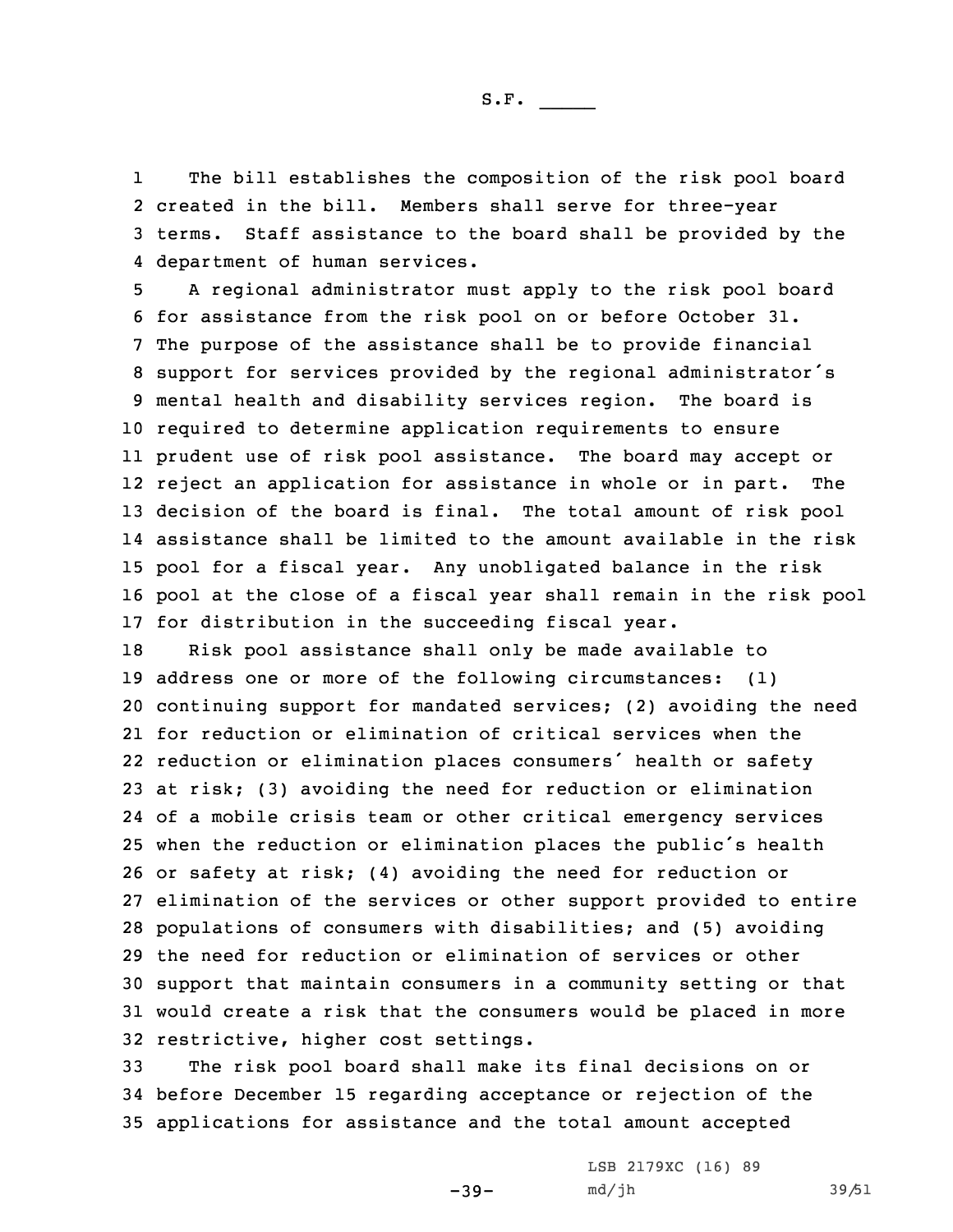shall be considered obligated. The bill establishes basic eligibility for risk pool assistance, including requirements that the mental health and disability services region is in compliance with the regional service system management plan requirements and that the region meets specified ending balance thresholds for certain fiscal years. The ending balance thresholds are <sup>a</sup> specified percentage of the actual gross expenditures of the mental health and disability services region for <sup>a</sup> specific fiscal year. The percentage for the fiscal year beginning July 1, 2021, is 40 percent. The percentage for the fiscal year beginning July 1, 2022, is 20 12 percent.

 Current Code section 331.424A authorizes each county to certify <sup>a</sup> property tax levy for payment of mental health and disability services within the mental health and disability services regional system. To coincide with the appropriation and payment of mental health and disability services regional supplement payments directly to the regions or to exempted counties, the bill ends the authority for such <sup>a</sup> property tax levy starting with the fiscal year beginning July 1, 2022. Additionally, upon conclusion of the fiscal year beginning July 1, 2021, the county treasurer shall transfer the remaining balance of the county's county services fund to the county's region to which the county belongs in the fiscal year beginning July 1, 2022, for deposit in the region's combined account under Code section 331.391. Effective July 1, 2022, the bill prohibits <sup>a</sup> county from transferring any funds of the county to the combined account of <sup>a</sup> mental health and disability services 29 region.

 If the bill takes effect after March 31, 2021, for each county for which the amount of taxes certified for levy for the purposes of Code section 331.424A for the fiscal year beginning July 1, 2021, exceeds the product of the population of the county multiplied by \$21.14, the department of management shall reduce the amount of such taxes certified for levy to an amount

 $-40-$ 

LSB 2179XC (16) 89 md/jh 40/51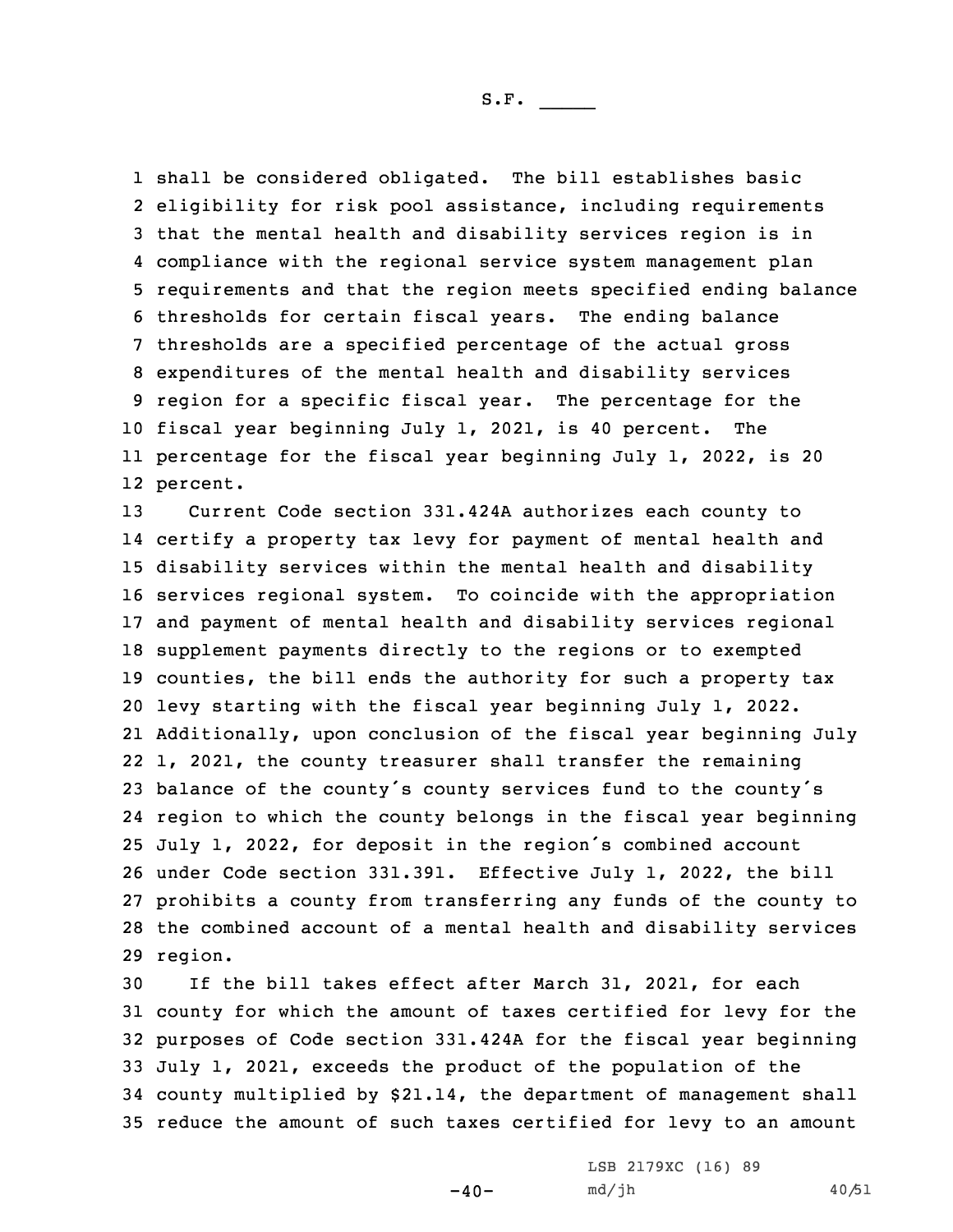not to exceed the product of the population of the county multiplied by \$21.14 and shall revise the rate of taxation as necessary to raise the reduced amount. The department of management is required to report the reduction in the certified taxes and the revised rate of taxation to the county auditors by June 15, 2021.

 In order to timely implement the provisions of the bill establishing the risk pool for mental health and disability services regions for the fiscal year beginning July 1, 2021, and the fiscal year beginning July 1, 2022, the director of human services is required, subject to the membership requirements in the bill, to appoint temporary members of the risk pool board to review and approve risk pool assistance applications and establish alternative application deadlines and expedited application review and approval timelines.

16 The bill provides that the department of human services may 17 adopt emergency rules to implement the provisions of division 18 I of the bill.

19 Except as provided in division <sup>I</sup> of the bill, division <sup>I</sup> of 20 the bill takes effect upon enactment.

21 DIVISION II —— PROPERTY TAX REPLACEMENT PAYMENTS. Current Code section 441.21A establishes and appropriates amounts from the general fund of the state for commercial and industrial property tax replacement claims. Such claims are calculated by the department of revenue based on the difference between the actual value and assessed value of all commercial and industrial property in each taxing district in the state. Current law appropriates an amount necessary for the payment of all commercial and industrial property tax replacement claims for each fiscal year beginning on or after July 1, 2014, subject to <sup>a</sup> maximum total appropriation for fiscal years beginning on or after July 1, 2017, of the total amount necessary for the payment of replacement claims in the fiscal year beginning July 1, 2016. The bill eliminates the appropriation for fiscal years beginning on or after July 1,

 $-41-$ 

LSB 2179XC (16) 89 md/jh 41/51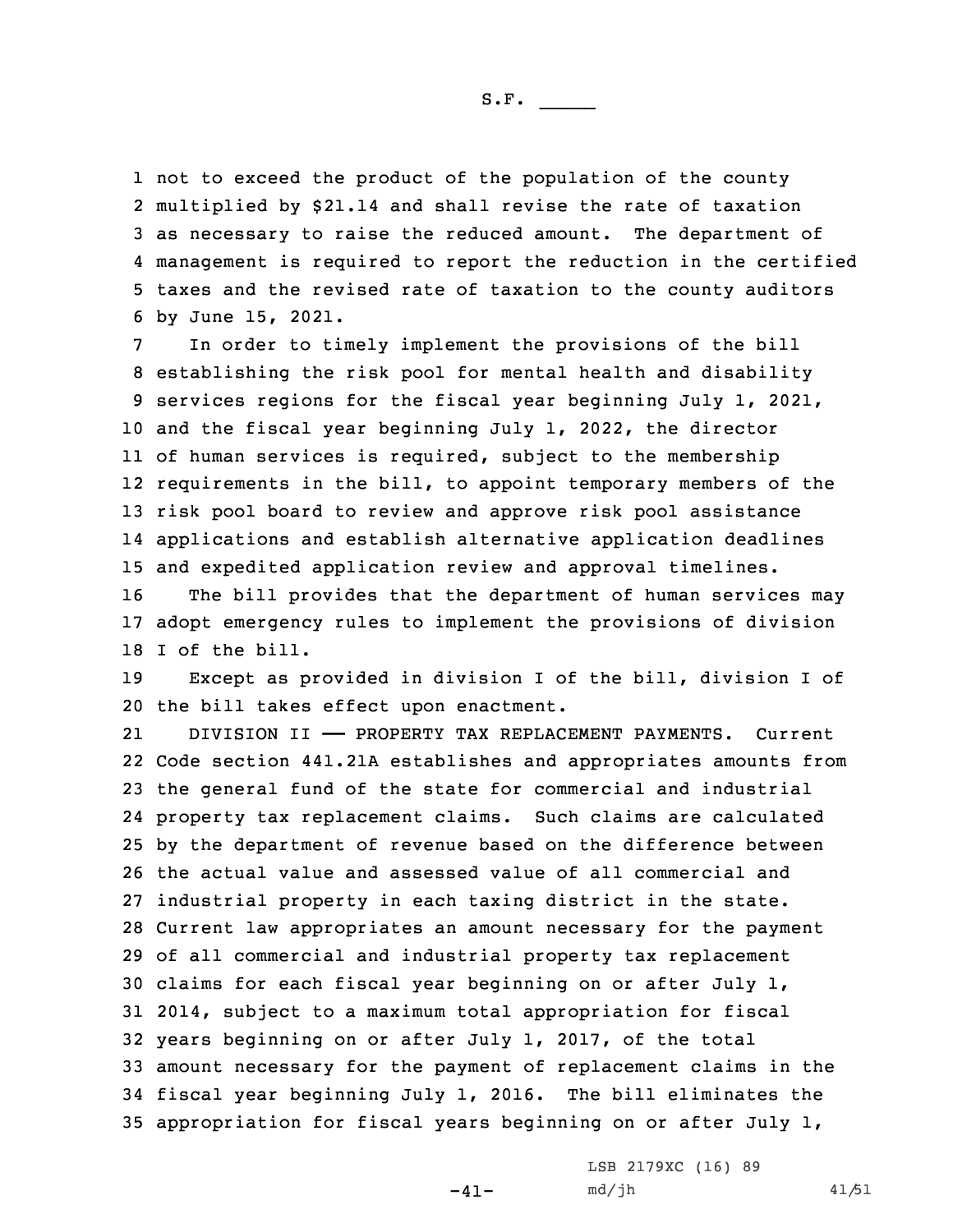2027, and specifies that the maximum total appropriation for the fiscal years beginning on or after July 1, 2022, but before July 1, 2027, shall not exceed the total amount necessary for the payment of replacement claims in the fiscal year.

 The bill modifies the methodology for calculating and apportioning commercial and industrial property tax replacement claims for fiscal years beginning on or after July 1, 2022, but before July 1, 2027. The bill requires such claims to be calculated based on and paid to taxing authorities, as defined in the bill, instead of taxing districts as is required under current law. The amount of each taxing authority's replacement claim is determined based on specified fractions of the amount received by the taxing authority under Code section 441.21A for the fiscal year beginning July 1, 2021, as calculated by the department of revenue in consultation with the department of management, and whether the taxing authority is <sup>a</sup> qualified taxing authority. The specified fractions are reduced over the period of fiscal years beginning July 1, 2022, and ending June 30, 2027, in the case of <sup>a</sup> qualified taxing authority, and ending June 30, 2025, in the case of <sup>a</sup> taxing authority that is not <sup>a</sup> qualified taxing authority. Under the bill, <sup>a</sup> taxing authority that is eligible to continue to receive commercial and industrial property tax replacement payments includes <sup>a</sup> city, county, community college, or other governmental entity or political subdivision in this state authorized to certify <sup>a</sup> levy on property located within such authority, but does not include <sup>a</sup> school district. <sup>A</sup> qualified taxing authority is either <sup>a</sup> taxing authority that is not <sup>a</sup> city or <sup>a</sup> county or <sup>a</sup> taxing authority that is <sup>a</sup> city or <sup>a</sup> county in which the total assessed value as of January 1, 2019, of specified taxable property located in the taxing authority is less than 131.14 percent of the total assessed value as of January 1, 2012, of specified taxable property located in the taxing authority. The bill requires each taxing authority's property tax replacement claim payment for fiscal years beginning on or

 $-42-$ 

LSB 2179XC (16) 89 md/jh 42/51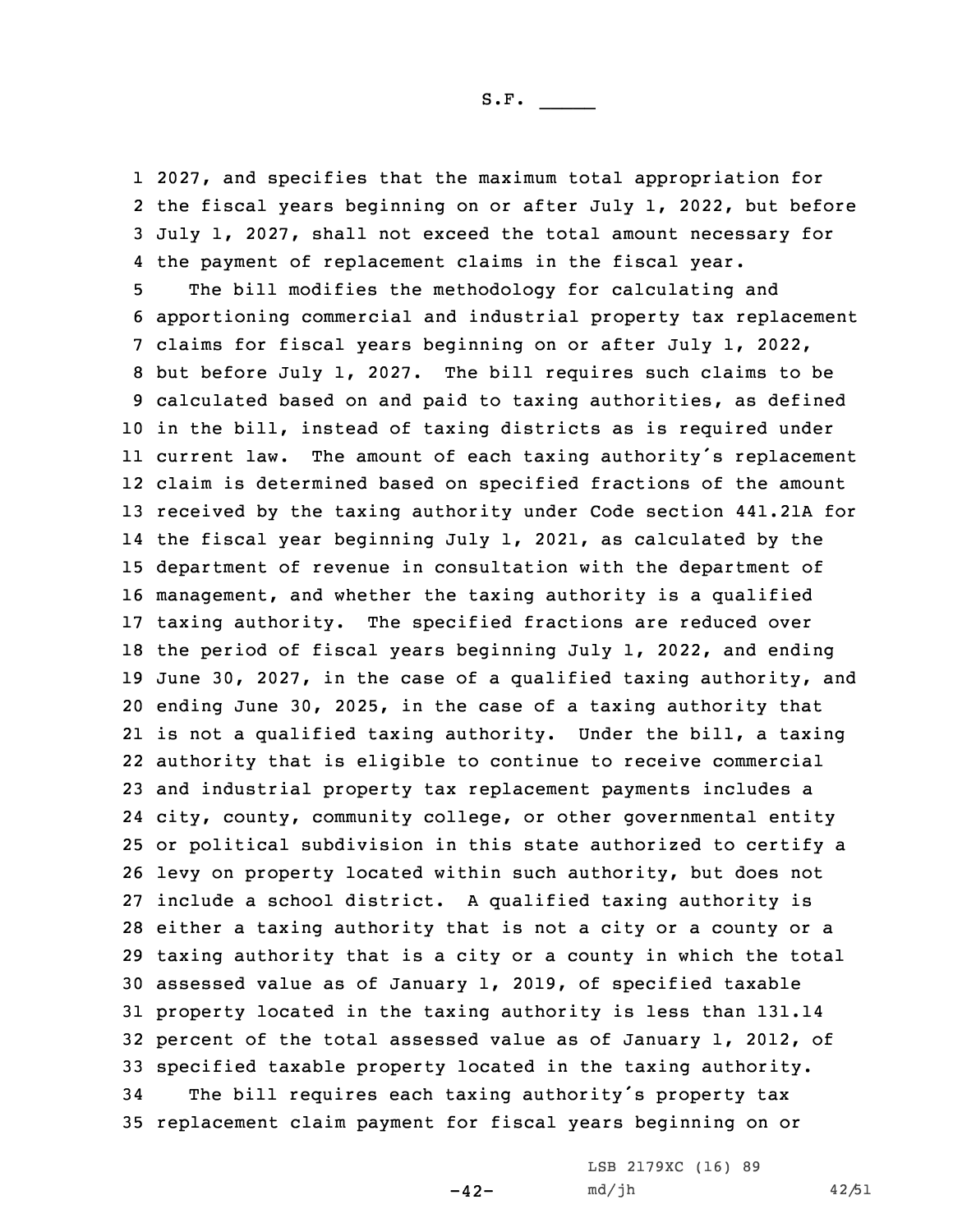after July 1, 2022, but before July 1, 2027, to be apportioned and credited by the governing body of the taxing authority among the taxing authority's tax levies in the same proportion that each property tax levy bears to the total of all property tax levies imposed by the taxing authority for the fiscal year for which the payment is received. The bill also establishes requirements for the apportionment of amounts allocated to property tax levies that are subject to <sup>a</sup> division of taxes under Code section 403.19 (tax increment financing).

 Under current law, the legislative tax expenditure committee established under Code section 2.48 is required to review the commercial and industrial property tax replacement claim expenditures. The bill eliminates that required periodic 14 review.

15 DIVISION III - SCHOOL FOUNDATION PERCENTAGE. For purposes of calculating state foundation aid received by school districts under Code chapter 257, the regular program foundation base per pupil is 87.5 percent of the regular program state cost per pupil. The bill increases that percentage to 88.4 percent for school budget years beginning on or after July 1, 2022.

22 The section of division III amending Code section 23 257.3(1)(d) takes effect July 1, 2022.

24 DIVISION IV —— PUBLIC EDUCATION AND RECREATIONAL TAX LEVY. Code chapter 300 authorizes the imposition of <sup>a</sup> voter-approved property tax levy for the establishment and maintenance of public recreation places and playgrounds, and necessary accommodations for the recreation places and playgrounds, in the public school buildings and grounds of the district. Code chapter 300 also authorizes each school board to cooperate with public or private agencies having custody and management of public parks or buildings or grounds open to the public for the supervision and instruction necessary to carry on public educational and recreational activities in the parks, buildings, and grounds located within the district. Such

 $-43-$ 

LSB 2179XC (16) 89 md/jh 43/51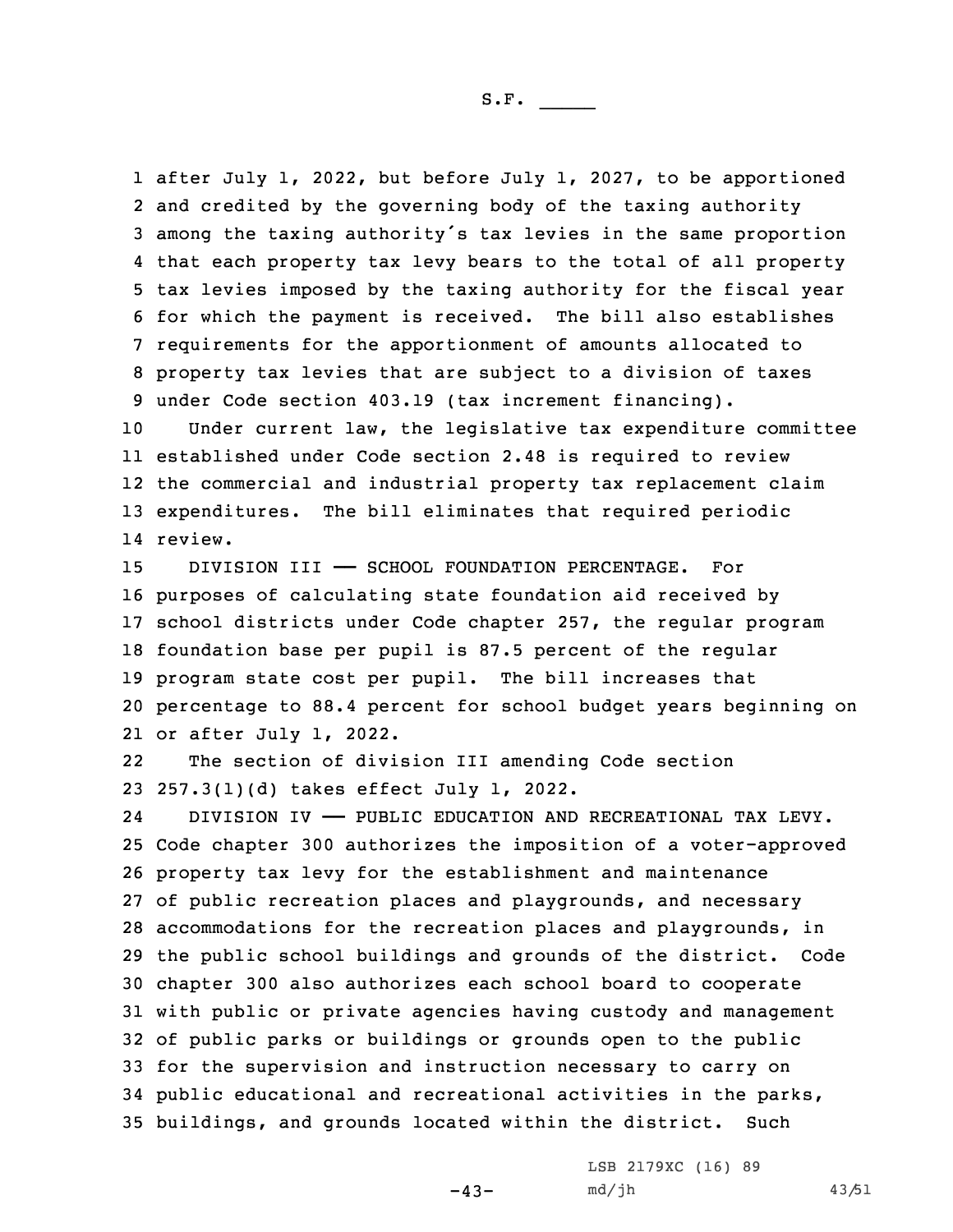activities may be supported by imposition of <sup>a</sup> voter-approved property tax levy not to exceed \$0.13 and one-half cents per \$1,000 of assessed value. The property tax levy under Code chapter 300 also provides financial support to community education programs established under Code chapter 276, which provide educational, recreational, cultural, and other community services and programs.

 Division IV of the bill repeals Code chapter 300 and makes corresponding amendments to other provisions of law effective July 1, 2022, and applies to fiscal years beginning on or after July 1, 2022. The bill provides that financial support for <sup>a</sup> community education program under Code chapter 276 may be provided from funds received by the school district under Code chapter 423F. By operation of the definition of "school infrastructure" under Code section 423F.3(6)(a)(1), moneys received by <sup>a</sup> school district from the secure an advanced vision for education fund may continue to be utilized for activities previously provided for under Code chapter 300 and Code chapter 276.

 Division IV also provides that moneys available in the public education and recreation levy fund at the conclusion of the fiscal year beginning July 1, 2021, and ending June 30, 2022, shall be expended by the school corporation for the purposes authorized under chapter 300, Code 2021.

 DIVISION V —— ELDERLY PROPERTY TAX CREDIT. Division V of the bill modifies the eligibility for and the calculation of the amount of the property tax credit for persons ages 70 and older under Code chapter 425, subchapter II.

 Under the bill, <sup>a</sup> person filing <sup>a</sup> claim for the property tax credit who is at least 70 years of age and who has <sup>a</sup> household income of less than 250 percent of the federal poverty level is eligible to receive <sup>a</sup> credit against property taxes due on the claimant's homestead. For such <sup>a</sup> claimant, the tentative credit amount is equal to the greater of the following: (1) the amount of the credit as calculated under the schedule

 $-44-$ 

LSB 2179XC (16) 89 md/jh 44/51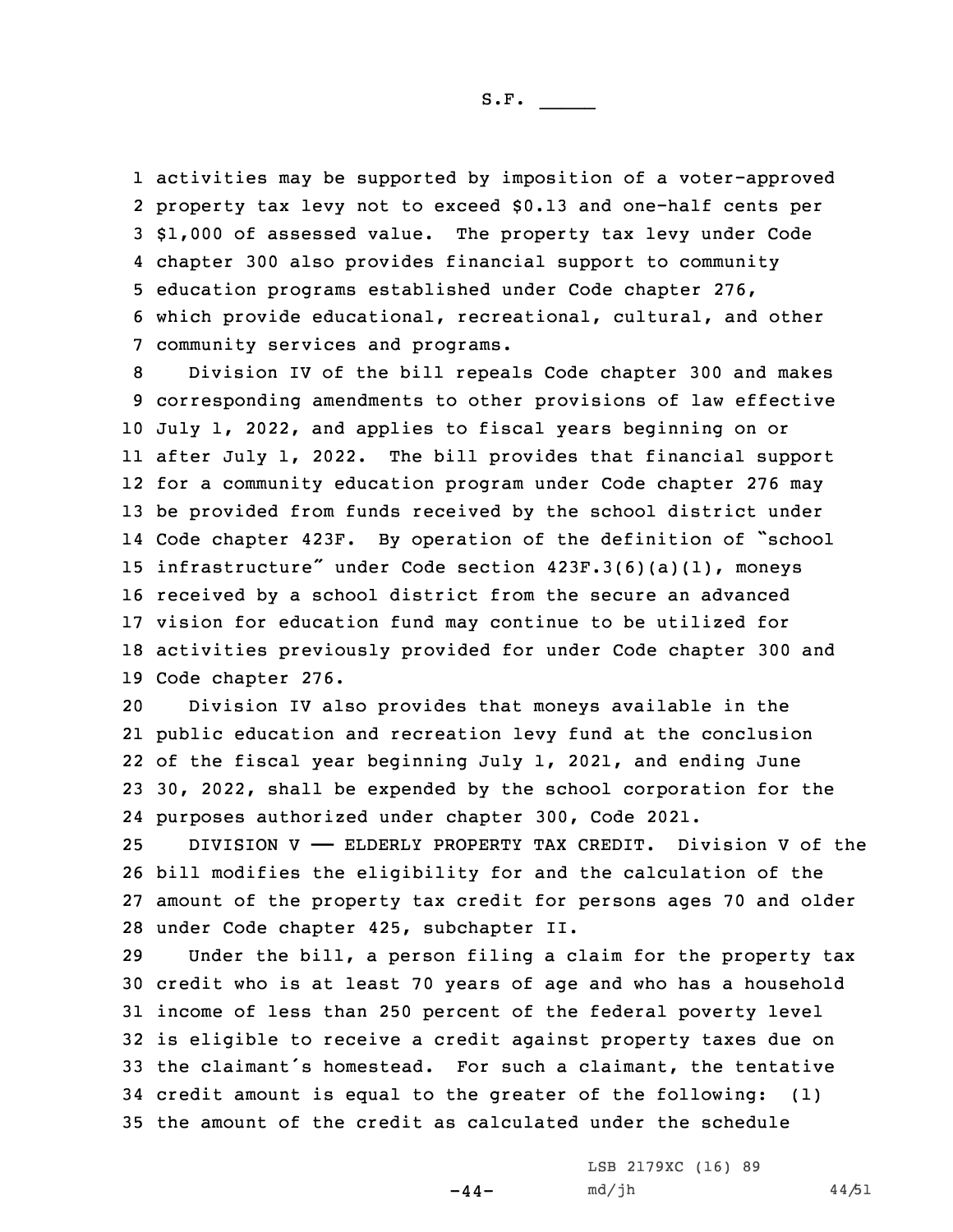of credit amounts specified in Code section 425.23(1)(a) as if the claimant was an eligible claimant for <sup>a</sup> credit under that provision; and (2) the difference between the actual amount of property taxes due on the homestead during the applicable fiscal year minus the actual amount of property taxes due on the homestead based on <sup>a</sup> full assessment during the first fiscal year for which the claimant filed for <sup>a</sup> credit calculated under the bill and if the claimant has filed for the credit for each of the subsequent fiscal years after the first credit claimed.

11 The bill also modifies the appropriation to the elderly and disabled property tax credit and reimbursement fund under Code section 425.39, by limiting the amount of the credit to be paid by the director of revenue to each county treasurer for claimants who have reached 70 years of age and specifies that Code section 25B.7(1), which requires the state to fund the cost of providing new property tax credits, shall not apply to the amount of the credit in excess of the amount paid by the director of revenue as determined in the bill.

20 Division <sup>V</sup> of the bill applies to claims under Code chapter 21 425, subchapter II, filed on or after January 1, 2022.

22 DIVISION VI —— FUTURE TAX CHANGES. The bill amends 2018 Iowa Acts, chapter 1161, section 133 (trigger), by striking the two conditions necessary for the trigger to occur, and specifies the provisions in 2018 Iowa Acts, chapter 1161, sections 99-132, take effect January 1, 2023.

 Currently, the two conditions are necessary for the trigger to occur include net general fund revenues for the fiscal year ending June 30, 2022, equaling or exceeding \$8.3146 billion, and also equaling or exceeding 104 percent of the net general fund revenues for the fiscal year ending June 30, 2021. If these two conditions are not satisfied, current law institutes the changes for tax years beginning on or after the January 1 following the first fiscal year for which the two conditions do occur. By striking the "trigger", the bill sets in motion

 $-45-$ 

LSB 2179XC (16) 89 md/jh 45/51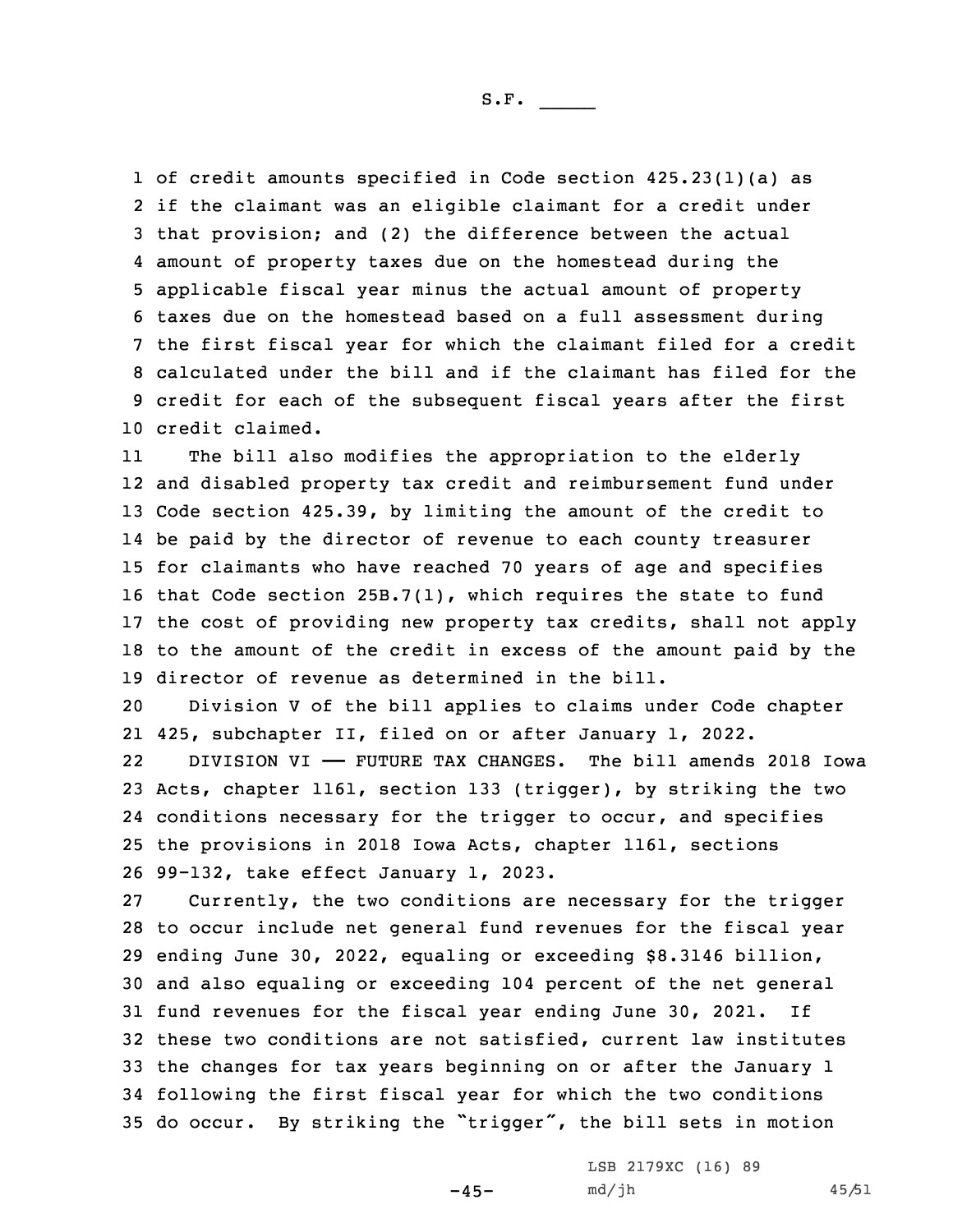1 numerous tax changes for tax years beginning on or after 2 January 1, 2023, described below.

3 INDIVIDUAL INCOME TAX. The tax changes include reducing the 4 number of individual income tax brackets from nine to four, and 5 modifying the taxable income amounts and tax rates as follows:

| 6               |            | Income over: | But not over: | Tax Rate: |
|-----------------|------------|--------------|---------------|-----------|
| $7\overline{ }$ | 1)         | - S 0        | \$6,000       | 4.40%     |
| - 8             | <b>2</b> ) | \$6,000      | \$30,000      | 4.82%     |
| - 9             | 3)         | \$30,000     | \$75,000      | 5.70%     |
| 10              | 4)         | \$75,000     |               | 6.50%     |

11 For <sup>a</sup> married couple filing <sup>a</sup> joint return, the taxable income amounts in each bracket above are doubled. Also, the taxable income amounts in each bracket above will be indexed to inflation and increased in future tax years, beginning in the tax year following the 2023 tax year.

 INDIVIDUAL INCOME TAX CALCULATION. Under current law, the starting point for computing the Iowa individual income tax is federal adjusted gross income before the net operating loss deduction, which is generally <sup>a</sup> taxpayer's gross income minus several deductions. From that point, Iowa requires several adjustments and then provides taxpayers with <sup>a</sup> deduction for federal income taxes paid, and the option to deduct <sup>a</sup> standard deduction or itemized deductions. The bill changes the starting point for computing the individual income tax to federal taxable income, which includes all deductions and adjustments taken at the federal level in computing tax, including <sup>a</sup> standard deduction or itemized deductions, and the qualified business income deduction allowed for certain income earned from <sup>a</sup> pass-through entity. Because the starting point changes to federal taxable income, and federal law does not provide for the filing status of married filing separately on <sup>a</sup> combined return, the bill repeals that filing status option for Iowa tax purposes. Because net operating loss is no longer calculated at the state level, the bill requires <sup>a</sup> taxpayer to add back any federal net operating loss deduction

 $-46-$ 

LSB 2179XC (16) 89 md/jh 46/51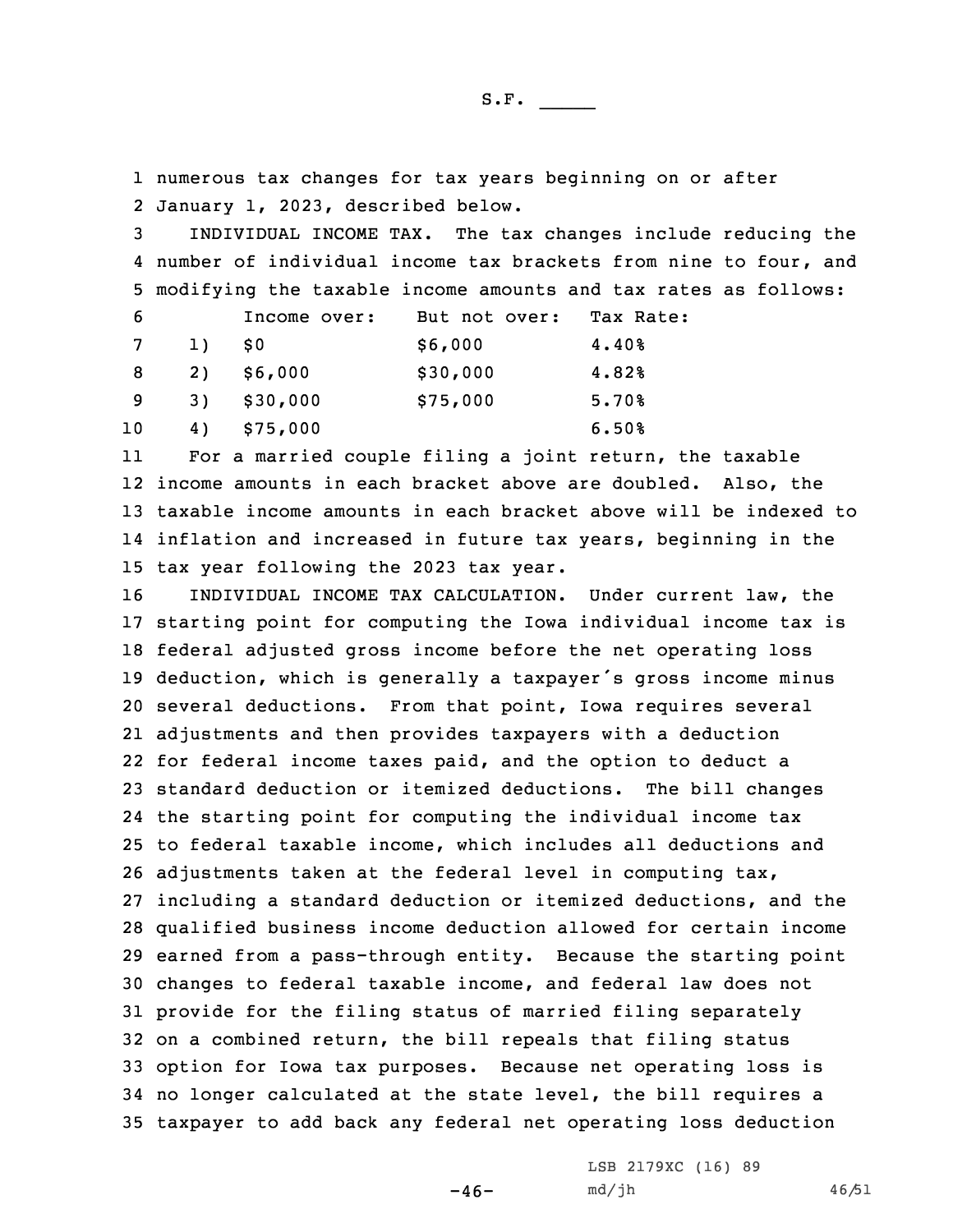carried over from <sup>a</sup> taxable year beginning prior to the 2023 tax year, but allows taxpayers to deduct any remaining Iowa net operating loss from <sup>a</sup> prior taxable year. The bill repeals the individual alternative minimum tax (AMT), allows an individual to claim any remaining AMT credit against the individual's regular tax liability for the 2023 tax year, and then repeals the AMT credit in the tax year following the 2023 tax year. The bill repeals most Iowa-specific deductions, exemptions, and adjustments currently available when computing net income and taxable income under Iowa law, including the Iowa optional standard deduction and all itemized deductions, and the ability to deduct federal income taxes, except for <sup>a</sup> one-year phase 13 out in the 2023 tax year for taxes paid, or refunds received, that relate to <sup>a</sup> prior year. The bill maintains the add-back for income from securities that are federally exempt but not state-exempt, and for bonus depreciation amounts. The bill maintains the general pension exclusion and the deduction for income from federal securities. The bill maintains the deduction for contributions to the Iowa 529 plan, the Iowa ABLE plan, <sup>a</sup> first-time homebuyer savings account, and an individual development account. The bill also maintains the deductions for military pension income, military active duty pay, social security retirement benefits, certain payments received for providing unskilled in-home health care, certain amounts received from the veterans trust fund, victim compensation awards, biodiesel production refunds, certain wages paid to individuals with disabilities or individuals previously convicted of <sup>a</sup> felony, certain organ donations, and Segal AmeriCorps education award payments. The bill modifies the existing deduction for health insurance payments in Code section 422.7(29) to make the deduction only applicable to taxpayers who are at least 65 years old and who have net income below \$100,000. The bill also modifies the existing capital gain deduction in Code section 422.7(21) to restrict the deduction to the sale of real property used in farming

 $-47-$ 

LSB 2179XC (16) 89 md/jh 47/51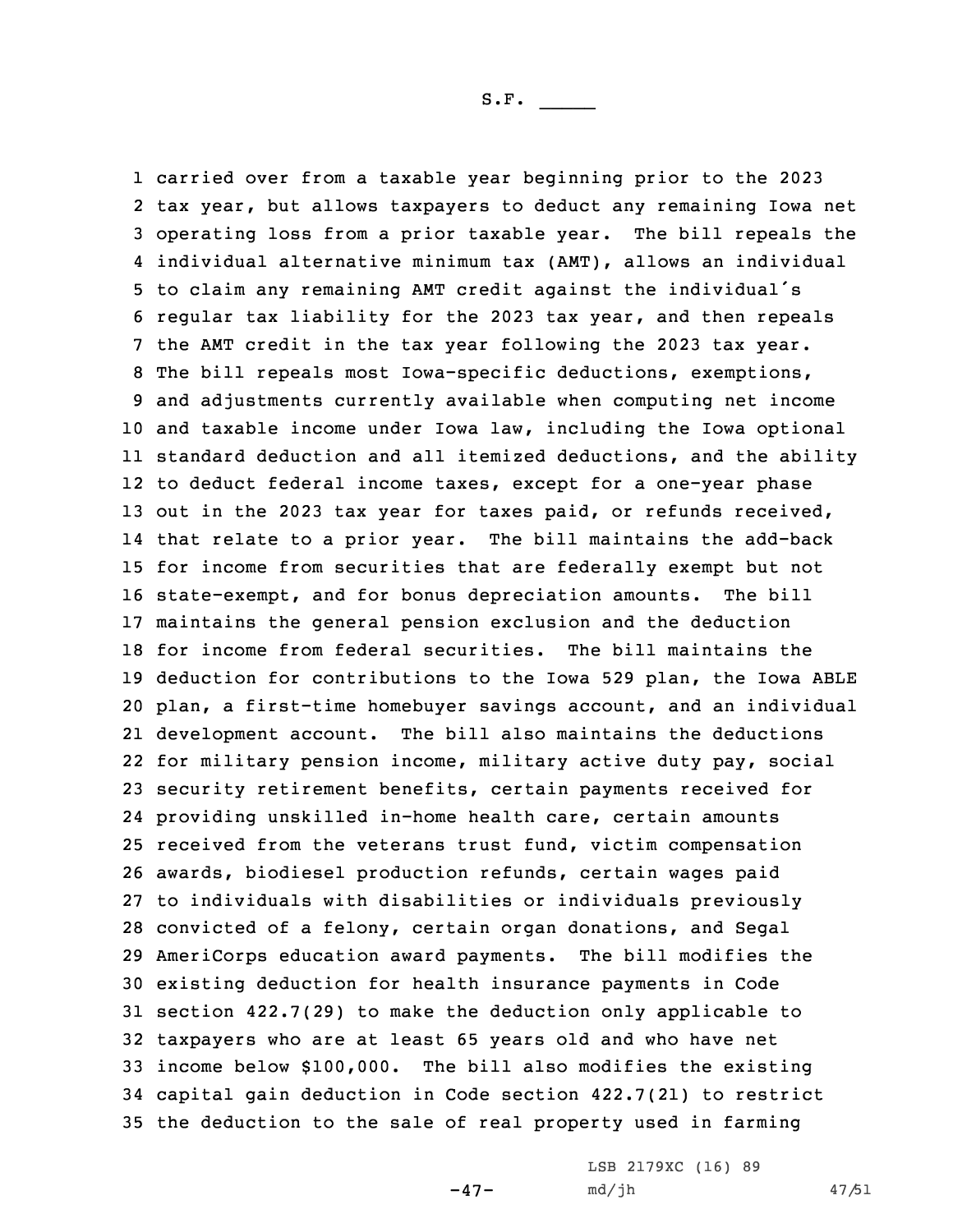businesses by permitting the taxpayer to take the deduction if either of the following apply: the taxpayer materially participated in the farming business for at least 10 years and held the real property for at least 10 years; or the taxpayer sold the real property to <sup>a</sup> relative. The bill expands the definition of "relative" to include an entity in which <sup>a</sup> relative of the taxpayer has <sup>a</sup> legal or equitable interest in the entity as an owner, member, partner, or beneficiary. The bill provides <sup>a</sup> new deduction for any income of an employee resulting from the payment by an employer, whether paid to the employee or <sup>a</sup> lender, of principal or interest on the employee's qualified education loan. The bill also modifies the calculation of net income for purposes of the alternate tax calculation in Code section 422.5(3) and (3B), and the tax return filing thresholds in Code section 422.13, to require that any amount of itemized deduction, standard deduction, personal exemption deduction, or qualified business income deduction that was allowed in computing federal taxable income shall be added back.

 CORPORATE INCOME TAX AND FRANCHISE TAX CALCULATION. Under current law, the starting point for calculating the corporate income tax and franchise tax is federal taxable income before the net operating loss deduction, because net operating loss is calculated at the state level. The bill repeals the separate calculation of net operating loss at the state level. As <sup>a</sup> result, the bill requires taxpayers to add back any federal net operating loss deduction carried over from <sup>a</sup> taxable year beginning prior to the trigger year, but allows taxpayers to deduct any remaining Iowa net operating loss from <sup>a</sup> prior taxable year. The bill also repeals most Iowa-specific deductions, exemptions, and adjustments currently available when computing net income and taxable income under Iowa law. The bill maintains the add-back for income from securities that are federally exempt but not state exempt, and for bonus depreciation amounts. The bill maintains the deductions for

 $-48-$ 

LSB 2179XC (16) 89 md/jh 48/51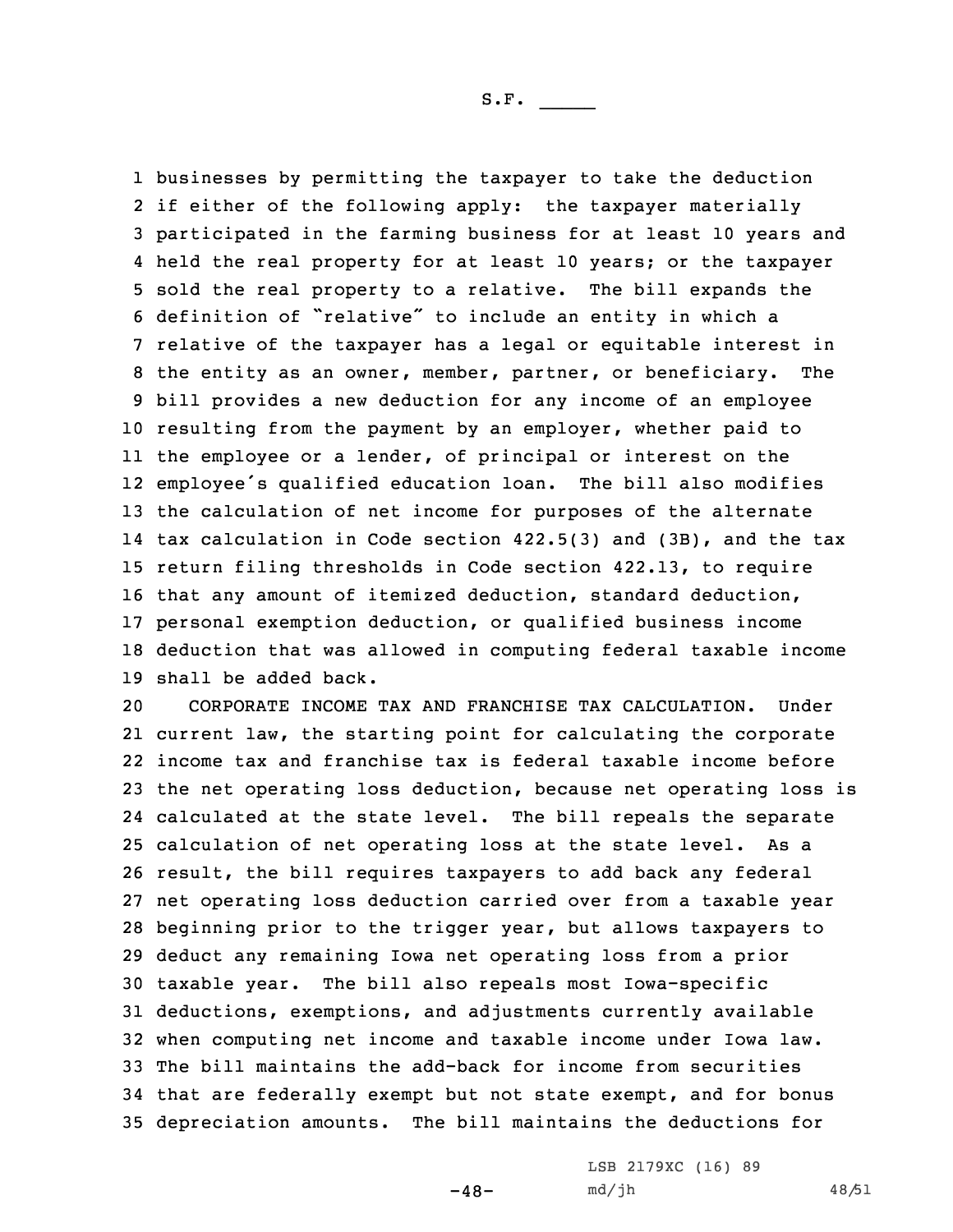income from federal securities, for foreign dividend and subpart <sup>F</sup> income, for certain wages paid to individuals with disabilities or individuals previously convicted of <sup>a</sup> felony, and for biodiesel production refunds.

 DIVISION VII —— CHARITABLE CONSERVATION CONTRIBUTION TAX CREDIT. Division VII of the bill repeals the charitable conservation contribution tax credit available against the individual and corporate income taxes. Currently, individual and corporate income taxes are reduced by an amount equal to 50 percent of the fair market value of real property located in this state that is conveyed unconditionally in perpetuity by the taxpayer for conservation purposes. Division VII of the 13 bill applies to such conveyances occurring on or after July 1, 14 2021.

15 DIVISION VIII —— FOREST RESERVATIONS. Current Code chapter 16 427C authorizes <sup>a</sup> property tax exemption for certain forest 17 reservations and fruit-tree reservations.

 The bill provides that for assessment years beginning on or after January 1, 2022, <sup>a</sup> forest reservation is allowed the exemption authorized under Code chapter 427C if the owner is actively engaged in the operation or management of the forest reservation. For each forest reservation exemption for which the application was filed on or before the effective date of division VIII of the bill, in order to receive or continue receiving the exemption, the owner must file by February 1, 2022, on <sup>a</sup> form prepared by the department of natural resources, evidence that the owner meets the requirements for active engagement in the operation or management of the reservation.

 Division VIII of the bill grants the department of natural resources the authority to adopt rules to interpret the provisions of the bill relating to the requirement that the owner be actively engaged in the operation or management of the forest reservation. If interpretive rulemaking authority is clearly vested in the discretion of an agency by

 $-49-$ 

LSB 2179XC (16) 89 md/jh 49/51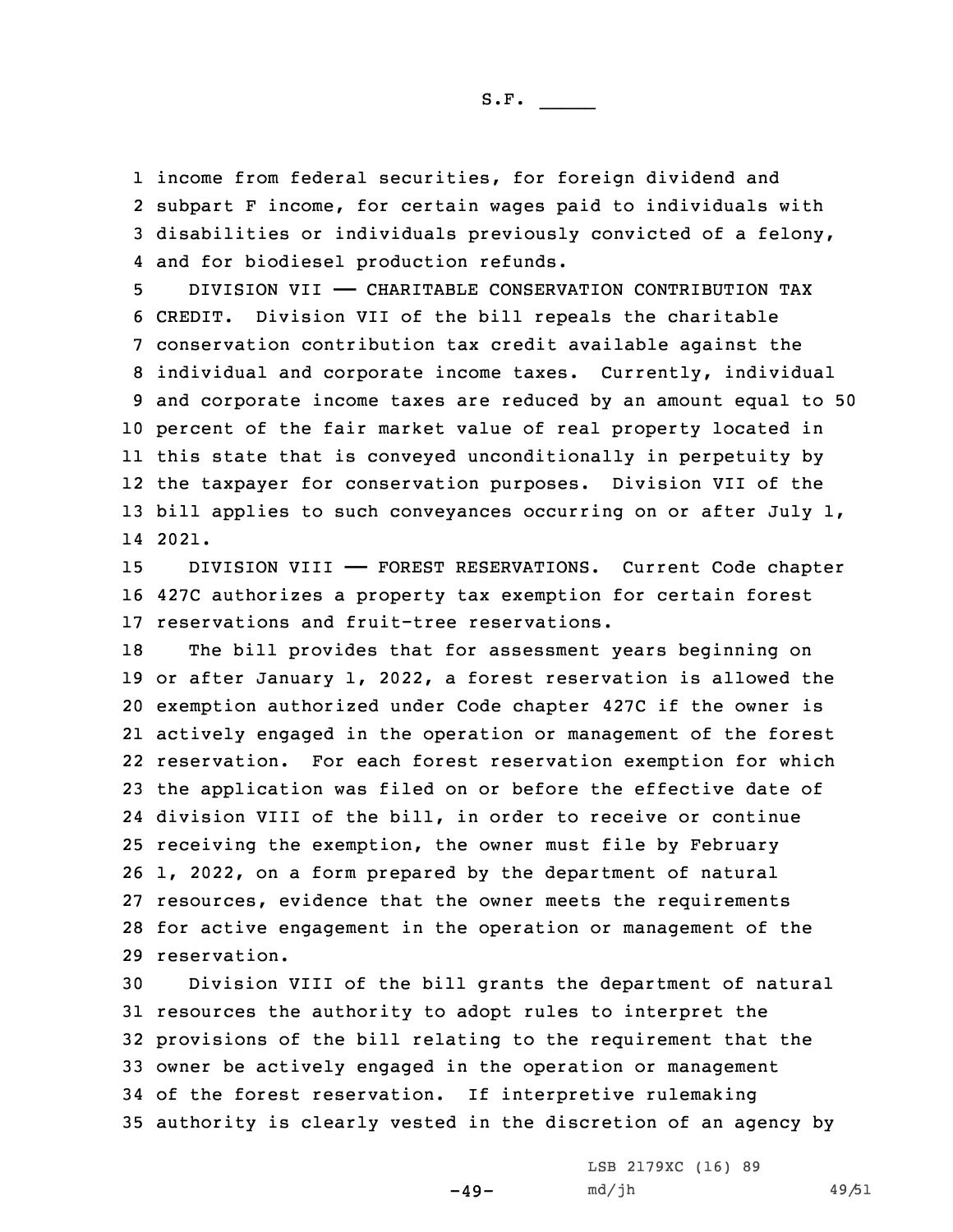statute, the applicable judicial standard of review is whether the rules constitute an irrational, illogical, or wholly unjustifiable interpretation of law by the agency (Code section 17A.19(10)(l)). If interpretive rulemaking authority is not clearly vested in the discretion of an agency, the applicable judicial standard of review is whether the rules constitute an erroneous interpretation of law (Code section 17A.19(10)(c)).

 The bill limits the period of the exemption for forest reservations to five years and provides that the five-year exemption period for applications filed on or before February 1, 2022, begins with the assessment year beginning January 1, 2022, unless, if applicable, the owner fails to satisfy the requirement in the bill to provide evidence of being actively engaged in the operation or management of the forest reservation.

 The bill also specifies that upon expiration of the applicable exemption period for forest reservations or fruit-tree reservations under Code chapter 427C, the owner may reapply for an exemption if the property meets all the criteria for the exemption under the chapter.

21 The bill requires the department of natural resources to review each application for <sup>a</sup> forest reservation tax exemption before the application is accepted. The bill requires the department of natural resources to use aerial photographs to determine forest reservation eligibility and authorizes an on-site review, if necessary. Additionally, an area that is <sup>a</sup> forest reservation may be inspected each year by the department of natural resources to determine if the area is maintained as forest reservation.

 Division VIII of the bill does not affect the operation of, or prohibit the application of, prior provisions of Code chapter 427C or Code section 441.22, or rules adopted to administer prior provisions of Code chapter 427C or Code section 441.22, for assessment years beginning before January 1, 2022, and for duties, powers, protests, appeals,

 $-50-$ 

LSB 2179XC (16) 89 md/jh 50/51